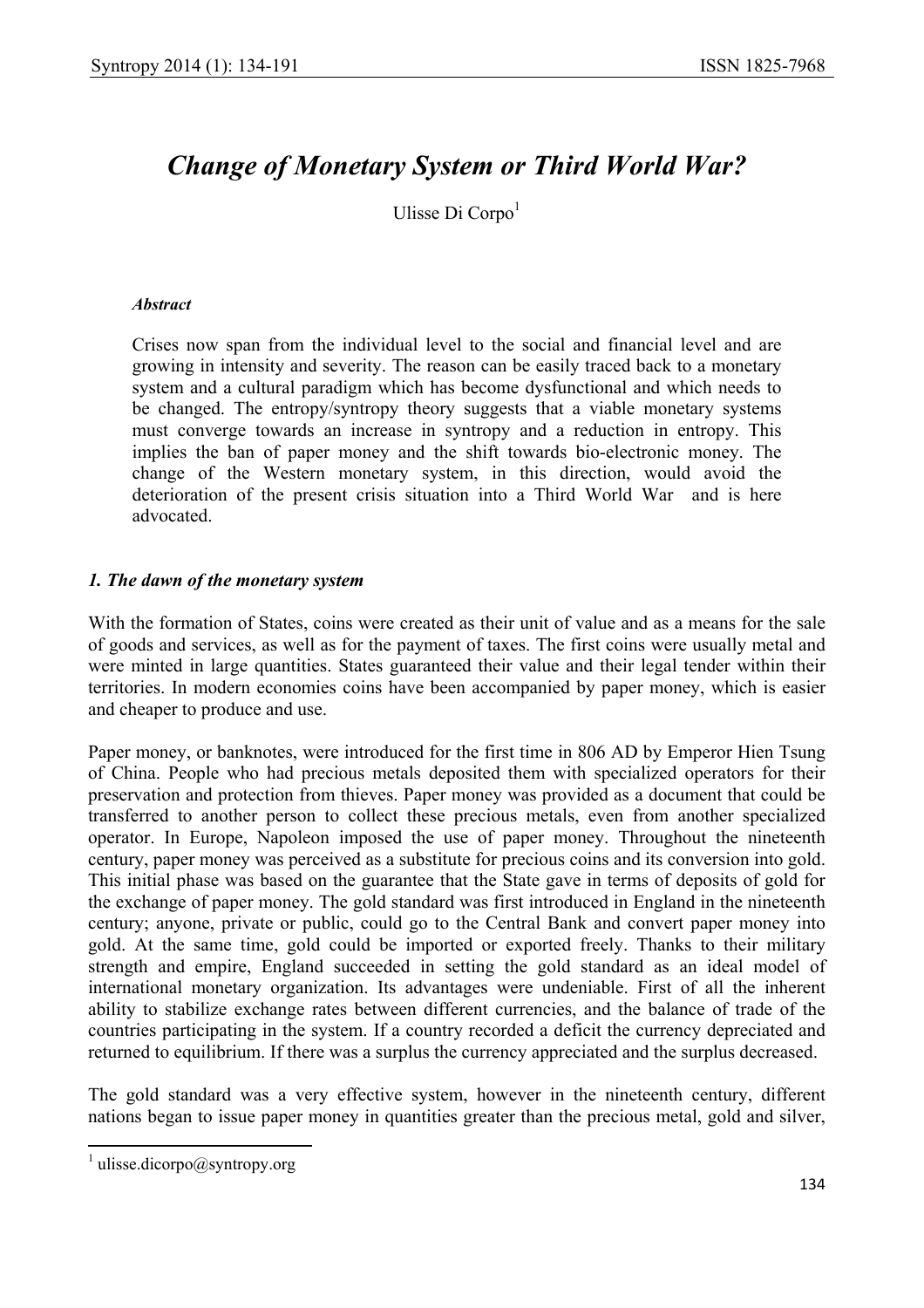stored in their central banks. The convertibility of their currencies in the equivalent in precious metals was not, therefore, more certain. The decision to abandon the gold standard was taken, in general, in order to support the costs of wars that forced nations to print more paper money than the gold they had in their reserves. In many European countries the gold standard came to an end with the First World War, which forced the governments to cover the exceptional costs of the war by printing money. Paper money was issued in excess, compared to the reserves of precious metal held by the central banks, but was not devaluated. This implied that only the money printed by the national central bank was considered the legal means for payments and for financial and commercial transactions within the territory of the State. Barter became illegal and also payments in foreign currencies was made illegal and were punishable by imprisonment. This system continued to function until the Second World War.

# *2. The Bretton Woods conference*

During the first three weeks of July 1944 delegates from the 44 countries that were winning the war gathered at the Mount Washington Hotel in Bretton Woods (New Hampshire, USA). The reason for this conference was to be found in the new scenarios that opened at the end of World War II, the strong presence of States in the economy, the negative experiences during the Great Depression, and the presence of a dominant nation prepared to play a guiding and coordinating role worldwide.

The delegates of the Bretton Woods conference immediately discarded the possibility of reintroducing the gold standard and during the conference several hypotheses were evaluated. The famous British economist John Maynard Keynes proposed the establishment of an international currency that would be emitted by an international organization with the power to print money, and used by all member States as the reserve currency. However the idea was strongly opposed by the U.S. delegation, and in particular by the leading economist, Harry Dexter White, who made clear reference to the military position of his country. Keynes' proposal, supported by the British government, did not prevail over the interests of the United States and the outcome of the Bretton Woods conference was to give the U.S. dollar (USD) the role of the international currency. The USD turned into an international reserve currency with a fixed value relative to gold. In these three weeks the Bretton Woods delegates came up with a result that effectively sanctioned the complete triumph of the American position.

At Bretton Woods a system of fixed exchange rates was established based on the USD convertibility into gold at a price of 35 USD per ounce, the gold exchange standard. Oscillations would be accepted within a range of 10 percent between currencies. The legal tender status of national currencies was based on fixed exchange rates between currencies and the USD which in turn was attached to gold. The dollar became the only international reserve currency and this fact provided the United States monetary authorities with enormous freedom of action. The only constraint was due to the fact that any country could always ask the Federal Reserve Bank to exchange USD for gold. The U.S. dollar gained a role of growing hegemony in the international economy as it was used as the reference currency for all businesses that mattered, from raw materials, metals, food, and for the sale of oil, which even then was proving to be the most important and strategic market for industrialized countries.

The Bretton Woods conference is the first example in history of a world monetary system which was totally agreed and intended to govern monetary relations among independent nations. This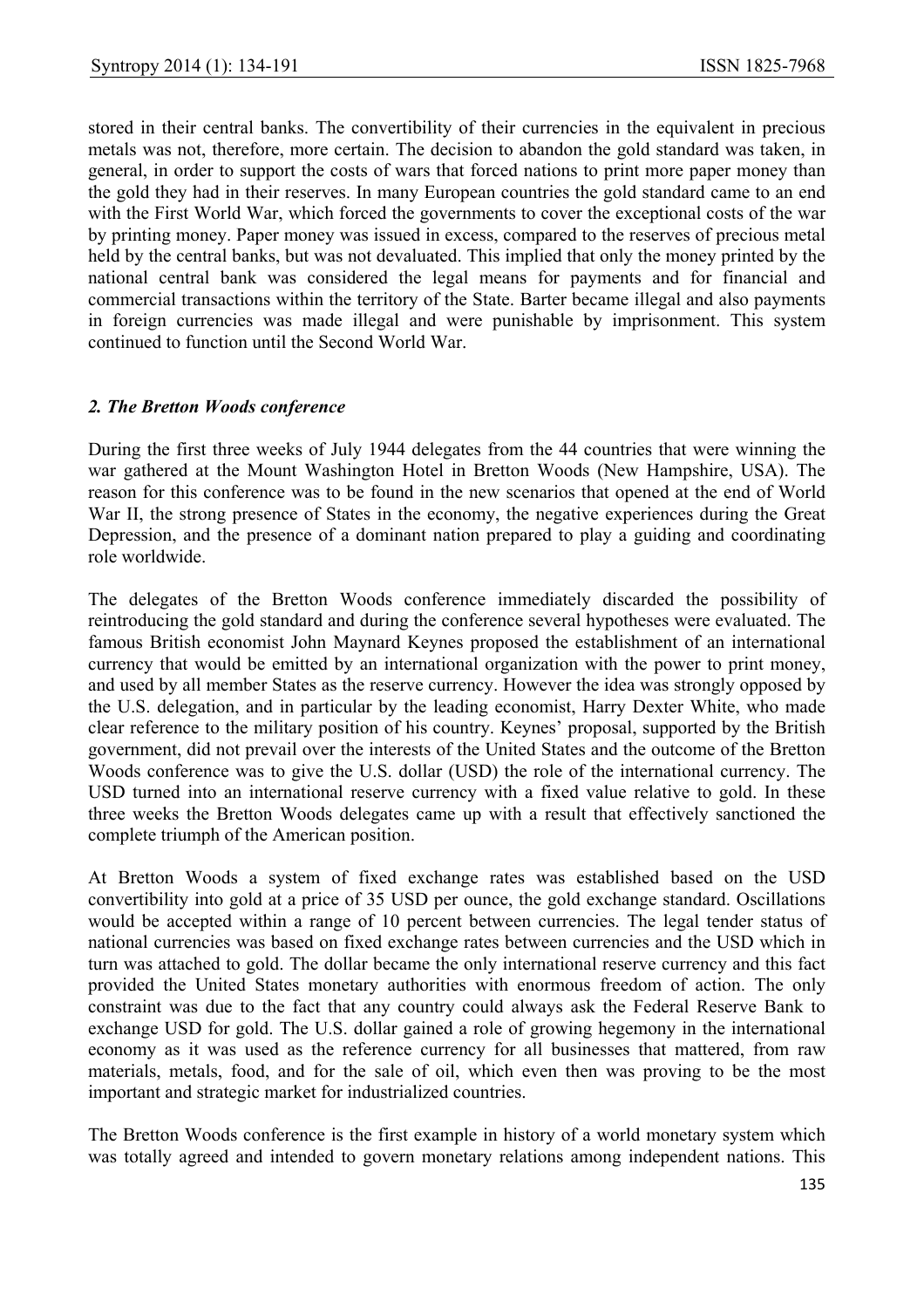conference gave birth to the World Bank for Reconstruction and Development, now known simply as the World Bank, the International Monetary Fund (IMF) and GATT (General Agreement on Tariffs and Trade).

The "Marshall Plan" contributed to the success of the USD. The "Marshall Plan" was a large scale program to aid Europe after the end of World War II, where the United States gave monetary support to help rebuilt European economies and combat the spread of Soviet communism. This program was proposed by George C. Marshall, secretary of state of the United States, and launched in 1947. During the four years that the plan was operational, USD 13 billion in economic and technical assistance was given to help the recovery of the European countries that had joined the Organization for European Economic Cooperation. The Marshall Plans was replaced by the Mutual Security Plan at the end of 1951. All funds were paid in USD, which contributed substantially to tie European countries to the United States for a long time. In addition, nearly 10 percent of the allocated USD 13 billion were used to purchase crude oil from U.S. oil companies that actually possessed the monopoly of the European energy market. American oil companies forbade Europeans to use the money of the Marshall Plan to build local infrastructure for the refining of crude oil, thus further increasing the dependence of European countries on the United States and on the USD. The benefits of the Marshall Plan for the economy of the United States were immense and were not limited to oil companies. The centrality and the monopoly of the USD was reinforced by the U.S. military power, economic strength, cultural influence and by the international role played by the English language. This monopoly provided the United States with seigniorage revenues, the profit resulting from printing money in a monopoly. Gold was no longer the world currency since the USD replaced it. In this way the United States was able to force other countries to finance its debt, thereby supporting the strong growth of its economy.

In the 1950s the European manufacturing industry resumed exports and production grew annually by an average of 5 percent. On 18 April 1951 France, Germany, Italy and the Benelux countries signed in Paris the Treaty instituting the European Coal and Steel Community (ECSC) whose goal was to introduce the free commerce of coal and steel, thereby ensuring the access to the sources of industrial production. On 25 March 1957 the Treaty that established the European Economic Community (EEC) was signed in Rome. The European nations that were part of the EEC accounted for about one fifth of the exports worldwide, a figure that grew to 26 percent in 1960, for a total of about USD 30 billion of exports, more than the U.S. whose economy was not growing as fast as the European economies and needed substantial support. Many governments, first of all the French one, tried to persuade the American administration to recognize their difficulties and accept a devaluation of the USD. The United States responded in 1961 with a protocol, signed by European allies and Japan, which limited the amount of USD that they could request to convert into gold. This protocol had become necessary since many holders of USD had started to demand gold in exchange, and the gold reserves were dangerously diminishing. In 1959 the United States deficit with foreign countries and the gold reserve amounted both to around USD 20 billion. In 1967 the deficit had reached 36 billion and gold reserves had dropped to 12 billion due to the increasing demands of conversion of dollars into gold by central banks.

The American administration was well aware of this difficult situation, and John Fitzgerald Kennedy wanted to adjust the monetary policy of the United States. In July 1963 Kennedy proposed the introduction of an Interest Equalization Tax, a tax that would have made it more expensive for Americans to invest in other countries, curbing in this way the outflow of gold and reducing the debt of the balance of trade. Unfortunately a few months later Kennedy was assassinated in Dallas and his law was passed with amendments, added at the last minute, which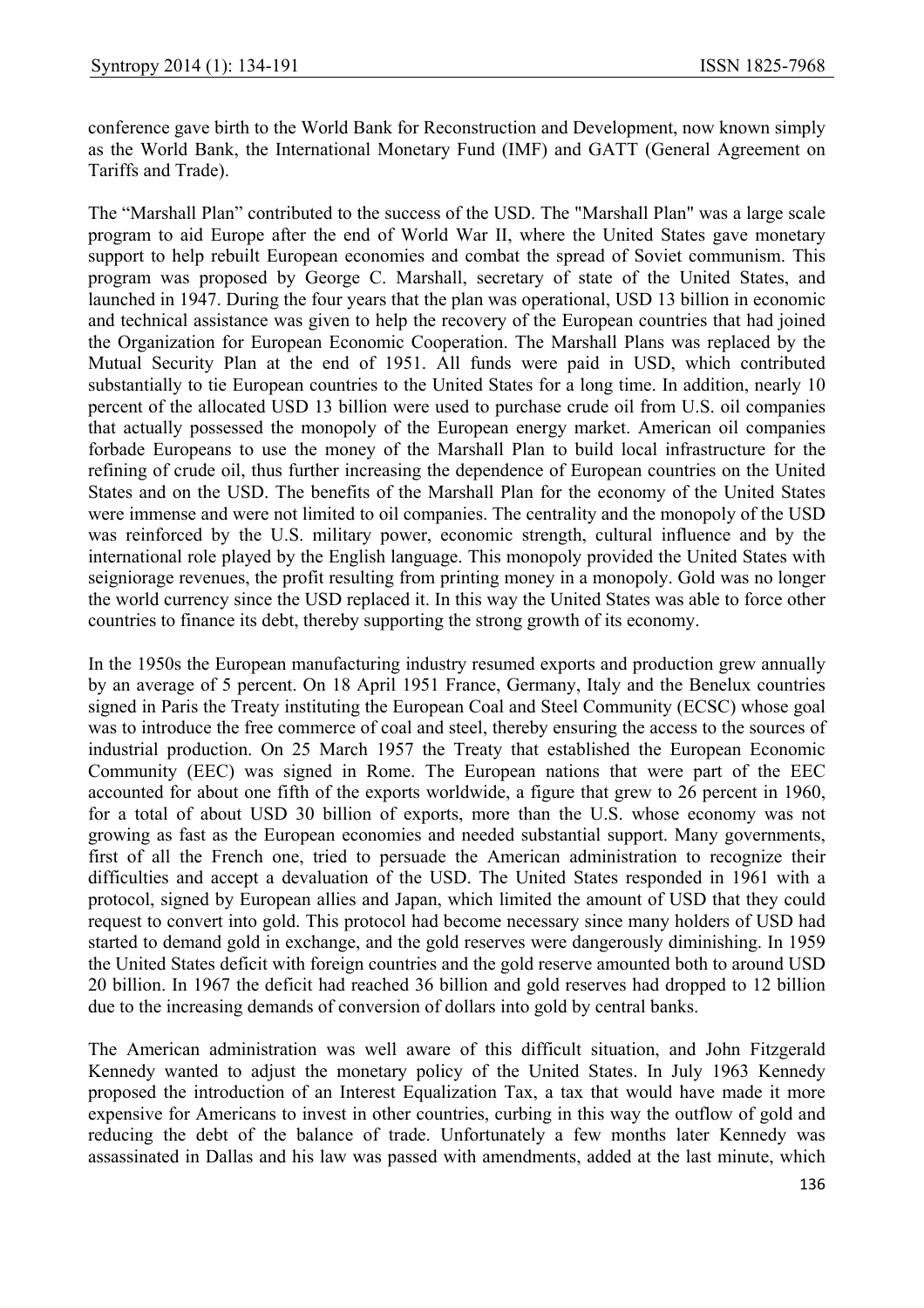excluded Canada (member of the British Commonwealth) from the effects of the new tax. The flow of gold to foreign countries could then continue without any difficulty to Great Britain via Toronto and Montreal, which further consolidated the financial partnership between Washington and London. Securities and loans issued by foreign branches of U.S. banks were excluded from this tax and this caused many US banks to open branches in London and in other financial centers. The financial situation of the U.S. deteriorated and in 1964 the escalation of the war in Vietnam created, for the first time, a huge deficit.

The English pound was the second most important currency, and while America could take advantage of the international monopoly of the USD, the pound fell into a deep crisis. In 1967 De Gaulle proposed a revaluation of gold, an operation that was equivalent to the devaluation of the USD and the pound. The US president Lyndon B. Johnson refused De Gaulle's suggestion and France decided to leave the Group of Ten, followed by other countries. The Group of Ten or G-10 refers to the group of countries that had agreed to make resources available to the IMF. The U.S. refusal to reevaluate gold did not prevent, however, the British government from devaluating the pound, a move that led international investors to ask for mass conversion of USD dollars into gold, increasing the pressure on Washington which was not able to accommodate all requests. Gold reserves in the United States were drastically diminishing and on 15 March 1968 the British Chancellor of the Exchequer, Roy Jenkins, announced that upon "the request of the United States," the London gold market would be temporarily shut down. Johnson had asked London to suspend for two days the gold market, and ordered the military to lock up gold reserves at Fort Knox. In 1960 the United States had 15,822 tons of gold which had fallen to 9,839 in 1968. In 1971, during the first presidency of Richard Nixon, U.S. gold reserves amounted to one third of American foreign debts, whereas the requests of conversion of USD to gold had become a loud and uncontrollable chorus. Consequently, in August of that same year, Nixon took an unilateral decision and put an end to the Bretton Woods agreements. On 15 August 1971 he announced the unilateral cancellation of the convertibility of the USD to gold. The Vietnam War and increased domestic spending accelerated the U.S. balance-of-payments deficit and the trade deficit, the first in the 20th century. Governmental gold coverage of the USD had declined to 22% and according to economists this represented the point where holders of the USD lost faith in the government of the United States and in its ability to cut its budget and trade deficits. Nixon's move was a shock for the international community, a unilateral move which represented a clear violation of the Bretton Woods agreements and stated the defeat of the gold dollar standard. In December 1971 the Group of Ten signed the Smithsonian Agreement, replacing the world's fixed exchange rate regime with a floating exchange rate regime and devaluing the USD. Institutions created at Bretton Woods, such as the International Monetary Fund and the World Bank survived the fall of the international monetary system, whereas GATT was replaced in 1995 by the WTO (World Trade Organization).

# *3. The petrodollar*

The USD was no longer guaranteed by gold, but by petrol. The gold exchange standard was changed to a petrol exchange standard and the USD was now based on the fact that oil sales, throughout the world, were denominated in USD. The term *petrodollar* was coined in 1973 by Ibrahim Oweiss, a professor of economics at Georgetown University. Since oil is a vital resource for all nations, the USD became the vital currency. Coupling the USD with petrol guaranteed the supremacy of the US currency in financial markets and provided the U.S. with income from seigniorage, otherwise difficult to obtain. Since oil had become the key factor for the supremacy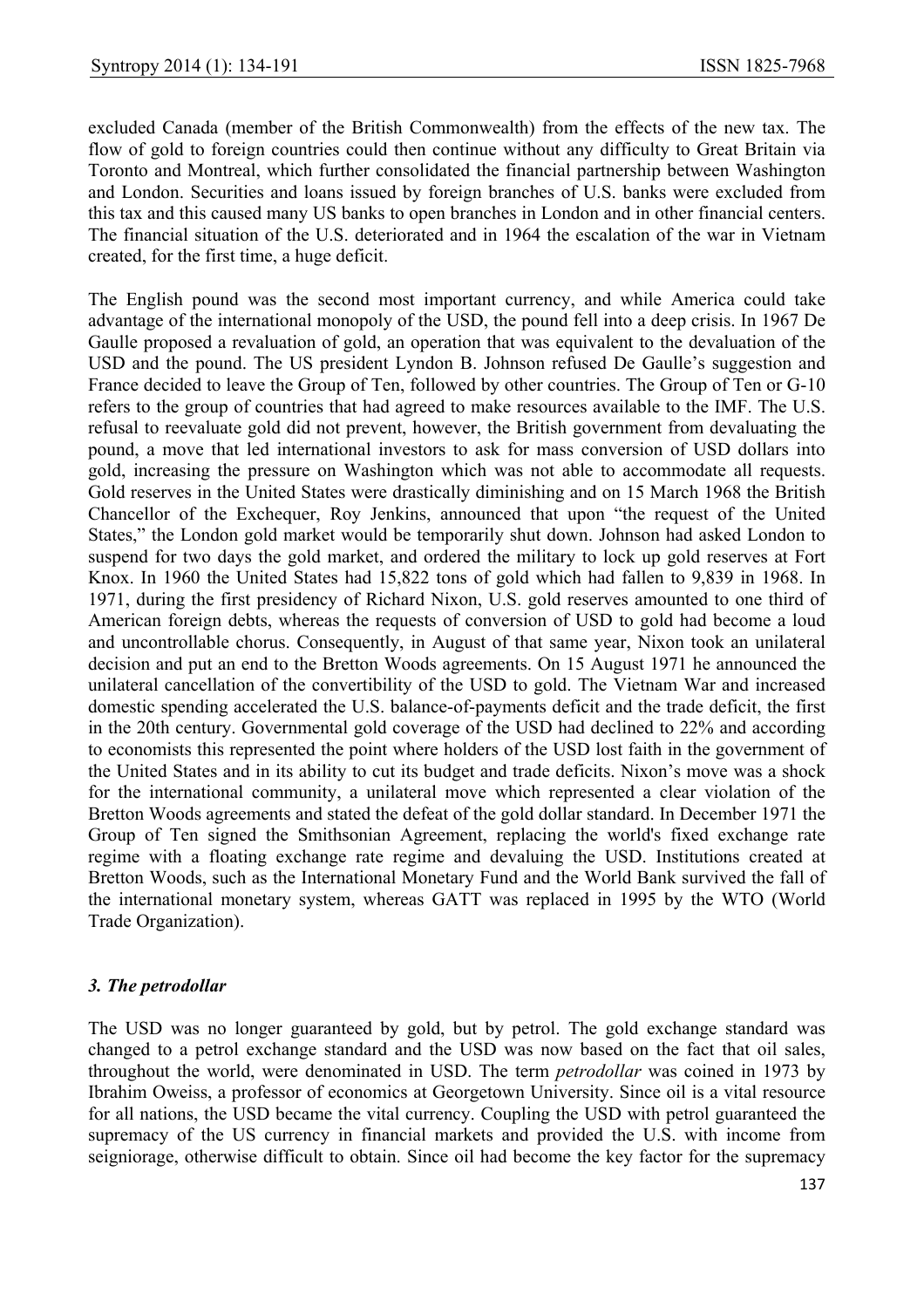of the USD, Nixon started an international policy which required all countries to use only USD for the purchase and sale of crude oil. This was formalized in an agreement between the administration of the United States and the Saudi regime in 1974, which stipulated the equivalence US dollar to oil. Under this agreement, Saudi Arabia agreed to sell its oil exclusively in USD and buy Treasury bonds (T-bonds) with the surplus funds of its oil, about 70 percent. The agreement with the Saudis was soon extended to all the other countries which exported oil. Oil-importing countries were therefore obliged to keep large reserves of USD. The second oil crisis, that of 1979, strengthened this system and the hegemony of the USD. Crude oil prices skyrocketed by 250 percent and the U.S. monetary authorities reacted with a significant increase in interest rates, causing a huge influx of capital in the United States. The domestic consumption of the United States and the ability to grow, increasingly, dependent on this flow of investments from abroad and generated major structural imbalances. The petrodollars represented the tie that held the international community inextricably linked to the U.S. currency.

Consequently, political enemies of the United States have some interest in seeing oil denominated in euro or other currencies. In 2000, Iraq converted all its oil transactions under the *Oil for Food program* from USD to euro. Other countries, including Indonesia, Venezuela, Russia and Iran began to consider the possibility of selling their oil in euro or other currencies but not in USD. The response of the United States was immediate, and took the form of the invasion of Iraq in 2003 (with the pretext of weapons of mass destruction which, in fact, were never found). Since 2003, Iraqi oil sales are sold only in USD. With 115 billion barrels, Iraq is the third country in the world for oil reserves, representing about 10 percent of the world reserves. If all that oil were sold using euro, the consequences on the USD would be relevant. Saddam's move was a declaration of war against the USD and the message of the United States was clear and unequivocal: in the future anyone who will try to sell oil in currencies other than the USD will suffer the same fate. In 2005, Iranian President Ahmadinejad announced that the small island of Kirsh would soon host an oil stock exchange trading in euro or other currencies but not in USD. In August 2006 Henry Kissinger stated that: "*If Tehran insists (...) a collision with America is unavoidable*." On 8 December 2007, the Central Bank of Iran officially announced the decision to convert all its oil products transactions to currencies different from the USD. On 17 February 2008, soon after the meeting in Davos, the Stock Exchange of Kish was officially presented and on 18 July 2011 it became operational. On 31 December 2011 Obama signed a law that requires the U.S. Congress to punish any organization that has financial transactions with the Central Bank of Iran, reaffirming the ban on buying oil in currencies other than USD.

The oil-dollar alliance is at the base of the U.S. economy. However, in 1956, the American geophysicist Marion King Hubbert discovered that the production of oil fields follows a typical bell-shaped trend. This curve predicts somewhere in the beginning of the twenty-first century, the peak of oil production, i.e. the moment when the rate of production of oil wells will begin to decrease. A prediction that has so far proved accurate for wells in America that peaked in the early seventies, and since then have reduced their production. Many Russian oil fields have peaked around the year 2000. The situation is less severe in the Middle Eastern reserves, where the peak has not yet been reached. When the global peak will be reached, extracting oil will become increasingly more expensive and, given the law of supply and demand, prices will rise by encouraging the use of other energy sources and thereby undermining the oil-dollar alliance and the international hegemony of the USD.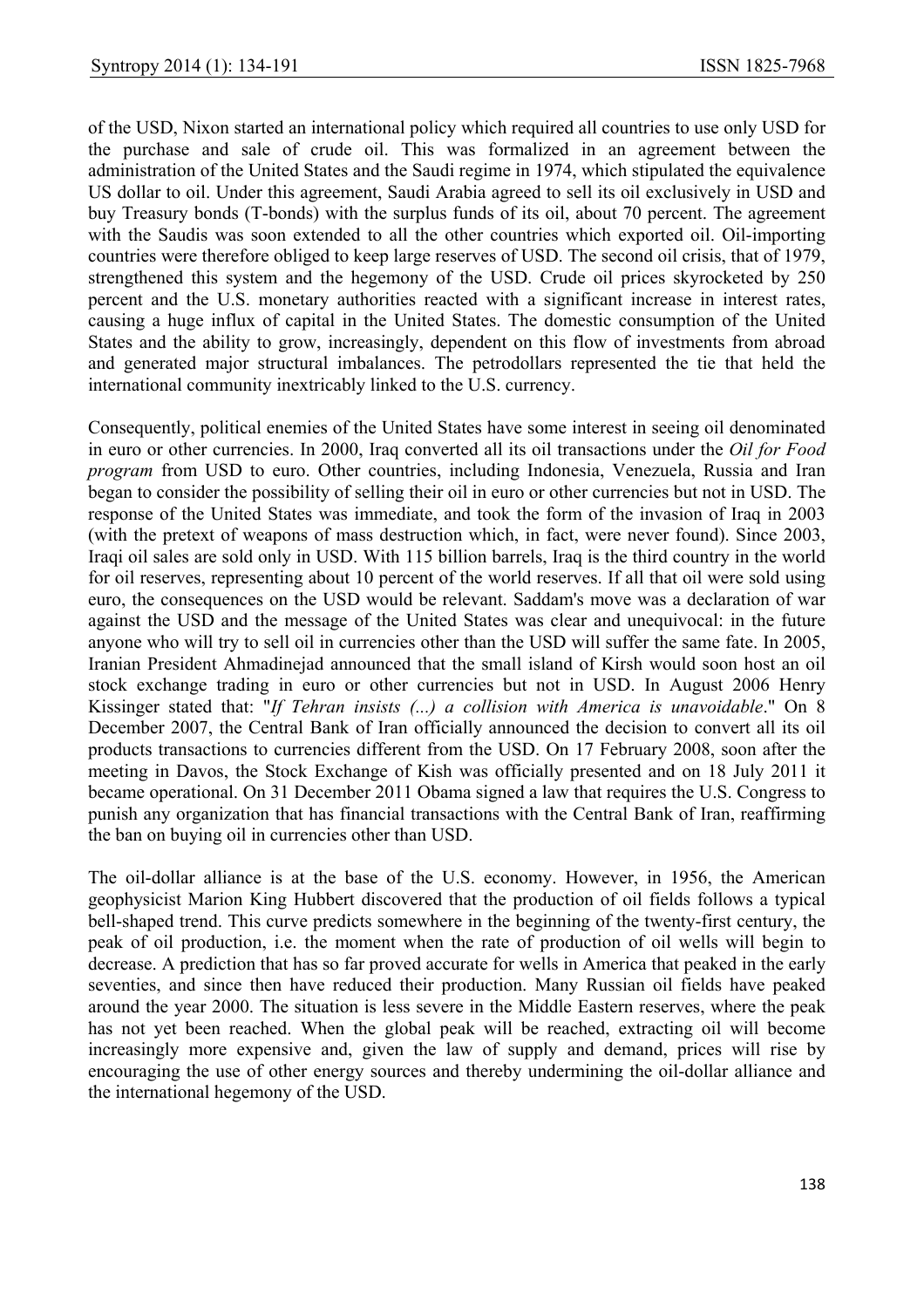### *4. A Third World War?*

In the late '90s the Glass-Steagall Act, the banking laws approved in 1933 in order to separate commercial and investment banks, was repealed. Stock exchanges were flooded with money from deposit accounts, resulting in the brilliant performance of shares and, especially, of the technological market. This performances lasted for a short period and the same happened to subprime mortgages and loans granted at very low interests with no guarantees. Thanks to the repeal of the Glass-Steagall Act, these toxic loans and stocks were transformed into bonds; junk bonds which were sold around the world as seemingly safe bonds and reached the stratospheric figure of USD 707 trillion (June 2011), compared to a world GDP of 62 trillion. In 2008 Lehman Brothers went bankrupt and, in order to avoid the collapse of the financial system, the U.S. administration and the EU decided to nationalize the debt of the banks, transforming a private debt into a public debt. This led to the default of Iceland and to the "*selective*" default of Greece and Cyprus.

On 23 January 2012 George Soros, in a noteworthy Newsweek article, stated that "*The situation is about as serious and difficult as I've experienced in my career.*" As he sees it, the world faces one of the most dangerous periods of modern history, a period of "*evil.*" Europe is confronting a descent into chaos and conflict. In America he predicts riots on the streets that will lead to a brutal clampdown that will dramatically curtail civil liberties. The global economic system could even collapse altogether. The international financial crisis and the risk of default of public debts are unprecedented and according to Soros bankers are responsible for this disaster. In Iceland and Greece there were street riots. Domestic and international tension is increasing and economists, such as Elido Fazi started talking about an imminent *Third World War.* On 28 January 2012, in Davos, in a riveting address, Hong Kong's leader Donald Tsang recalled his place at the epicenter of the Asian financial crisis in the late 1990s, and the experience of the 2008 global credit pullback, asserting that the current situation is worse: "*I've never been as scared as now about the World and what is happening in Europe*", he said.

Faced with this scenario, economists and politicians seem to have no real answers and are trying to postpone the deflagration of the financial system and the fall into another global War.

In May 2013 I was invited to participate to meetings on the possible scenarios of the financial crisis. Participants were using Power Point presentations in order to describe their hypotheses such as hyperinflation and selective default. An Italian economist underlined that: "*the Third World War is now only financial, but it could soon be a real war, the most destructive of all, a war that*  would dwarf the conflicts of the twentieth century, which also were the most violent since the *beginning of history.*"

On August 21, 2013, rebels in Syrian accused the Syrian government of carrying out an attack using chemical weapons. They said army rockets dropped toxic agents onto civilian areas. Photos sent by the rebels were immediately published by the BBC and the English Prime Minister, David Cameron, asked for an immediate and robust military action against Syria. The US government and other Western countries followed suit. The US, UK, France and Italy brought their war ships in front of Syria. Russia and China answered placing their war ships just out of the Syrian cost line. Well documented information started spreading on the web, contradicting the BBC. The journalist Marco Di Lauro showed that he had already published the alleged photos of the chemical attack. The photos and videos had been shot in Al Musayyib a town 40kms south of Bagdad (March 27, 2003). The journalist Domenico Quirico, released by the rebels at the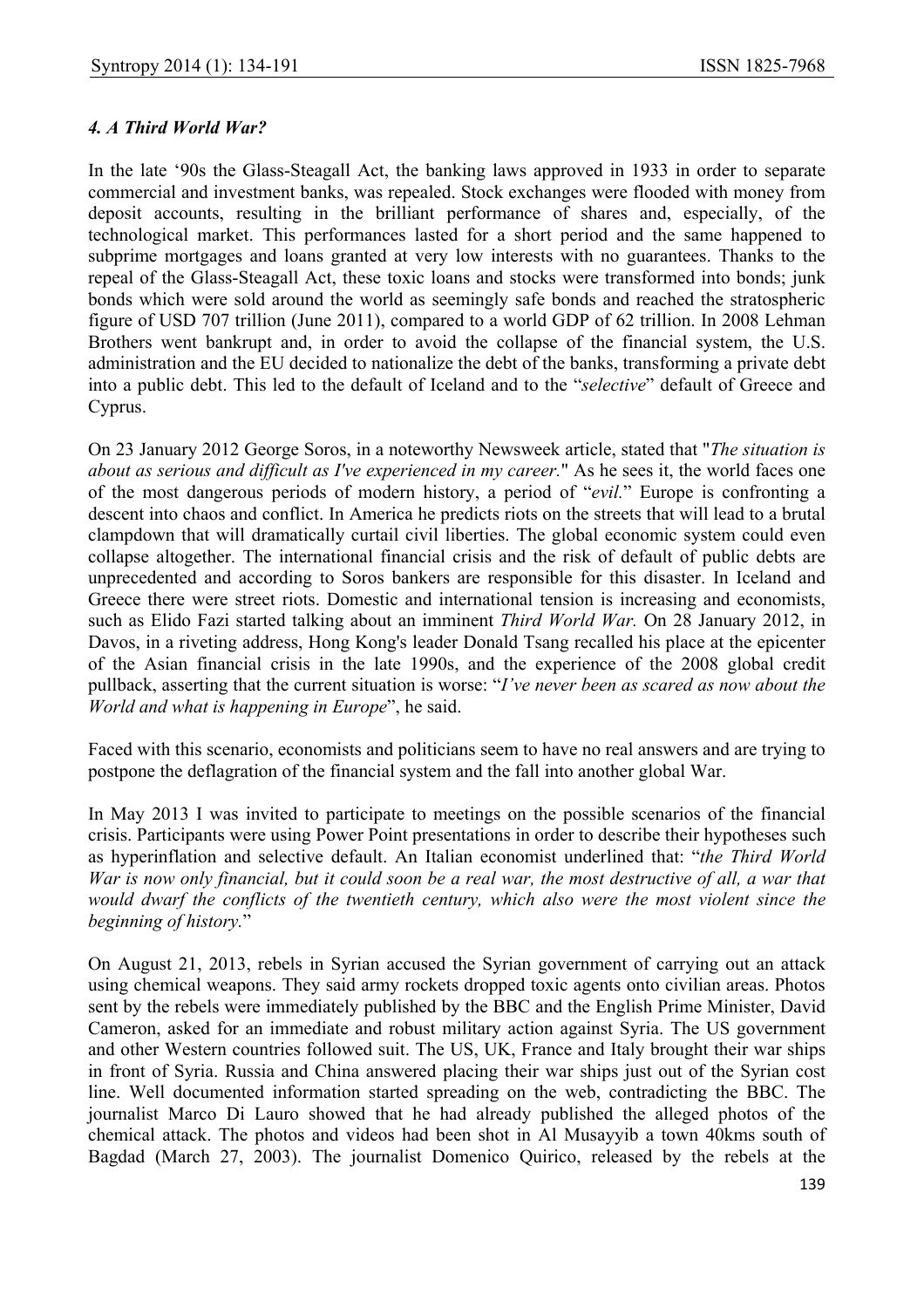beginning of September 2013 together with Pierre Piccinin, declared that they heard the rebels talking on Skype, in English, about the organization of chemical attacks in order to offer the West a way to get into the Syrian conflict. Other reports arriving from Damascus were showing that the population did not know of any chemical attack. On September 11 Putin released an interview to The New York Time and showed evidences that the alleged chemical attack had been organized by the rebels. UN inspectors came to the conclusion that chemical attacks had been carried out, but there was no evidence linking them to the Syrian government. The Syrian government with the mediation of the Russian president offered its chemical weapons for destruction and in this way the deterioration of the conflict into a Third World War was avoided.

On July the 16<sup>th</sup> 2014 the leaders of the BRICS countries (Brazil, Russia, India, China and South Africa) in a meeting held in Brasilia, established a development bank with an initial authorized capital of 100 billion U.S. dollars aimed at providing financial support for infrastructure and sustainable development projects in the five BRICS member states and in emerging economies worldwide, in a long-awaited alternative to the Western-dominated institutes in global finance. This alternative was received as a blessing for cash-strapped developing countries, whose funding applications to boost their poor roads and railways have been repeatedly rejected by international lenders which attach strict loan conditions. These institutes, notably the U.S-led World Bank and International Monetary Fund, are now known for their politicized way of choosing borrowers without due regard for each countries' individual circumstances. Their prescriptive recommendations, including liberalization, deregulation and privatization, have proved not a panacea. While prospering some countries, they are failing others, especially in Africa. The new BRICS bank provides a brand new possibility, since it has been established by emerging economies for emerging economies and it is expected to contribute an alternative perspective on how developing countries should be financially helped to achieve sustainable development and reflects developing countries' understanding of how the world financial system should be remolded.

Experts immediately understood the establishment of the BRICS development bank as a declaration of war against the Western monetary system, namely the US dollar and the Euro and predicted another "casus belli". Less than 24 hours later a Malaysian plane (MH17) flying over East Ukraine, in the hands of filo-Russian rebels, was shot down killing all the 298 passengers. The US and Western Europe countries immediately accused the rebels and Russia. But Russia provided satellite evidence showing a military fighter jet (Su-25) attacking the Malaysian plane. Speaking at a National Security Council meeting, Putin warned on the 22<sup>nd</sup> of July 2014 that although there was no direct military threat to the Russian sovereignty, there were international attempts to destabilize the country. "*The language of sanction has currently been used more often, and the very definition of the state sovereignty has been diluted*." Putin added that there were attempts to destabilize the independently thinking governments using various means, including state coups: "*I think that we should think of additional steps to decrease the dependency of national economy and financial system on unfavorable external factors, not only the instability of global markets but also possible political risks*."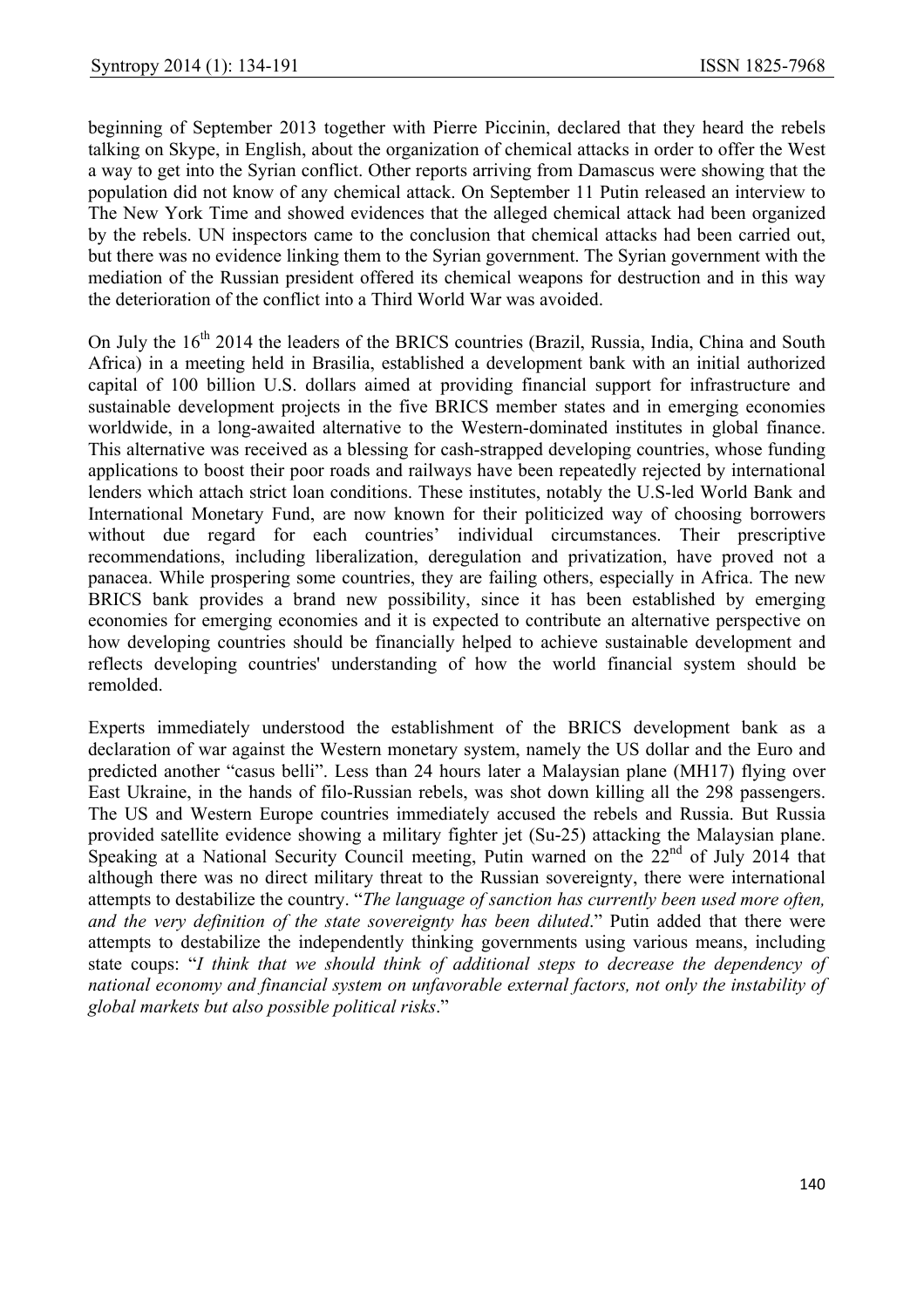# *5. The Icelandic case*

With the advent of the Internet, Iceland became a paradise for online investment banks that offered high interest rates. This formula attracted a considerable amount of foreign capital, which in 2007 exceeded by nine times the Icelandic gross domestic product. With the meltdown of the financial markets in 2008, investment banks entered in a crisis, and the conservative Prime Minister Geir Haarde did not hesitate to nationalize their debt, thus transforming a private debt, nine times greater than the GDP of the country, into a public debt. The Icelandic króna was immediately devalued by 85%, thereby increasing the foreign debt of the online investment banks to more than 90 times the Icelandic GDP. To repay this debt Iceland obtained a loan of over USD 2 billion from the International Monetary Fund and other USD 2 billion from countries of northern Europe. In return it had to enforce austerity measures and to impose a tax of more than 18,000 euro for each Icelandic citizen, including children. This tax would have been paid in 15 years at an interest rate of 5.5% per year. The international financial authorities urged to adopt more drastic measures which would have reduced civil rights and the welfare of Icelanders. The measures approved by the conservative government did not permit to spread the entire foreign debt of the on-line banks on the population. At this point citizens started a popular uprising. The Icelanders did not understand why they should pay the debt contracted by financial speculators who became rich beyond belief with their unscrupulous investments. Why should the debt contracted by these unscrupulous bankers and brokers fall on the citizens? Why did the Icelandic government not ask the bankers to return the money they had stolen from the on-line investment banks? The Icelanders rejected the idea that the debt of these private banks could become a sovereign debt which would have sacrificed the lives and future of all the citizens and of the nation. Based on these considerations and because of the mounting public pressure, the head of state Ólafur Ragnar Grímsson refused to ratify the nationalization law wanted by the conservative Prime Minister Geir Haarde and called for a referendum. The international community increased the pressure on Iceland. Great Britain and Holland threatened dire reprisals that would isolate the country. As Icelanders went to vote, foreign bankers threatened to block any aid from the IMF. The British government threatened to freeze Icelander savings and deposit accounts. As Grímsson said: "*We were told that if we refused the international community's conditions, we would become the Cuba of the North. But if we had accepted, we would have become the Haiti of the North.*"

In the March 2010 referendum, 93% voted against repayment of the debt. The IMF immediately froze its loan. But the revolution (though not televised in the United States and in European countries), would not be intimidated. With the support of a furious citizenry, the government launched civil and penal investigations into those responsible for the financial crisis. Interpol put out an international arrest warrant for the ex-president of Kaupthing, Sigurdur Einarsson, as the other bankers implicated in the crash fled the country. A total of about 5 thousand people left the island.

But Icelanders didn't stop there: they decided to draft a new constitution that would free the country from the exaggerated power of international finance and virtual money. To write the new constitution, the people of Iceland elected twenty-five citizens from among 522 adults not belonging to any political party but recommended by at least thirty citizens. This document was not the work of a handful of politicians, but was written on the internet. The constituent's meetings were streamed on-line, and citizens could send their comments and suggestions, witnessing the document as it took shape. The way in which the new constitution was drafted was the real innovation, which overturned the notion that the foundations of a nation are dictated by few wise men.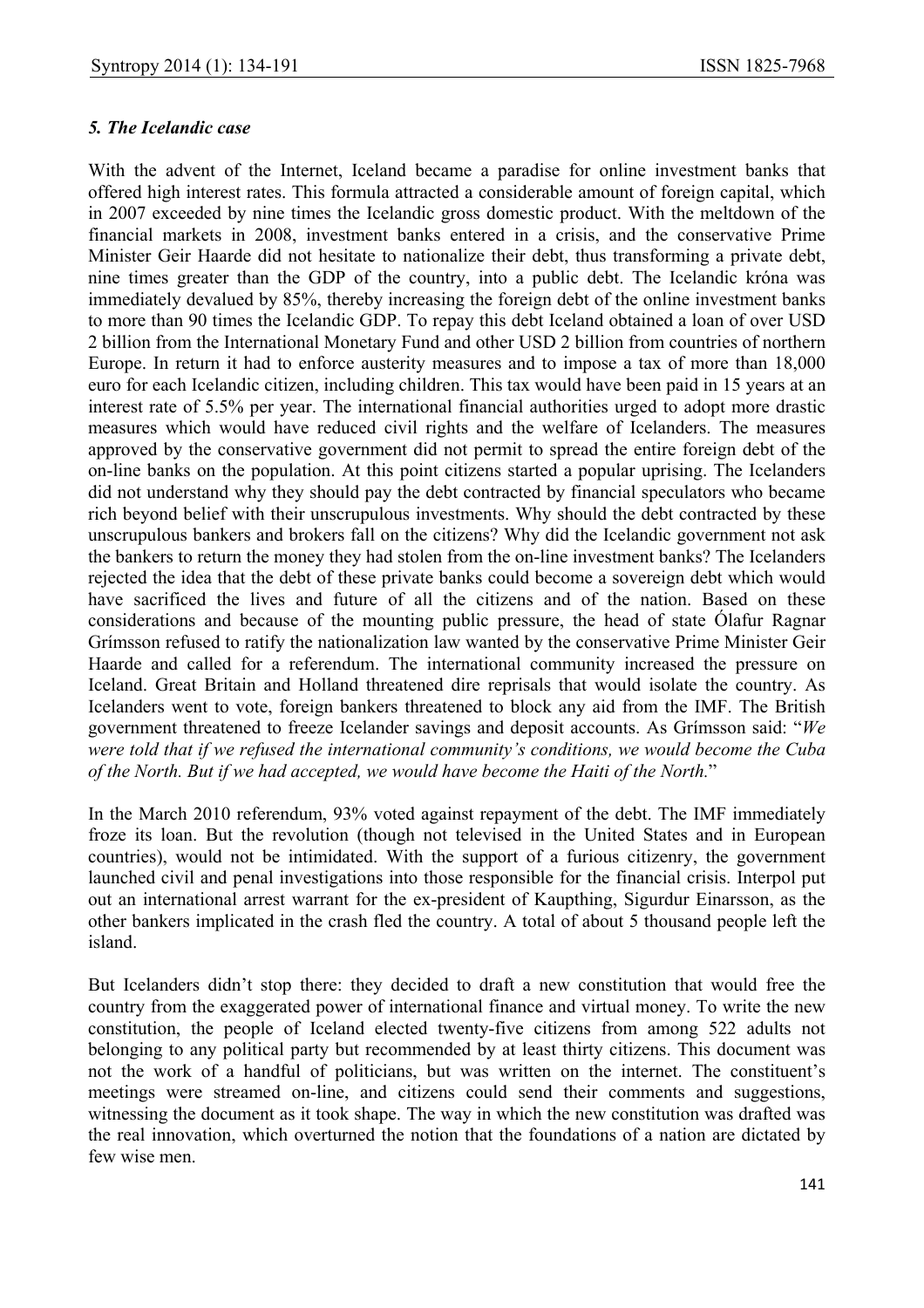Results speak for themselves. Only 4 years after the crisis, Iceland is growing at almost 3% and unemployment is below 6%. Iceland ranks at the 14th place in the "*Human Development Index*" of the United Nations and at the fourth place as the largest per capita productivity. Iceland is recovering from this terrible economic crisis and is performing in a way opposite to what is usually said to be inevitable in these situations. No bailouts by the IMF, ECB or EU, no sale of popular sovereignty to foreign nations and financial institutions, but rather a process of appropriation of the rights of participation. In contrast, the European countries which are facing the specter of default are forced by IMF, ECB and UE to impose measures which are depressing productivity and increasing unemployment. In Greece, unemployment is now 18%, 23% in Spain, 14% in Ireland and Portugal and is expected to increase sharply as a consequence of the contraction of the economy.

The figures are staggering, and Iceland shows that the nation that strongly opposed the blackmail of financial institutions, which has reaffirmed the principle of popular sovereignty by refusing to pay the debt which was contracted by private bankers and unscrupulous and unethical brokers, is also the county which is performing better after the terrible financial crisis that started in 2008. The financial elite of the world said that Iceland was going to be the Cuba of the North and condemned the country to a fate of extreme poverty, if its citizens did not follow what IMF, ECB and EU dictated. But Icelanders with two referendums and with a plebiscitary result argued that private debts cannot be nationalized. The facts proved that Icelanders were right and that IMF, ECB and EU were not looking after the interests of the citizens. The people of Iceland have shown that representative democracy can be changed into participatory democracy and have started what they call a "*silent revolution*". They now have a new constitution, drafted by an assembly democratically elected with the help of internet and the continuous involvement of citizens. Some towns, including the capital Reykjavik, now have online platforms for direct democracy, seeking to increasingly involve citizens in the decision making process of the government, in a virtuous cycle of social participation.

Iceland reaffirmed the basic principle that it is the will of the sovereign people which determines the welfare and the destiny of a nation. Iceland has shown how a nation can reaffirm the principle of the sovereign of the will of the people, which must prevail over any international agreement or claim.

The subprime mortgage crisis which started in the United States in August 2007, brought major banks to the brink of bankruptcy. During the annual World Economic Forum in Davos, 2008, internationally renowned bankers demanded that their banks be nationalized. The United States and other governments, first of all Britain, instead of nationalizing the banks, nationalized their debts. Debts became public, but gains remained private. Almost all banks were saved unconditionally. It is interesting to note that when the topic is the welfare of the citizens, the United States consistently refuses to spend public money, whereas for the welfare of the banks there are no limits in allocating public money and spreading the debt on the community. On 5 December 2008, the Federal Reserve has provided the U.S. banking system USD 1.2 trillion, with the Financial Stability Board, whose rules were dictated not by governments but by the bankers and brokers who caused the crisis. Bankers imposed their rules. In mid-2011 the financial bubble of financial derivatives has reached USD 700,000 billion, with an increase of over 100,000 from the end of 2010. A mountain of money that is being converted into public debt. Soon after, the question if governments were capable to honor the debt was asked. While the U.S. can take advantage of its seigniorage position, provided by the hegemony of the USD in international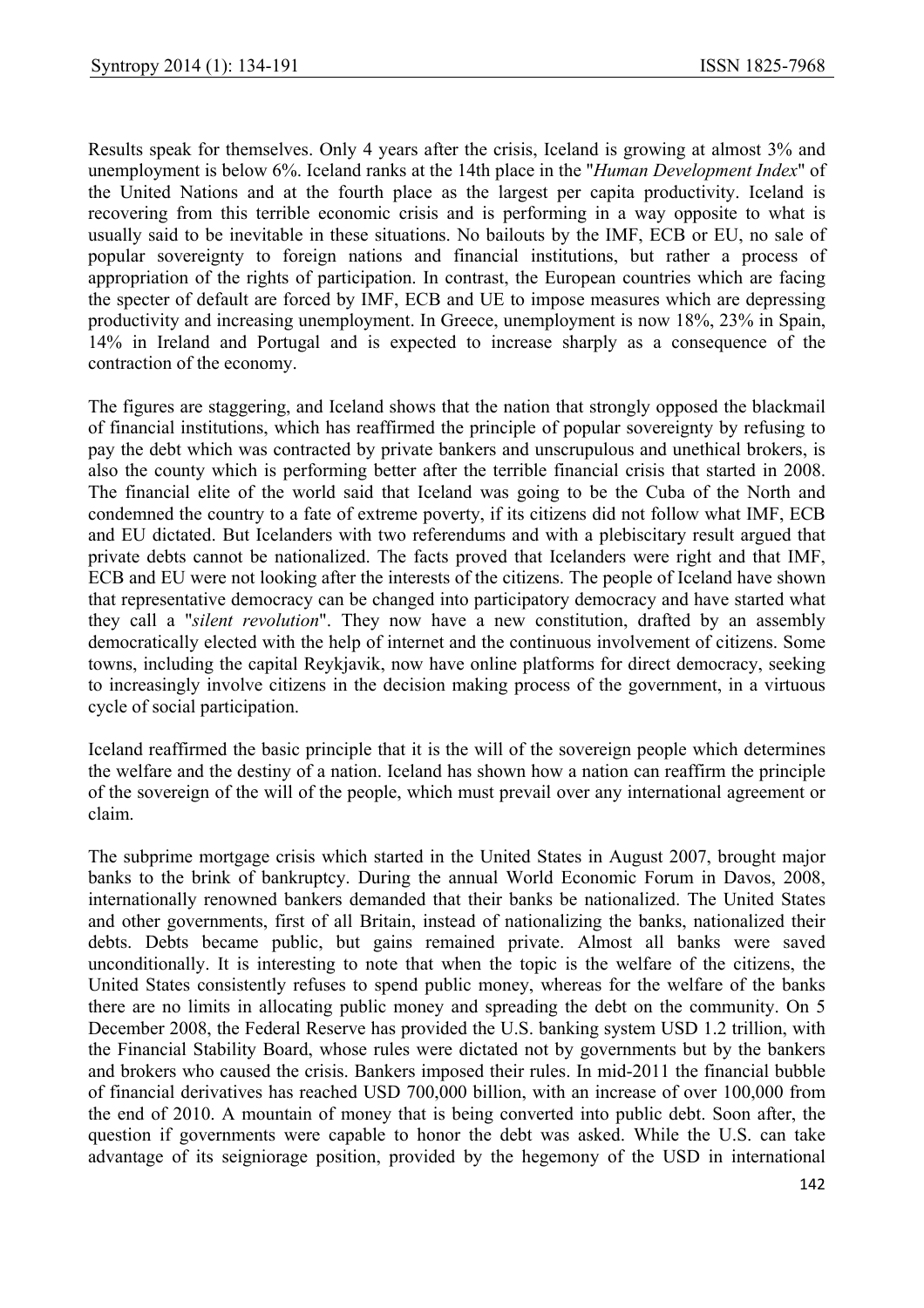transactions, and print money, Europe is forced to face the size of the public debt, and has discovered that European countries are headed towards default.

### *6. A new global currency?*

In order to reform the international monetary system and solve the financial crisis, on 16 March 2009, during a meeting of the G20, the Kremlin requested the establishment of a supranational currency. A few days later, on 24 March 2009, Zhou Xiaochuan, Chinese central bank president, urged for the creation of a single supranational currency and on 30 March 2009, during the conference of the South American and Arab League, Venezuelan President Hugo Chavez proposed the creation of a supranational currency, called Petro, guaranteed by the oil reserves of the oil producing countries. In July 2009, during the G8 meeting, Russia once again expressed the need for a supranational currency and suggested to name it "*Unity in diversity*." Starting from this proposal Sandro Sassoli (www.futureworldcurrency.com) developed the project of a single supranational currency named "*Unity in diversity*." Requests and proposals for the creation of a supranational currency are formulated continuously, since it would solve the imbalances and tensions caused by the USD, a national currency which now serves also as a supranational currency.

But, all the proposals for the creation of a new supranational currency have been rejected by the United States and by President Obama, since the dominant position of the USD provides benefits to which the United States is not willing to renounce.

We are in a stalemate. On the one hand the United States, with a strong military role which benefits from the supremacy of the USD, rejects the idea of a supranational currency, on the other hand the other great nations of the planet, China, Russia and the Gulf countries, ask for the establishment of a single supranational currency. Europe keeps on the sidelines, in the illusion that in the future the euro may become the alternative currency to the USD.

The monetary policy of hegemony of the United States has allowed U.S. citizens to live beyond their means, but one wonders if this really helps the United States and its citizens. This question arises when considering the data produced by the indicators of wellbeing and happiness such as the "*Human Development Index*" of the United Nations. Indicators of wellbeing are reliable and inexpensive and estimate well the quality of life of a nation using a broad spectrum of information, such as suicide rates, the rate of alcoholism, the incidence of mental illness, consumption of psychotropic drugs, etc. These indicators are available for almost all countries and often for long periods of time starting from World War II. The data produced by these indicators show a strong decrease in the quality of life in the U.S., a reduction which has been constant since the end of World War II, over the last sixty years.

After the Bretton Woods agreements the United States economy has been involved in a vigorous growth but at the same time, American citizens feel increasingly unhappy and unsatisfied. A dramatic increase in mental illness, especially depression and existential anxiety, can be observed. The increase in material wealth is accompanied by the decrease in the quality of life and happiness of citizens. Why? Data from the *Human Development Index* show a strong increase in loneliness and in difficulties of communication, in the fear and sense of isolation, mistrust and instability of families, generational conflicts, lack of solidarity and honesty, and civic and social participation which have gradually worsened the social climate. Why Americans feel worse than sixty years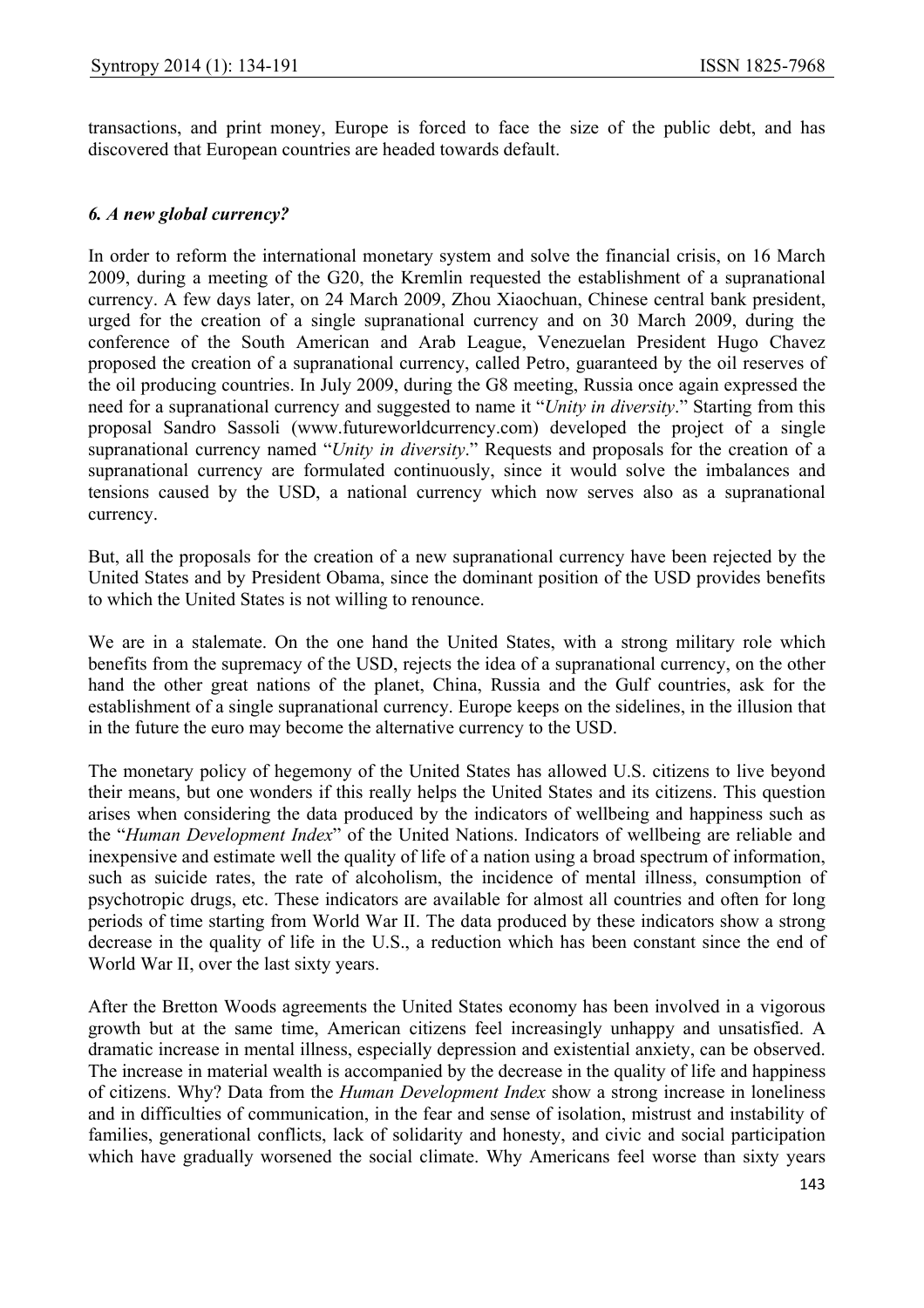ago? Why has the economic prosperity that they have received from the dominant position of the USD not increased their happiness? Is the dominant role of the dollar a source of happiness or a cause of unhappiness? Could the role of the dollar explain the low scores of the U.S. in the indexes of happiness and quality of life? Data show a nation which is increasingly falling into a profound crisis. A social, relational, psychological and institutional crisis which generates unhappiness, mental illnesses, suicides, alcoholism and drug abuse.

Probably the solution of the international financial crisis and the solution of the unhappiness of the U.S. population are correlated and will be addressed through the creation of a single world currency, a supranational currency. A currency with new features which have never been witnessed before, of which there is no trace yet.

### *7. The Indian case*

India has started a project to fight poverty, which embodies some elements of the new supranational currency which the entropy/syntropy model suggests. One of these characteristics is electronic bio-identification. In the West we usually associate the idea of identification with the reduction of freedom, but according to the Indian project just the opposite happens. A person with no identity is, in fact, a person deprived of rights who cannot vote, cannot receive welfare benefits, cannot work regularly and cannot be protected by the law. Identification opens the door to the rights and security of citizenship and allows citizens to become part of a modern economy. People living in villages, where the same name and the same surname identifies dozens of individuals, cannot prove their identity and are thus deprived of their rights. The lack of unique identity excludes people from the welfare system and from the way modern economy and society works. People without a clear identity cannot open a bank account or receive money or loans and fail to collect the economic aid that the government provides.

Consequently Indians are collaborating with great enthusiasm in the birth of a database system based on the electronic bio-identification of citizen which allows to replace registry offices and censuses. This system provides identification in real time and allows access to data such as name, age, health records, instruction and other information necessary in order to provide welfare services and rights of voting, employment, health and education. India is a country where a large size of the population still lives in poverty and which is not yet able to address some of the key needs of the population. In similar situations the challenge for the survival of citizens usually overshadows the need for identification. However, Indian experts expect that bio-identification will favor business, health, education and welfare policies. Moreover, the absence of identification limits the possibility of a direct dialogue between citizens and government, hindering the provision of aid, such as food aid, which instead of getting to the needy citizens is blocked by the intermediary organizations, enriching few wealthy people. A system which efficiently provides identification enables to evolve from a society in which people have no rights to a new society where people enjoy full rights, and in which welfare measures are efficient and effective, and where it becomes possible to aim at total wellbeing.

The core of the Indian system is provided by electronic bio-identification which will replace documents and most bureaucracy. Based on biometric parameters it will allow instant and reliable identification of people. Grounded on these considerations, on 29 September 2010 India has launched the UIDAI (Unique Identification Authority of India), an agency of the Government of India which is responsible for the centralized database which provides bio-identification of the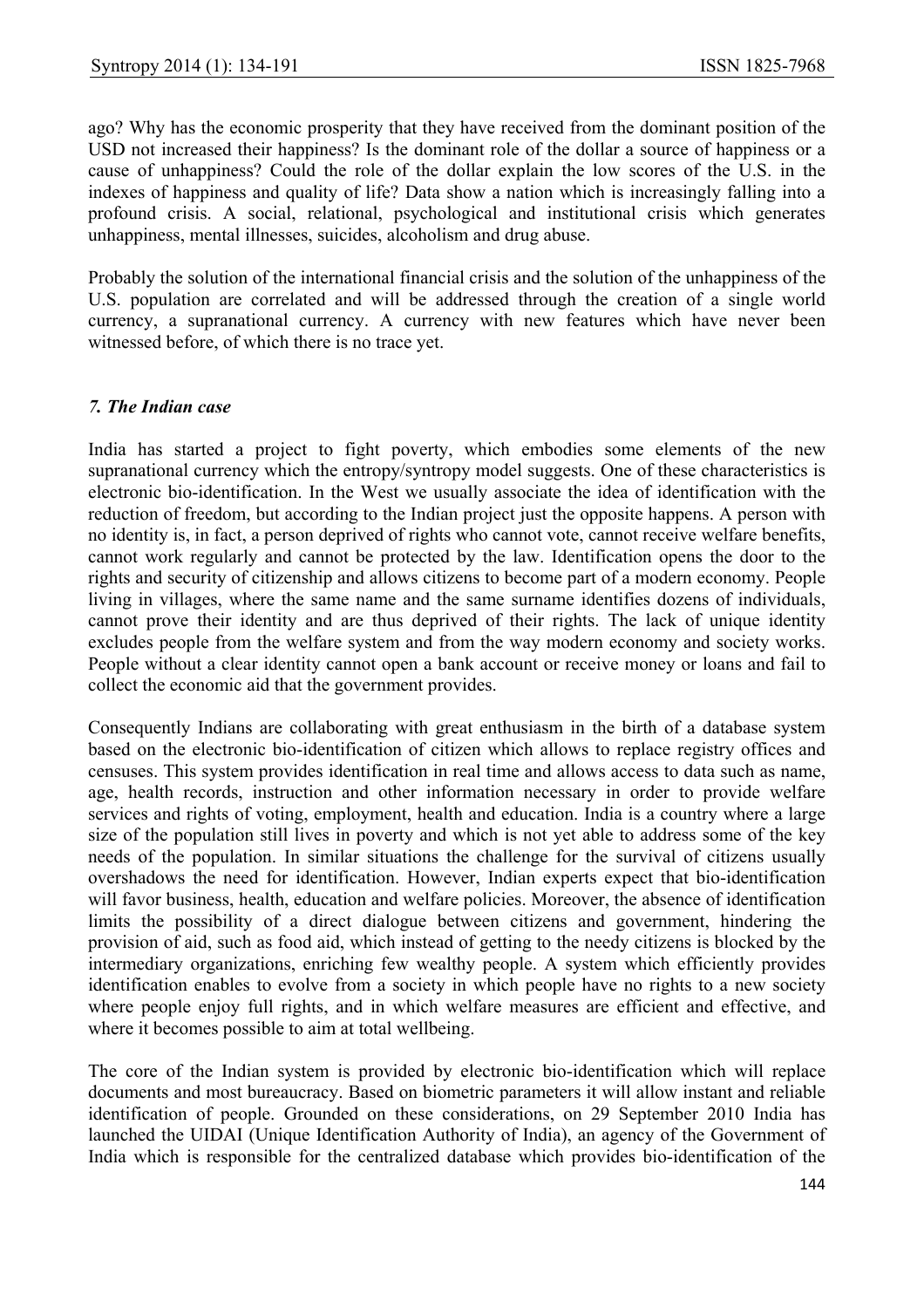population. To each Indian citizen the system provides an identification number of 12 characters, associated with biometric information (photograph, fingerprint and iris), demographic information and an electronic deposit account. This system does not include information that may lead to discrimination of the citizen such as caste, religion and political beliefs. The initial goal of the project is to develop a system which permits to distribute aid directly to the people without intermediaries, providing money in the electronic deposit accounts, and solving the problems encountered during elections, where a few people were able to manipulate results by playing on the uncertainty of identity. Finally, registry offices and censuses are not any more necessary, and the government always has available real-time data on population, labor, education and the health situation. On the one hand, electronic bio-identification provides citizen with rights, on the other hand the government receives information which can be used to plan policies better such as those relating to food, water and energy distribution, construction of infrastructures, housing, urban mobility, hospitals and schools.

In India, where most children are malnourished, where there is a high rate of infant mortality, where drinking water is scarce and the causes of diseases and poverty are many, the government is expecting that these problems will be solved thanks to the electronic bio-identification of citizens, which will guarantee the right of people to the aid they are entitled to. False identities and the lack of an identification system has limited the distribution of aid.

India spends exorbitant amounts of money on welfare programs aimed to combat poverty, but because of the difficulties with identification money stays in the pockets of public and private intermediaries. The Indian system of electronic identification will replace paper documents, does not require intermediaries and establishes a direct link between the government and the people. Bureaucracy and the power of bureaucrats will be reduced or eliminated. In order to distribute subsidies intermediaries will no longer be needed and people will interact directly with the public administration receiving subsidies directly in their electronic accounts, with which they can buy food and welfare services. Identity is certified by an iris scan and fingerprints and this can be simply done by using a smartphone or a computer terminal. Direct interaction between citizens and public administration eliminates bribery and reduces the offering of items of value in order to influence officials in charge of public or legal duties.

The assumption behind the UIDAI (Unique Identification Authority of India) project is that identity is the prerequisite for a society based on rights. The Indian population is enthusiastic about this project, and long queues have formed outside the offices in the villages that collect biometric and personal data in exchange for the electronic account and identification number.

Intermediaries, who should facilitate the dialogue between state and citizens, are often the main cause of inefficiency, delays and lack of distribution of rights, thus becoming responsible for poverty and misery. The electronic identification system allows to overcome this problem thanks to direct transfer of money in the electronic accounts in exchange for data that allows the government to plan efficient policies. The goal is to bring millions of Indians out of poverty and turn them into active individuals in a modern economy which is rapidly evolving and growing. Identification is the prerequisite of this new modern society based on distributed wellbeing and rights which will be at the basis of the infrastructure of India in the twenty first century. Identification allows banks to lend money more safely and commercial organizations to communicate directly with customers, decreasing costs of production and distribution. Medical records and documents will be available wherever the person is travelling, without the need for any paper document.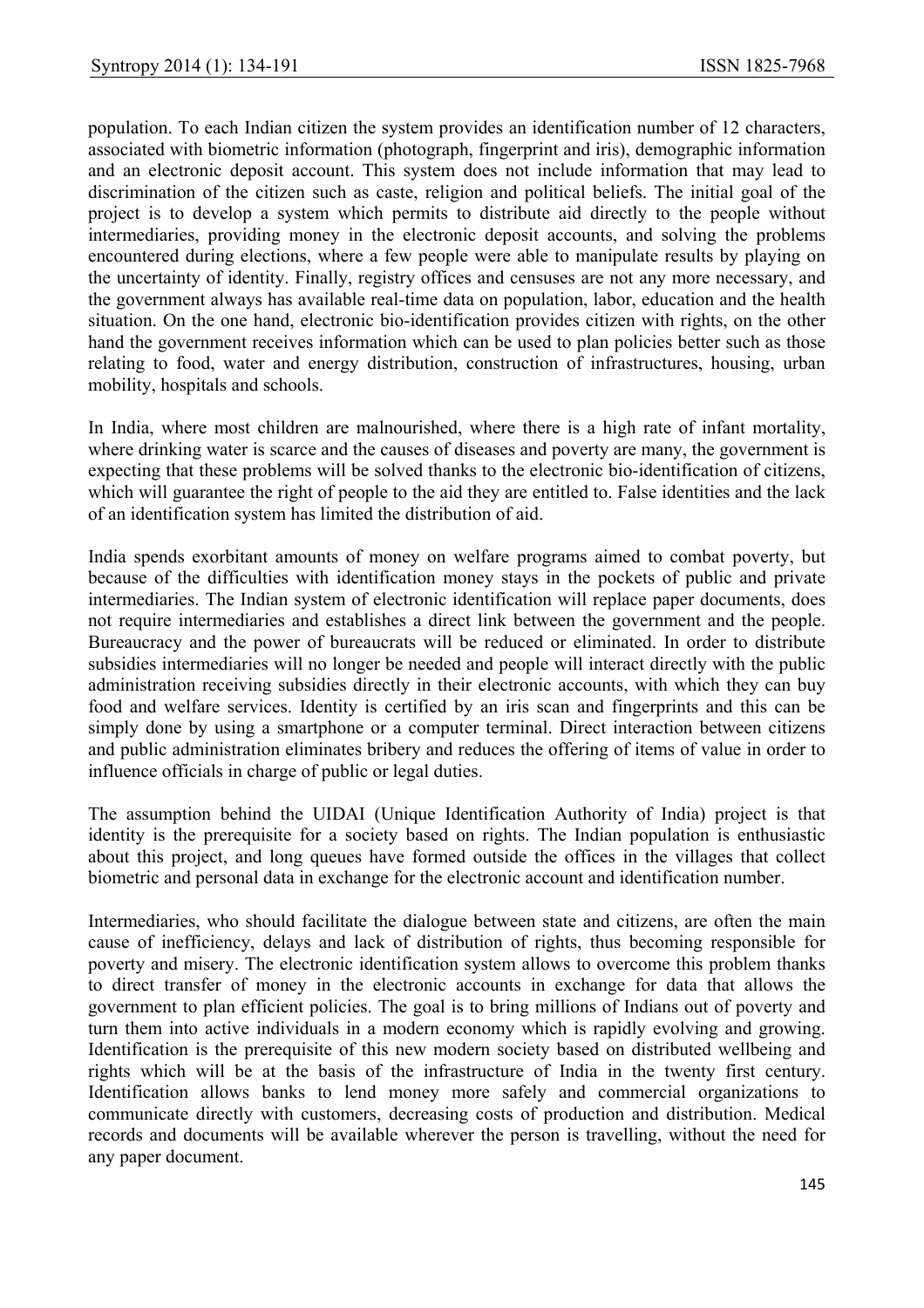The UIDAI project shows the true nature of identification, which is that of guaranteeing the rights of citizens.

With the introduction of this system, many bureaucrats and intermediaries have lost their power, and their lobbies are trying to boycott the project of electronic bio-identification on the grounds of the risks to privacy. The fact that poverty and misery can be efficiently fought turning invisible people into visible citizens and allowing them to enjoy the rights to which they are entitled, provides identification with a role of enormous and undeniable social and economic importance.

# *8. The end of anonymous transactions*

Paper money is anonymous, its path is difficult to trace, and this makes it ideal for illegal transactions. It is therefore used in tax evasion, corruption, bribery, smuggling of drugs, trafficking in human beings, activities related to terrorism or contrary to the common good. Being anonymous, paper money becomes the essential tool for all those acts contrary to the common good. Eliminating paper money and anonymous transactions it becomes impossible to evade taxes, to bribe and to organize activities against people and society.

The Indian system of electronic identification will soon evolve into a system of bio-electronic money in order to reduce corruption, economic, social and financial crises. The elimination of anonymous transactions and paper money will bring many advantages, for example:

- It will allow to build better interaction between citizen and government, based on trust and collaboration. Citizens will no longer be asked to produce tax return forms, because taxes will be directly calculated, proceeding automatically to taxation and eliminating any risk of litigation.
- Law-abiding citizens are now paying taxes for those who engage in tax evasion. Bio-electronic money will inhibit tax evasion, allowing a significant reduction of taxation.
- − Legislators often consider citizens potential tax evaders. On this premise many countries have developed laws and systems aimed to estimate the income of citizens. Systems which are based not on what the citizen declares, but on what the government believes that the citizens should have earned. Because of these systems, honest people are often asked to pay taxes for incomes they never received, creating paradoxical situations in which law-abiding citizens, who are already over-taxed, are forced into a position of having to pay more taxes than what they have earned. This produces litigations which destroy the trust and collaboration between citizens and State institutions.
- In many countries young people often choose not to engage in economic activities, but to remain in underground economy and the black market, in order to avoid litigation and overtaxation. Starting a business involves costs and risks that now often exceed revenues. For this reason, many believe that it is better to operate outside the formal economical system, limiting in this way risks and costs. This attitude has led to inflate irregular economy, increasing the transactions which are invisible to taxation. Reducing taxes and eliminating the reasons for litigation makes it possible for many young people to risk starting formal new economic activities, with considerable benefit for themselves and for the wealth of the community and the State.
- The elimination of paper money and anonymous financial transactions will reduce illegality and restore confidence among citizens. For example, it will be impossible for a seller to cheat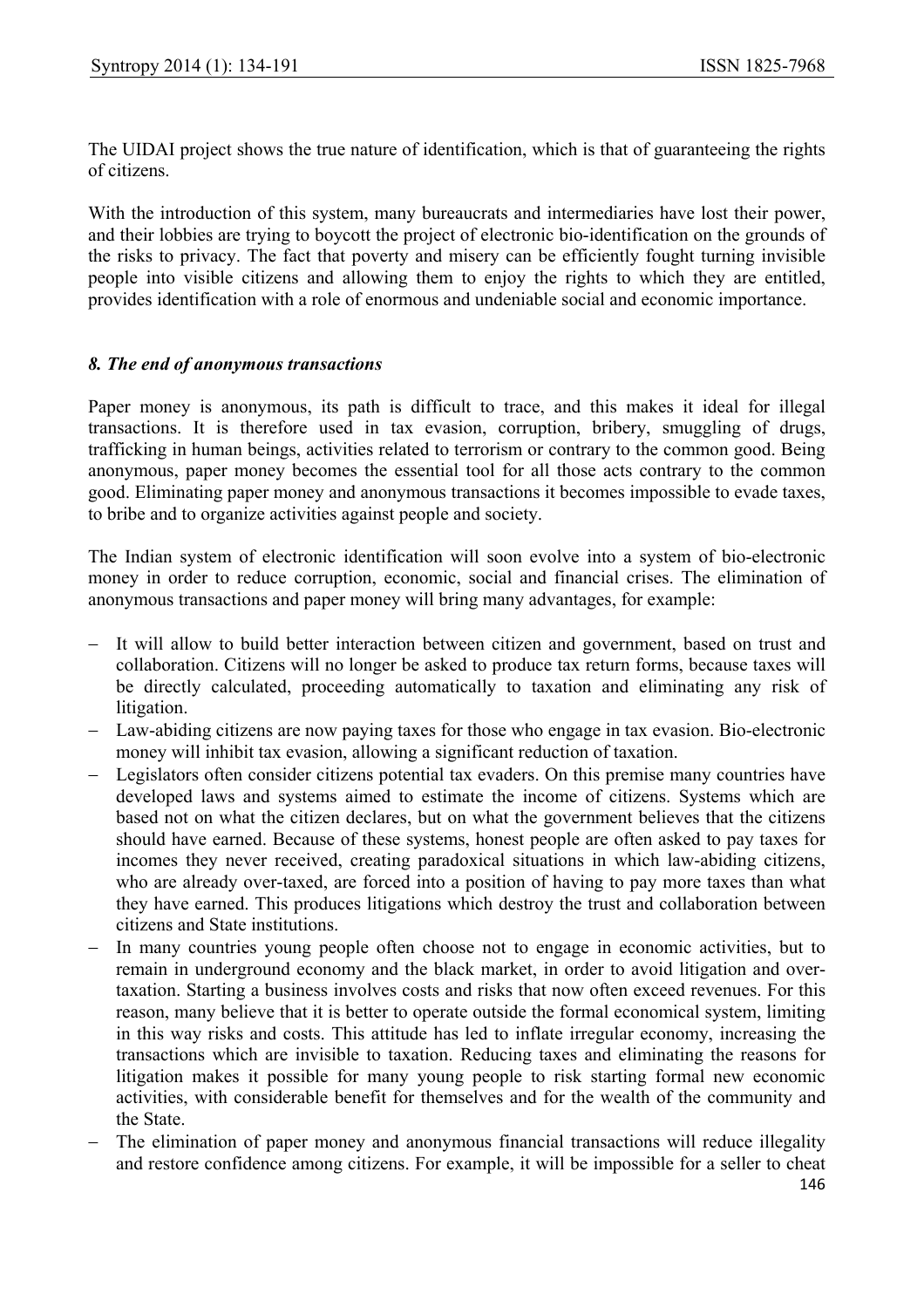when giving the change, it will be impossible for a public official to ask for money in order to speed up paperwork, it will be impossible for robbers to steal money and it will be impossible to act against the common good. Without paper money, immigrants would no longer be illegal, since hiding, anonymity, will impede to receive money.

− With bio-electronic money, bribes and corruption become impossible since bio-electronic money always leaves a trace and it is never anonymous. Suppliers can check if the client has been paid and in turn require the payment for their work. It would be impossible to steal money, since physical money does not exist any longer and theft, robbery and common crime would become impossible.

Bio-electronic money would allow citizens to control the spending of public money and the identities associated with these transactions thus preventing administrators from diverting public resources from institutional mandates. An example, which can be easily found on the web, was provided by Gary Webb in his book "*Dark Alliance*", published in 1999. Investigating the sharp increase in cocaine and crack addicts in the slums of American big towns, Webb discovered that drug dealers were protected by the CIA, with the complicity of the DEA, DIA and FBI. Local authorities were forbidden to arrest drug dealers and the CIA protected international smugglers, allowing the entry of large quantities of cocaine into the United States. In return, the CIA demanded a share of revenues in paper money (anonymous money) which was then used to finance activities prohibited by law and by the U.S. Congress. In the case described by Webb, the money collected with these transactions was used to support the Contra war in Nicaragua. Paper money played a key role, making crack and cocaine readily available in the slums and destroying the lives of millions of Americans who became addicted, went to prison, died or became disabled. The CIA used this system to circumvent the prohibitions of the U.S. Congress, and Webb showed that the epidemic of cocaine and crack in the slums was a direct consequence of this mechanism. In 2004, Webb was found dead with two bullets in his head. His work had caused great controversy, but eventually the governmental investigation initiated within the CIA, conducted by Inspector General Frederick Hitz, recognized the validity of the Webb report and discovered that the situation was more severe than that which Webb himself had reported. Paper money was at the basis of this system, and allowed thousands of innocents to be killed, millions to be destroyed by drugs and produced enormous human, financial and social costs that the community is now facing. In the absence of paper money transactions of this kind are impossible. Criminal and lawless activities are possible only thanks to anonymous transactions. Bio-electronic money inhibits all this.

The increase in the use of electronic payment systems demonstrates that citizens do not feel the need to hide their transactions. Those who feel the need for hiding their transactions are often involved in illegal activities and do not want their transactions to be traced.

In order to evolve from the present system in which illegality is widespread to a new system based on rights, collaboration and trust it is therefore necessary to eliminate paper money, make it illegal, make illegal any type of transaction which is based on anonymity and develop bioelectronic money that allows to know with certainty the identity of the people involved in the transactions.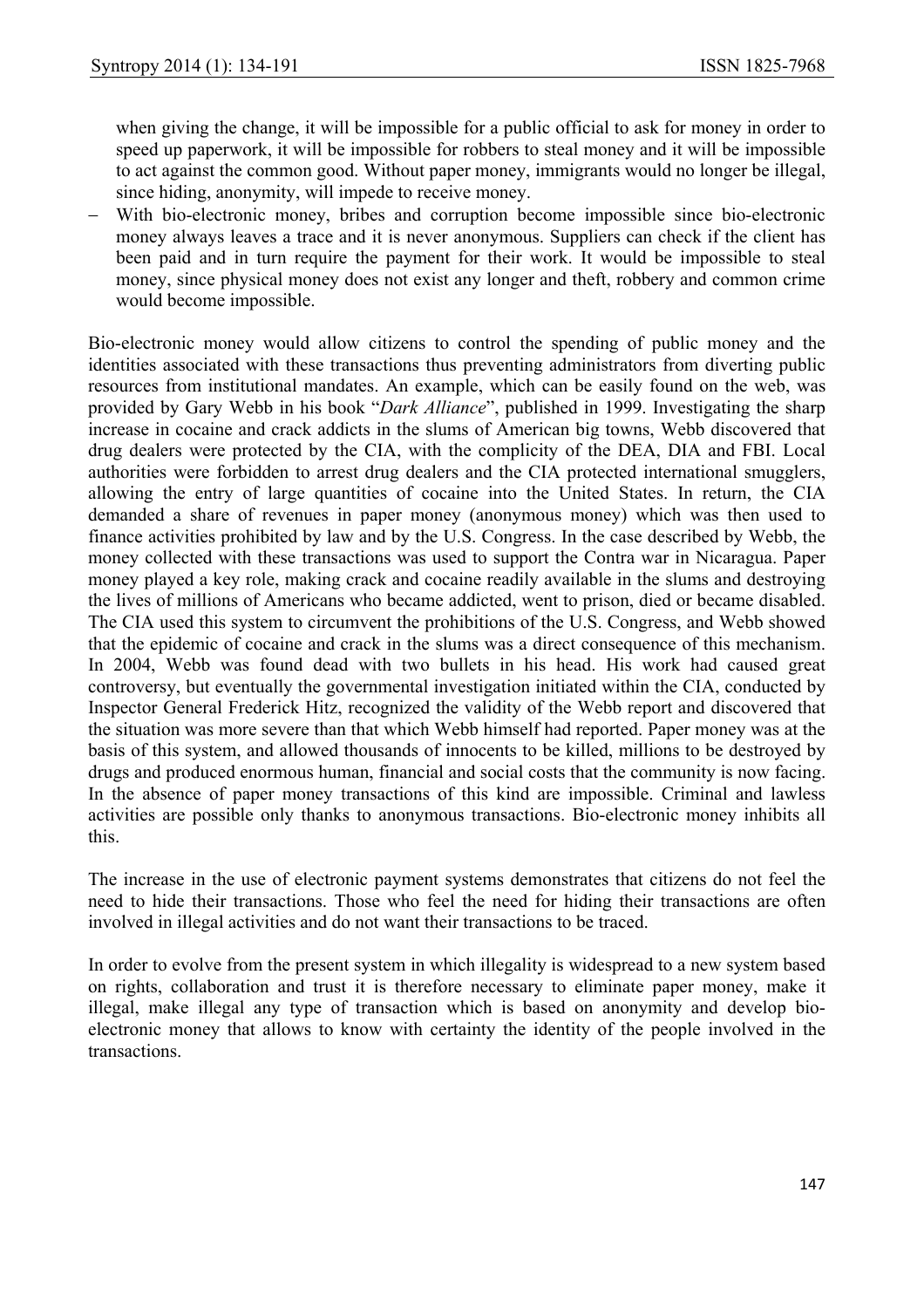### *9. The balancing role of entropy and syntropy*

The entropy / syntropy theory posits that the aim of any viable system must be to reduce entropy and to increase syntropy. This postulate originates from the complementarity between entropy and syntropy. Since the total amount of energy is the sum of energy in the syntropic state (concentrated) and energy in the entropic state (dispersed):

$$
Total Energy = Syntropic Energy + Entropic Energy
$$

and the first law of thermodynamics, the law of conservation of energy, states that energy is a fixed quantity which cannot be created or destroyed, but only transformed, *Energy* can be replaced in the equation with the number 1, which changes into:

$$
I = Syntaxcopy + Entropy
$$

This equation shows that entropy and syntropy are complementary polarities of the same unity:

*Syntropy = 1 – Entropy Entropy = 1 – Syntropy*

In "*Syntropy: definition and use*" Mario Ludovico<sup>2</sup> writes:

"*I deem it impossible to grasp the concept of syntropy without having assimilated the concept of entropy, since not only are the two concepts in a strict mutual connection but entropy and syntropy are also complementary concepts. In other words, where it is possible to measure a level of entropy there is a complementary level of syntropy*."

Moreover, syntropic phenomena are invisible, since they are based on backward-in-time causality, whereas entropic phenomena are visible. Therefore the previous equation can be rewritten as follows:

### *Visible = 1 – Invisible*

The entropy/syntropy theory states that a viable economic system should include in its assessments the invisible side of reality. We continuously experience forces and entities that we cannot observe directly but which exist objectively, independently of any human perception. One such force is for example gravity. Suppose we hold a small object like a pencil between our thumb and forefinger and then release it. We observe that it falls to the floor and we say that the force of gravity causes it to fall. But, do we actually see any downward force acting upon the pencil, something pulling or pushing it? Clearly not. We do not observe the force of gravity at all. Rather we deduce the existence of some unseen force (called gravity) acting upon unsupported objects in order to explain their otherwise inexplicable downward movement. According to the entropy/syntropy theory half of the forces acting in the universe are entropic (visible) and half are syntropic (invisible). Nothing takes place without the interplay of both these forces. We constantly experience observable effects that have unobservable causes, behaviors that cannot be explained observably and phenomena in the visible reality that arise from the invisible reality.

 $\overline{a}$ 

<sup>2</sup> Ludovico M. (2008), *Syntropy: Definition and Use*, Syntropy Journal, 1: 139-201.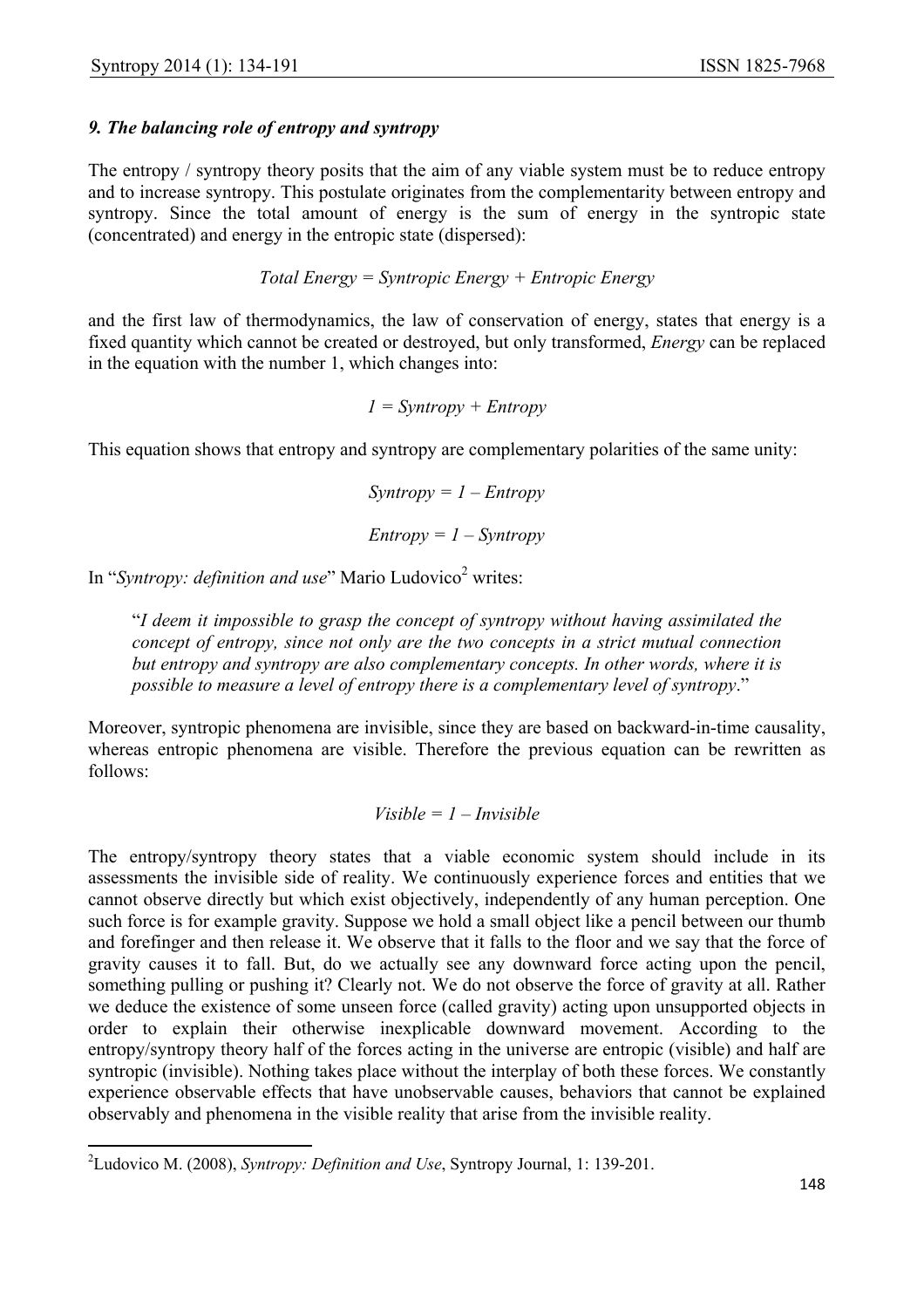The description of two complementary forces, one diverging and one converging, one visible and one invisible, one destructive and one constructive, can be found in many philosophies and religions.

In the *Taoist philosophy* all aspects of the universe are described as the interplay of two complementary and fundamental forces: the *yang* principle which is diverging, and the *yin* principle which is converging. These two forces are part of a unity. In the visible side of reality, when one increases the other decreases, but as a whole their balance remains unchanged. This law is masterfully represented in the Taijitu symbol, that is the union of these opposite forces, the yin and the yang, the diverging and converging forces whose combined action moves the universe in all its aspects: the sexes, seasons, day and night, life and death, full and empty, movement and repose, push and pull, dry and wet. Water takes on yang steaming form and yin icy form. Within the yin there is yang, and within the yang there is yin. All of duality is yin and yang even as in life and death.



**Figure 1 – Taijitu symbol** 

In the Taijitu the yang principle is represented by the white color and has entropic properties, whereas the yin principle is represented by the black color and has syntropic properties. The tangible and the intangible. The Taijitu is a wheel that rotates constantly, changing the proportion of yin and yang (syntropy and entropy) in the visible and the invisible sides of reality. The Taijitu shows that a property of the law of complementarity is that *opposites attract each other*. This law is well known in physics, but it is also true at the human level where people on opposite polarities are attracted to each other, as in males and females. Since the balance of these opposite forces remains unchanged the Taoist philosophy suggests that *the aim is to harmonize the opposites*, thus creating unity.

In *Hinduism* the law of complementarity is described by the dance of Shiva and Shakti, where Shakti is the personification of the female principle and Shiva of the male principle. They represent the primordial cosmic energy and the dynamic forces that are thought to move through the entire universe. Shiva has the properties of the law of syntropy, whereas Shakti has the properties of the law of entropy and they are constantly combined together in an endless cosmic dance.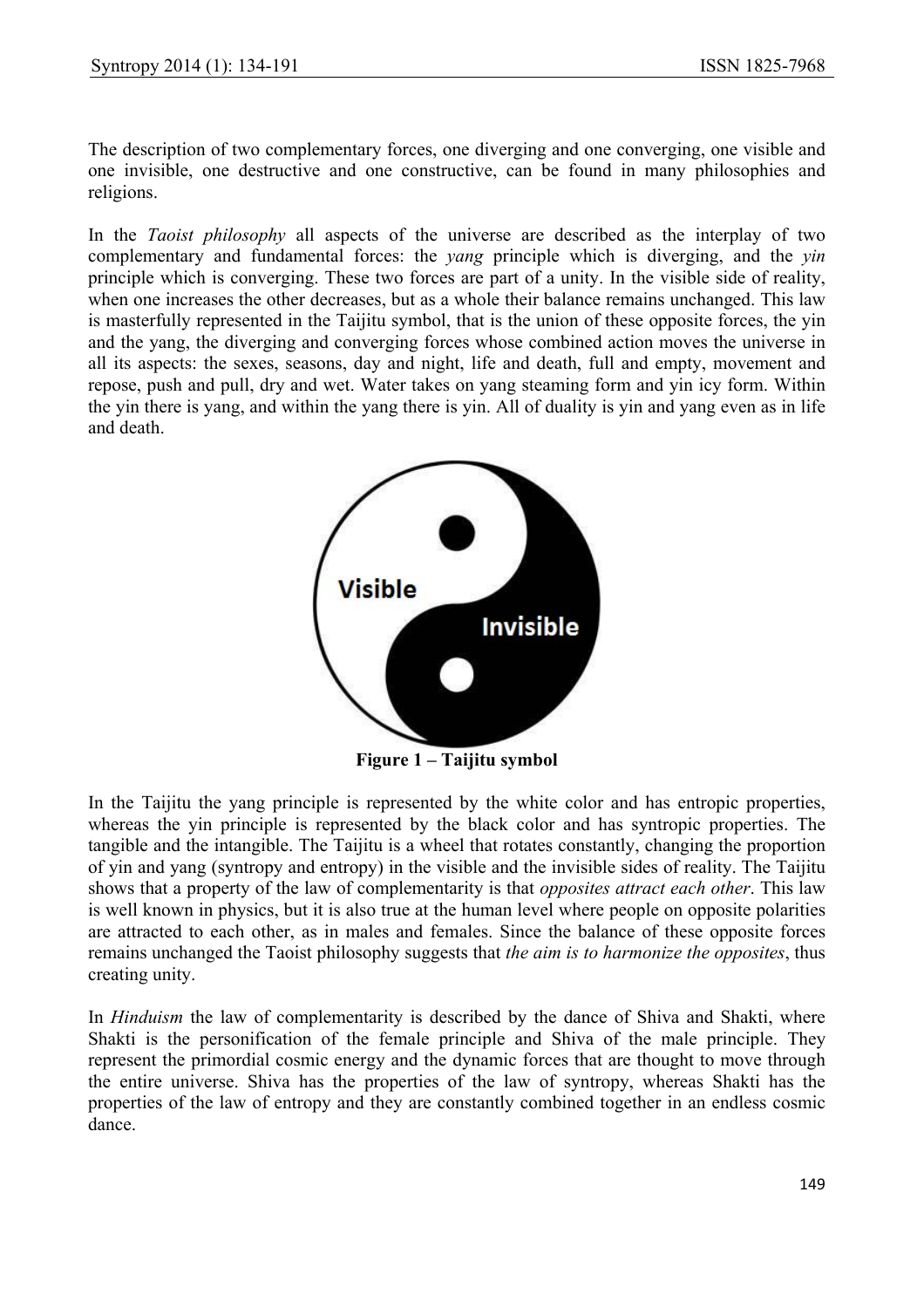$\overline{\phantom{a}}$ 



**Figure 2 - Endless cosmic dance between Shiva and Shakti** 

Shakti can never exist apart from Shiva or act independently of him, just as Shiva remains a mere corpse without Shakti. All the matter and energy of the universe results from the dance of the two opposite forces of Shiva and Shakti. Shiva absorbs Shakti (energy) turning it into a body and absolute pure consciousness, the light of knowledge. According to Hinduism knowledge, intelligence and consciousness would come from the future (Shiva), whereas fearsome, ferocity and aggressiveness would come from the past (Shakti). Shakti is the energy of the physical and visible world whereas Shiva is the consciousness which transcends the visible world. However, each aspect of Shiva has a Shakti component, linked to the physical world. The evolution of this endless dance between Shakti and Shiva has the function to bring life towards Unity.

In the psychological literature of the 20<sup>th</sup> century *Carl Gustav Jung* used to add synchronicities (i.e. syntropy) to causality (i.e. entropy). According to Jung, *synchronicities* are the experience of two or more events that are apparently causally unrelated or unlikely to occur together by chance, yet they are experienced as occurring together in a meaningful manner. The concept of synchronicity was first described in this terminology by Carl Gustav Jung in the 1920s. The concept does not question, or compete with, the notion of causality. Instead, it maintains that just as events may be grouped by causes, they may also be grouped by finalities, a meaningful principle. Jung coined the word synchronicities to describe what he called "*temporally coincident occurrences of acausal events*." He variously described synchronicity as an "*acausal connecting principle,*" "*meaningful coincidence*" and "*acausal parallelism.*" Jung gave a full statement of this concept in 1951 when he published the paper *Synchronicity - An Acausal Connecting Principle*, 3 jointly with a related study by the physicist Wolfgang Pauli. In Jung's and Pauli's description causality acts from the past, whereas synchronicity from the future. Synchronicities would be meaningful since they lead towards a finality, providing in this way a direction to events correlated in an apparently acausal ways. Jung and Pauli believed that causality and synchronicity both act on the same indestructible energy. They are united by this energy, but at the same time they are complementary.

<sup>&</sup>lt;sup>3</sup> Jung C.G. (1951), *Synchronicity - An Acausal Connecting Principle*, Princeton University Press, www.amazon.com/Synchronicity-Connecting-Principle-Collected-Bollingen/dp/0691150508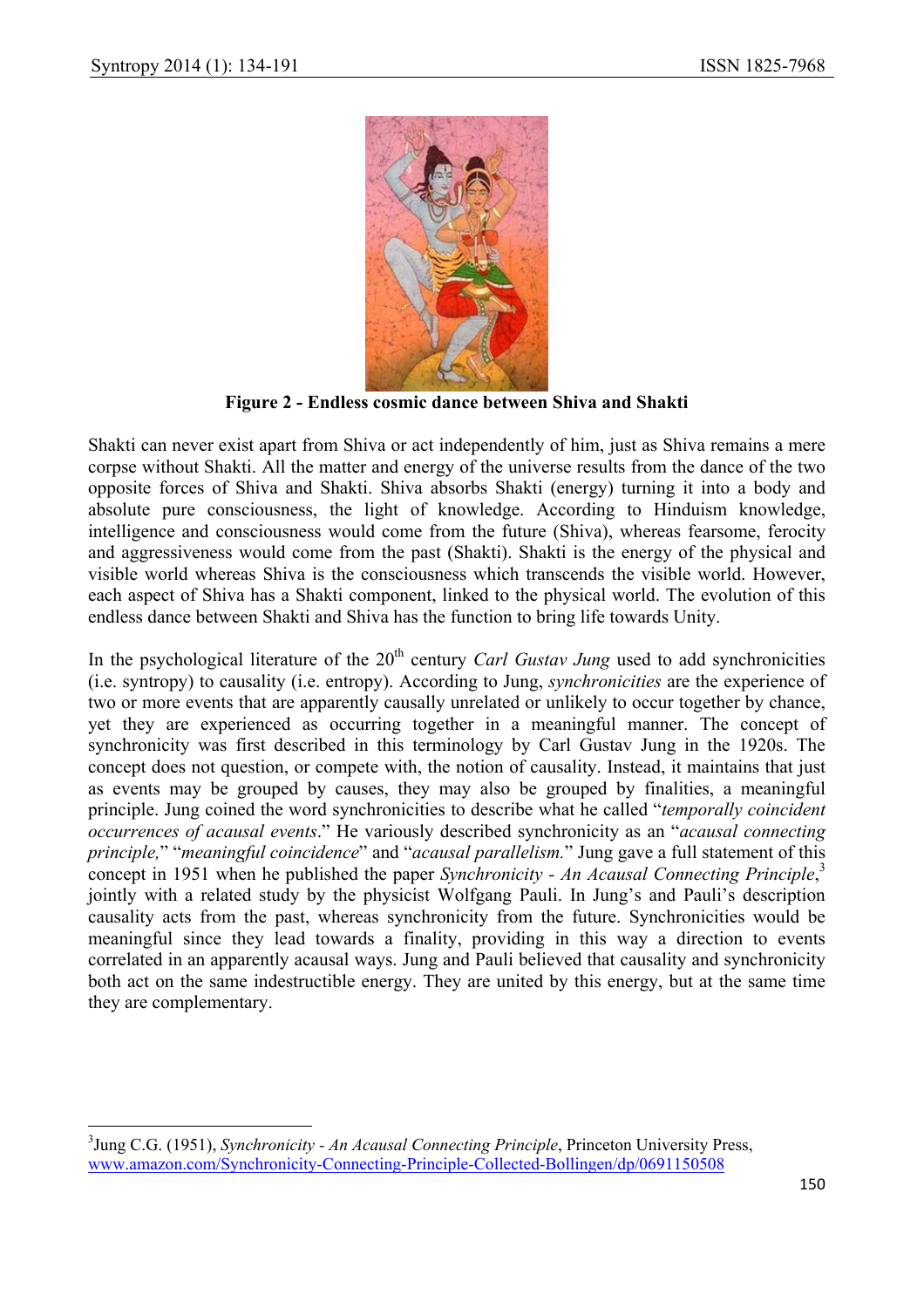

# **Figure 3 - Jung and Pauli representation of causality and synchronicity**

In the field of ecosystems, Ulanowicz<sup>4</sup> suggests the division among ascendancy and overhead. Ascendancy describes the tendency towards organized phenomena, whereas overhead the flow of disorganized free energy. In the absence of major perturbations, ecosystems exhibit a propensity towards configurations of ever-greater network ascendancy. Overhead was obtained by Ulanowicz as a measure which is complementary to ascendancy. Ulanowicz is not mathematically specific about the mechanism that leads to greater ascendancy, though he sketches some explanations. Autocatalytic cycles within the network reinforce their own positive perturbations and mutations, drawing in resources from external sources. These cycles exert what Ulanowicz suggests is Aristotelian final causal power. In this way, freely floating energy is drawn into structures of increasing magnificence and complexity. According to Ulanowicz, "*real systems are the result of an ongoing transaction between the opposing tendencies of both ascendancy and overhead to increase.*"

In the entropy/syntropy theory the principle of complementarity can be described using a see-saw with entropy and syntropy playing at the opposite sides.



**Figure 4 - Entropy and Syntropy constantly playing, transforming energy** 

 $\overline{a}$ 4 Ulanowicz R.E., *A third Window*, Templeton Foundation Press, 2009.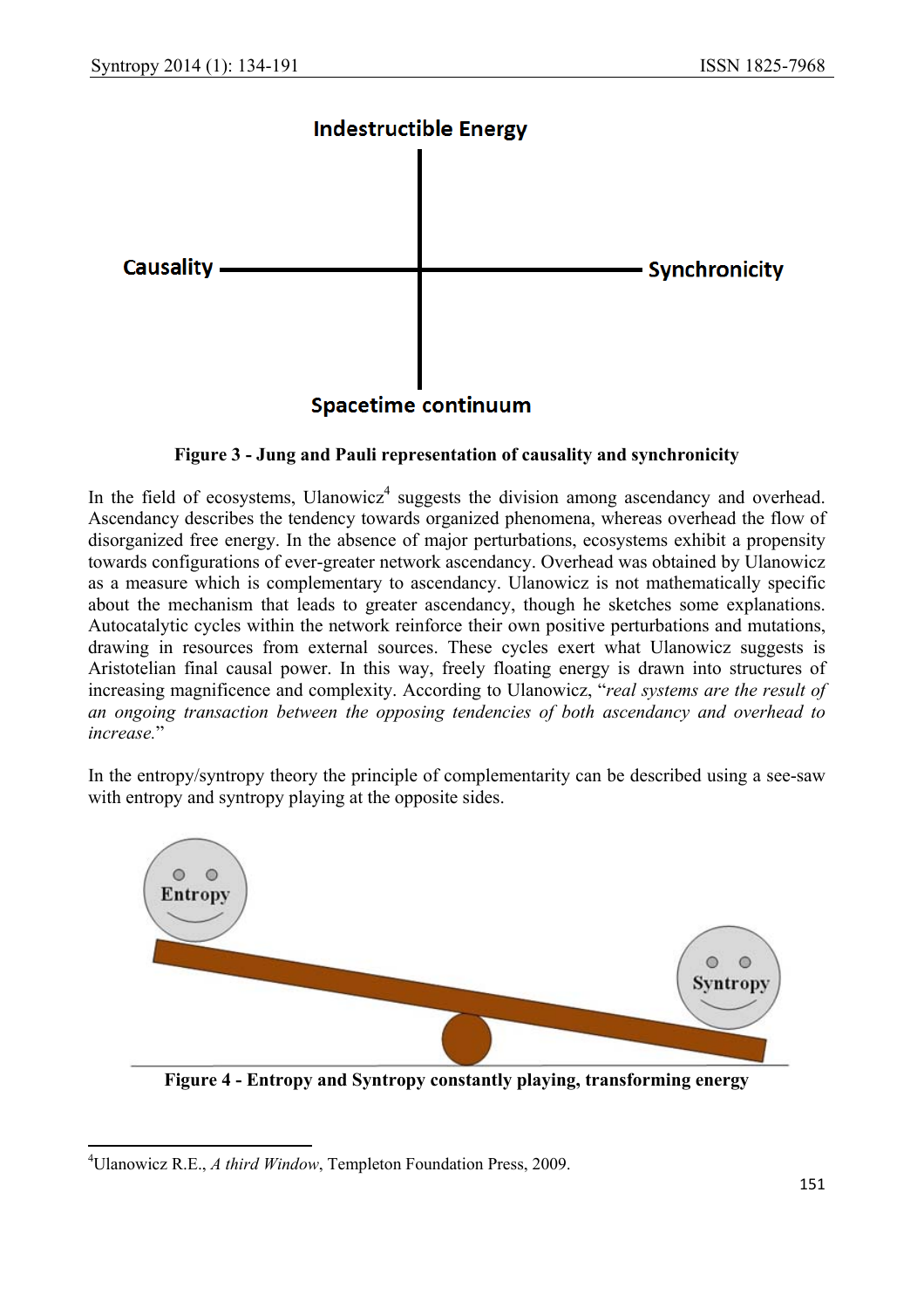This representation shows that when entropy goes down syntropy rises and when entropy rises syntropy goes down.

The see-saw mechanism is well represented in metabolism, where *Entropy* corresponds to *Catabolic* processes, which transform higher level structures into lower level structures with the release of energy in the form of chemical energy (ATP) and thermal energy, and *Syntropy*  corresponds to *Anabolic* processes, which transform simple structures into complex structures, for example nutritive elements into bio-molecules, with the absorption of energy.

Syntropy concentrates energy in ever smaller spaces increasing order and organization, but since the concentration of energy cannot increase indefinitely, at some point, the system releases energy and matter, thus activating the opposite process of entropy and an exchange of energy and matter with the environment. Exchange is a fundamental property of life and can be found in all its levels of organization, from the organic/biological level to economics.



**Figure 5 – Schematic representation of Metabolism.** 

Life naturally tends to increase syntropy, but the macroscopic level is governed by the law of entropy and tends to increase entropy. Exchange between life and the environment results in a continuous process of construction and destruction which allows life to evolve.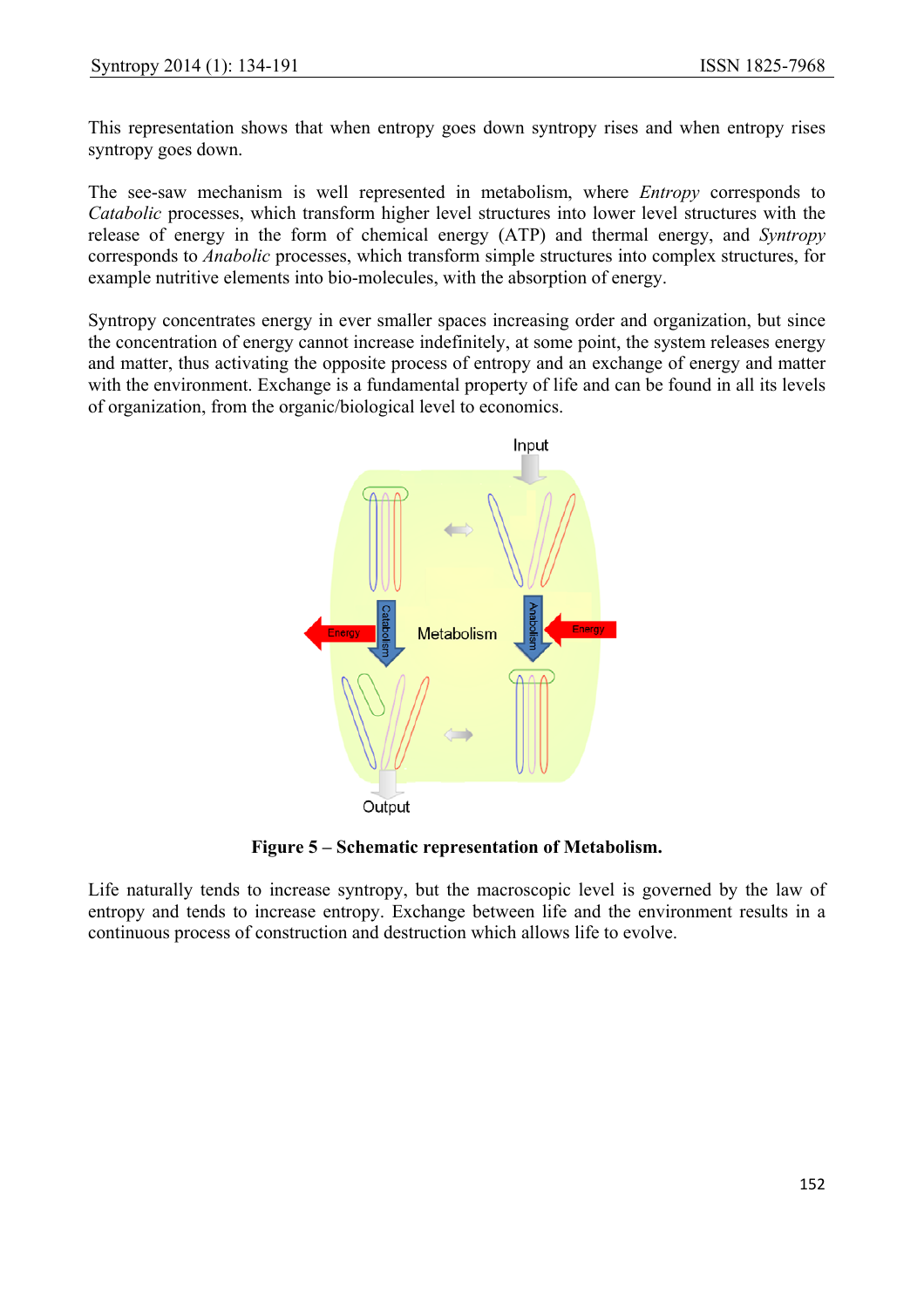# *10. The Vital Needs Theory and value*

According to the entropy / syntropy theory, life stems from the quantum world, however when it enters the macroscopic level, which follows forward-in-time causality, it starts conflicting with the law of entropy, which tends to destroy any form of order and organization. The biologist Jacques Monod (1910-1976) describes the law of entropy with the following words:

*"Man must at last finally awake from his millenary dream; and in doing so, awake to his total solitude, to his fundamental isolation. Now does he at last realize that, like a gypsy, he lives on the boundary of an alien world deaf to his music, indifferent to his hopes, his sufferings, his crimes.*" 5

The discovery of the law of entropy has turned life into a highly unlikely episode, which does not stem from the laws of the universe. Syntropy, instead, reintroduces life in the laws of the universe, the manifestation of the backward-in-time solution of the fundamental equations of the universe.

Entropy destroys life, syntropy constructs life.

 $\overline{\phantom{a}}$ 

This consideration leads to the formulation of one of the fundamental laws of life: *In order to survive, life must always reduce entropy and increase syntropy*.

From this law stems the theory of vital needs which can be grouped in three main categories of needs: material needs, needs for cohesion and love and needs for meaning.

### *- Combating the dissipative effects of entropy: material needs*

In order to combat the dissipative effects of entropy, living systems must acquire energy from the outside world, protect themselves from the dissipative effects of entropy and eliminate the remnants of the destruction of structures by entropy. These conditions are generally referred to as *material needs*, or basic needs, and include:

Combating the dissipative effects of entropy, for example, acquiring energy from the outside world through food and reducing the dissipation of energy with a shelter (a house), and clothing. Disposing of the production of wastes caused by the law of entropy, i.e. hygiene and sanitation.

The total satisfaction of these needs leads to a state characterized by the absence of suffering. The partial satisfaction is experienced as hunger, thirst and diseases. The total dissatisfaction leads to death.

<sup>5</sup> Monod J. (1971), *Chance and Necessity: An Essay on the Natural Philosophy of Modern Biology*, New York, Alfred A. Knopf, 1971, ISBN 0-394-46615-2.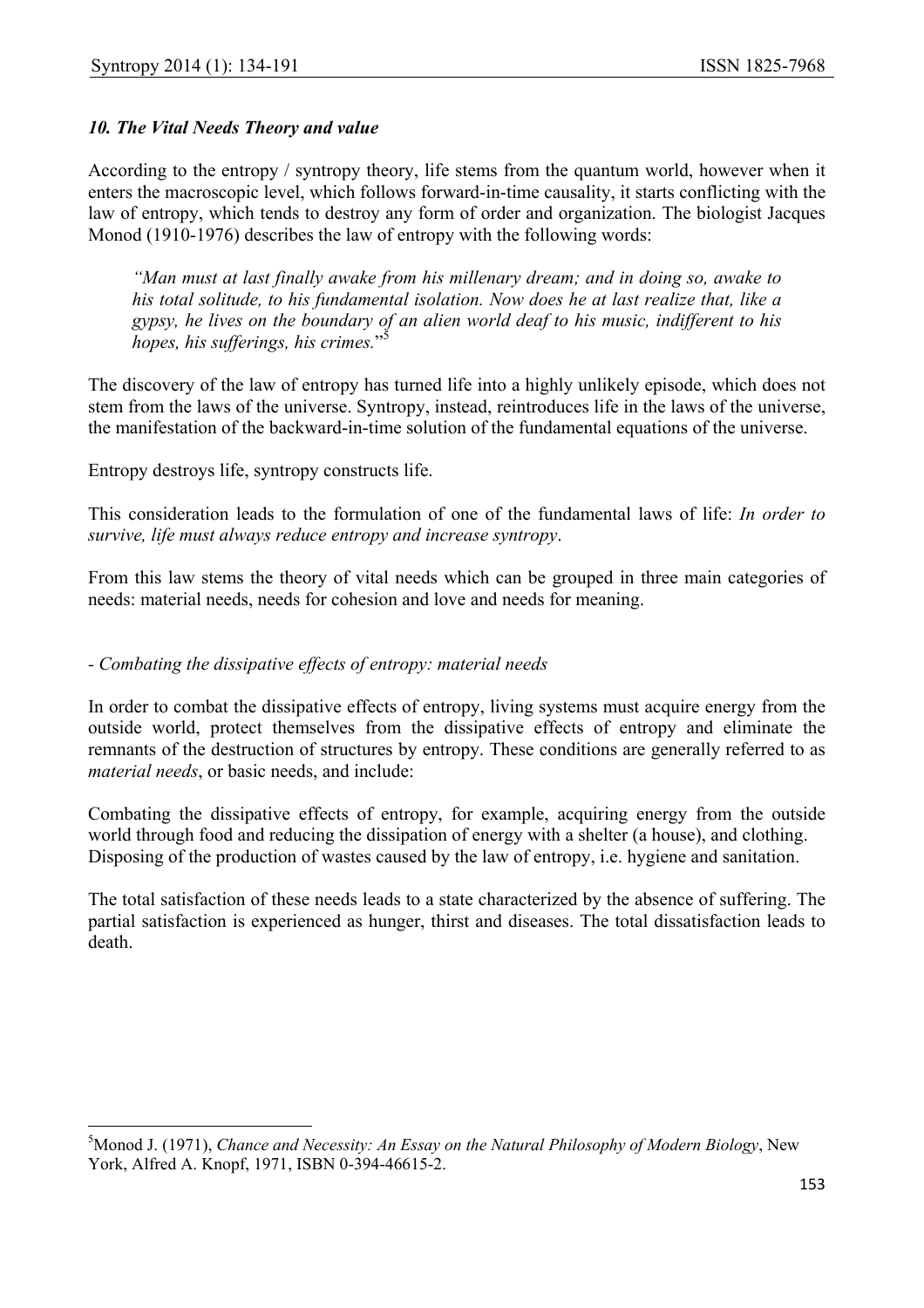*- Acquiring syntropy: the need for love and cohesion* 

The satisfaction of material needs does not stop entropy from destroying the structures of living systems. For example, cells die and must be replaced. To repair the damages caused by entropy, living systems must draw on the regenerative properties of syntropy that allow to create order, regenerate structures and increase the level of organization. They must, therefore, acquire syntropy. In human beings this function is performed by the autonomic nervous system that supports vital functions, such as the heart beat and digestion.

Since syntropy acts as an absorber and concentrator of energy:

- − the acquisition of syntropy is felt as feelings of warmth, in the area where the autonomic nervous system is located (heart/lungs/thorax), associated with wellbeing. These feelings coincide with the experiences usually named *love*;
- − the lack of syntropy is felt as a feelings of void (entropy) and emptiness in the thorax area associated to pain and suffering. These feelings coincide with the experience usually named *anxiety and anguish* and come with symptoms of the autonomic nervous system such as nausea, dizziness and sensations of suffocation.

The total satisfaction of the need to acquire syntropy is experienced as love. The partial satisfaction is experienced as anxiety and anguish. The total dissatisfaction leads to death, since living systems are not capable of sustaining the regenerative processes and entropy takes over.

### *- Solving the conflict between entropy and syntropy: the need for meaning*

In order to meet material needs, living systems have developed cortical structures that show the highest development in humans. These cortical systems produce representations of the world that allow to deal with the environment, but give rise to the paradox of the opposition between entropy and syntropy. Entropy has expanded the universe towards the infinite (diverging forces), whereas syntropy concentrates the feeling of life, the Self, in extremely limited spaces. Consequently, when we compare ourselves with the infinity of the universe, we discover to be equal to zero. On one side we feel we exist, on the other side we are aware to be equal to zero. These two opposite considerations generate the identity conflict which was described by Shakespeare with the words: "*to be, or not to be: that is the question*." The identity conflict can be represented using the following equation.

$$
\frac{I}{Universe} = 0
$$

# **Figure 6 - When I confront myself with the universe I am equal to zero**

The universe corresponds to entropy whereas I corresponds to syntropy. To be equal to zero is equivalent to death, which is incompatible with our feelings of existence. We must therefore solve the conflict between "*to be or not to be*" which is felt as the need to give a meaning to our life. The strategies implemented to meet this need may differ. For example, we might try to increase our value through wealth, power, achievement, judgment of others or we might try to find a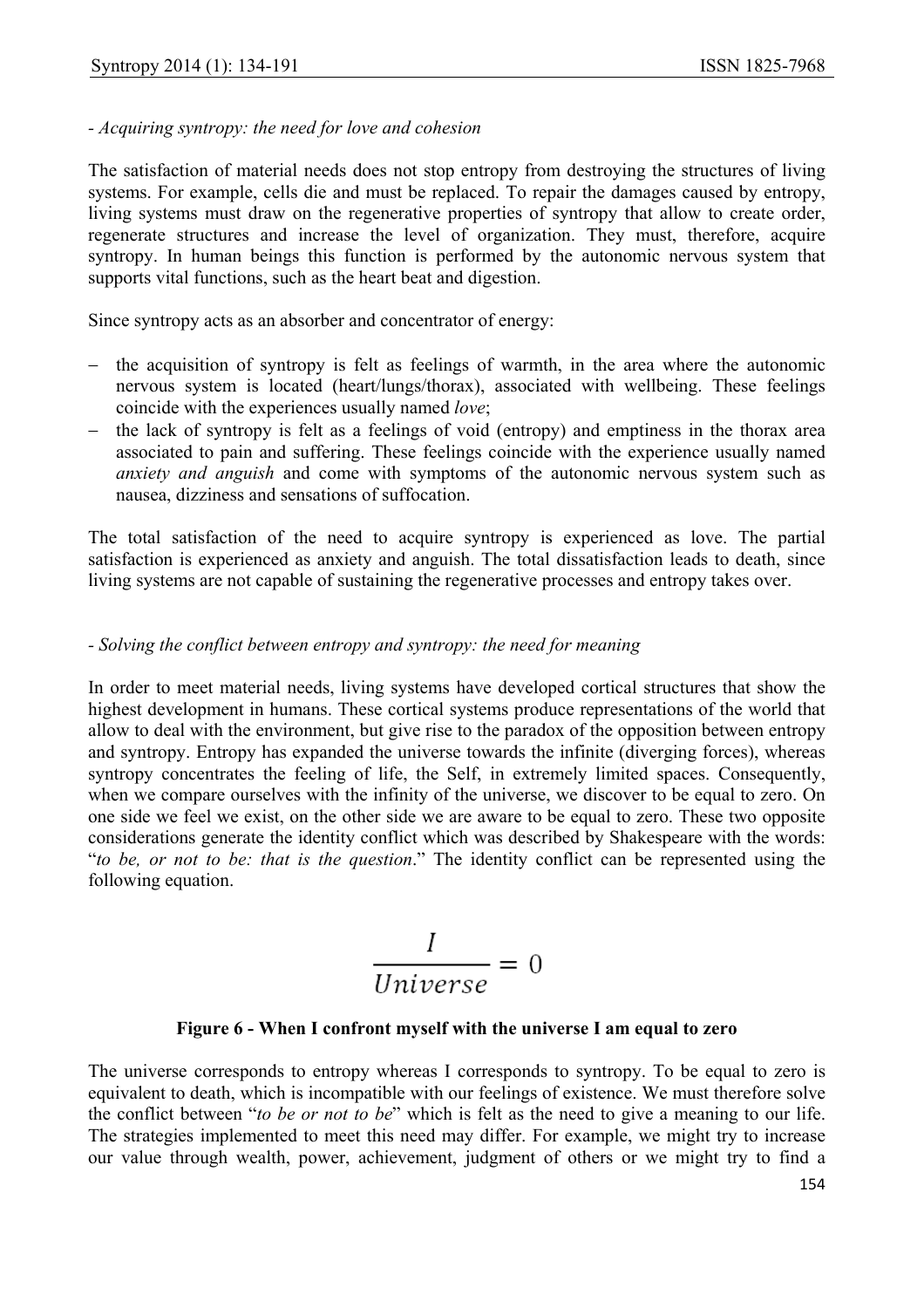meaning in life, a purpose, through ideologies and religions. The identity conflict is characterized by feelings of nothingness and of being meaninglessness, by lack of energy, existential crises and depression. These feelings are generally perceived in the form of tension in the head and generally come together with anxiety and anguish.

The total satisfaction of this need is experienced as purpose. The partial satisfaction is experienced as depression and existential crises. The total dissatisfaction leads to death, since it is incompatible with the feeling of existence.

*- The theorem of love* 

The identity conflict can be written also in the form:

$$
\frac{Syntropy}{Entropy} = 0
$$

Where Syntropy is our identity, our consciousness and Self which is small and cohesive in space, whereas Entropy is the outside Universe which has inflated towards infinite on the effect of the diverging properties of Entropy.

The aim is to solve the identity conflict and this can be done only if we find a way to state our identity:

$$
Syntropy = Syntropy
$$

From a mathematical point of view this is possible only when we multiply the numerator of the identity conflict by Entropy:

$$
\frac{Syntropy \ x \ Entropy}{Entropy} = Syntropy
$$

This solution tells that only when we unite ourselves with the Universe we overcome the identity conflict and experience the meaning of life. For this reason, this equation is named the *theorem of love*. The *theorem of love* can be written also in the following way:

$$
\frac{I \times Universe}{Universe} = I
$$

**Figure 7 – Theorem of love**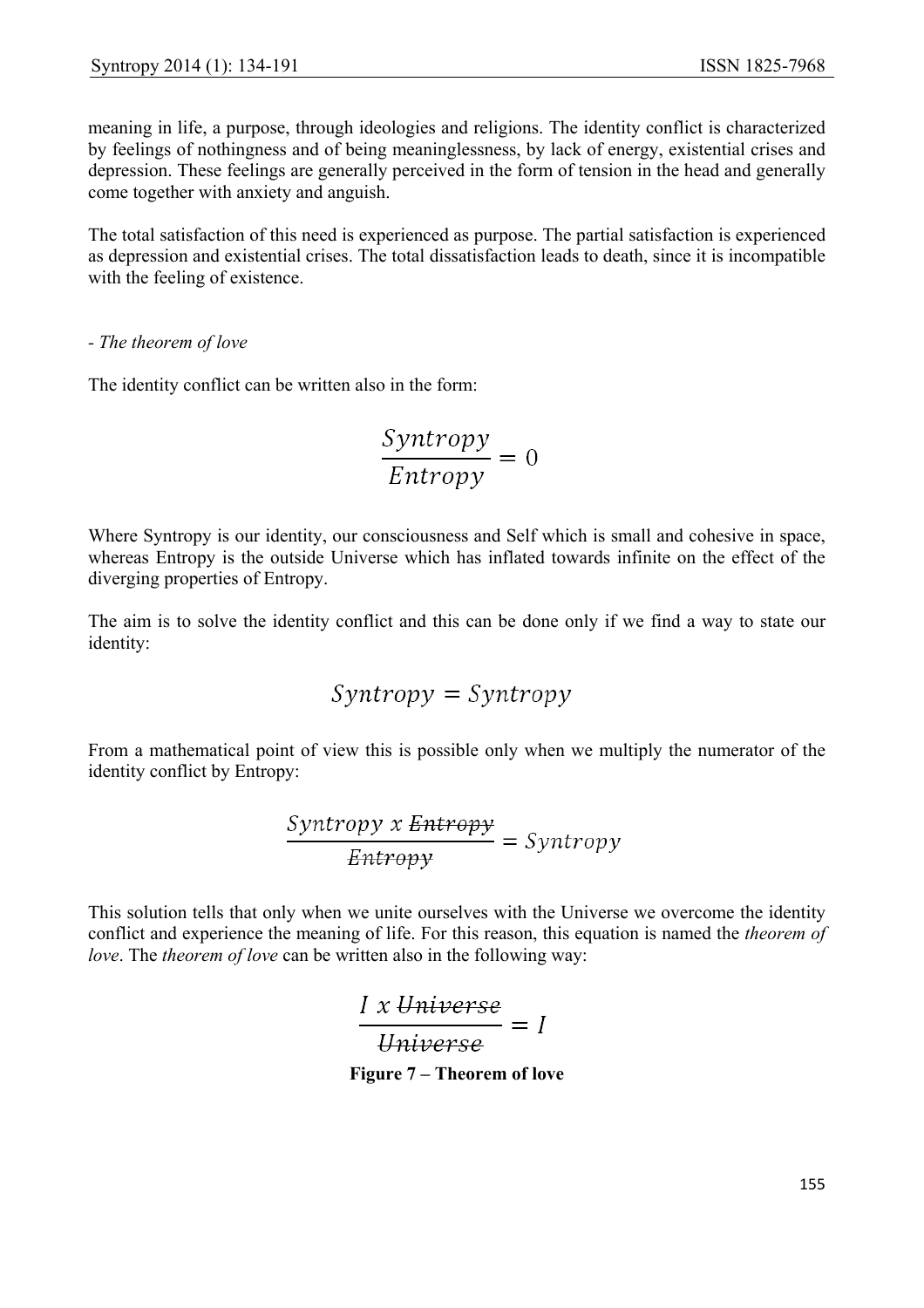The *theorem of love*:

- − requires the multiplication "*x*" between *I* and the *Universe* (i.e. between Syntropy and Entropy). Since the multiplication has the converging and cohesive properties of love we can state that only through love we can experience the meaning of life;
- shows that only when I am united with the Universe, compared to the Universe, I am I, solving Shakespeare's dilemma: "*to be, or not to be.*"
- − posits that the union of entropy and syntropy, which are the opposite polarities of reality, is achieved through love and that love accomplishes the transition from duality  $(I=0)$  to nonduality  $(I=I)$ ;
- − explains why anxiety (the lack of love) and depression (the lack of meaning) are perfectly correlated, although they have different etiologies;
- − suggests that love is the aim, the attractor of life.

# *11. Value as a consequence of suffering*

The entropy/syntropy theory states that anything that responds to one or more vital needs acquires value. An example is easily provided by food or energy for the material needs. But, it is also easily provided by drugs for the invisible need for syntropy. The use of substances that respond to the vital need for syntropy, producing feelings of warmth in the solar plexus, such as alcohol, tobacco, heroin and other drugs, becomes vital. Consequently we develop addiction, but are also willing to pay money in order to acquire them.

The entropy/syntropy theory posits a direct correspondence between value and vital needs. Value is given to anything that responds (directly or indirectly) to one or more vital needs.

The strategies implemented in order to respond to our needs can be the most different and they are all at the basis of how value is created. In order to build a viable economic and monetary system our needs (both visible and invisible) must be addressed in a clear and effective way.

In this moment of history the vital need for meaning and syntropy are addressed in indirect and inefficient ways. This is the cause of wide-spread suffering of people, and of the fragility of our financial and economic systems.

Some of the most common strategies used to respond to the vital need for meaning and syntropy range from expanding our Ego to the abuse of drugs and the addiction to ideologies and religions.

Expanding our Ego, through the judgment of other people, wealth, popularity and power, momentarily satisfies the vital need for meaning, since it changes the ratio of the identity conflict equation.

> $I + judgment + wealth + popularity + power + meaning ...$ *<u>Universe</u>*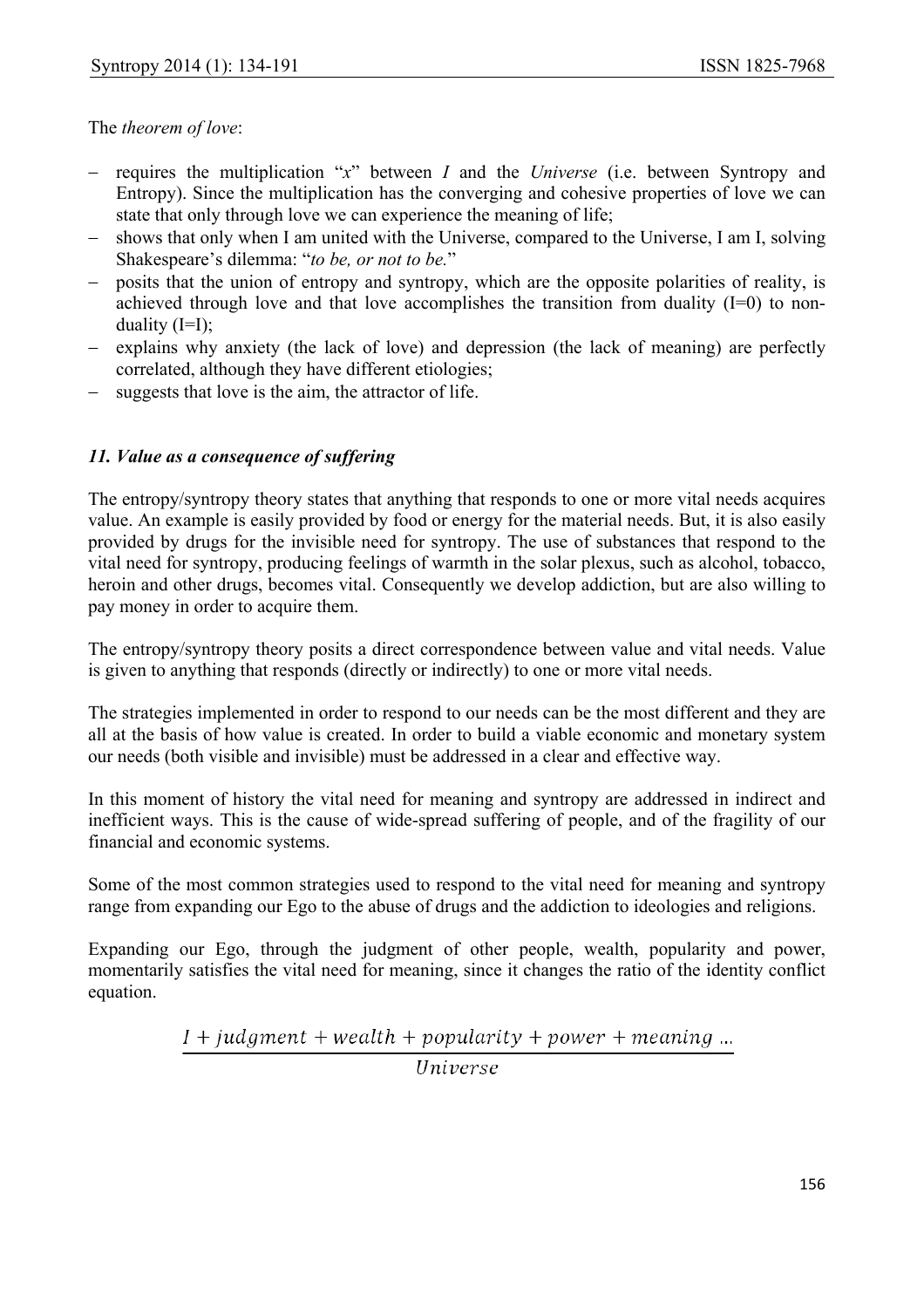$\overline{\phantom{a}}$ 

A famous experiment, devised by Stanley Milgram<sup>6</sup>, shows how vital and strong can be this strategy. The aim of Milgram's experiment was to study the extent to which people are willing to obey orders which are clearly wrong. Milgram used an experimental design in which volunteers were divided in pairs, the first volunteer was asked to play the role of a teacher, while the second the role of a student. The student was taken to a nearby room and seated on a sort of electric chair, then he was entrusted with the task of memorizing a series of words. The teacher was given the task of listening to the recitation and send electric shocks to the student when he was wrong. The teacher used a power switch. At the first mistake he was asked to send an electric shock of 15 volts, 30 volts for the second mistake, 45 volts for the third and so on, with regular successions up to 450 volts. Every six clicks of the switch the current intensity was notified by a recorded voice that warned: *weak shock*, *medium shock*, *strong shock*, *dangerous shock*. Milgram explained to the teacher that shock intensity had to be increased at each mistake. When the list was long and difficult, the answers were often wrong and the teacher was required to send stronger and stronger shocks. At 75 volts the student began to complain, at 150 he asked to stop the experiment, but Milgram ordered to continue. At 180 volts the student began to scream because he could no longer bear the pain. If the teacher showed he was doubtful, Milgram ordered to continue, even when the student, at a shock of 300 volts, shouted desperately to be freed. The aim of the experiment was to study up to what point the teacher was willing to follow the orders. He did not know that the student was actually a collaborator of Milgram and that he did not receive any electric shocks. The student was in another room, his prayers and screams were not real but were recorded. A group of psychiatrists calculated in advance that most teachers would have stopped at 150 volts, when the student began to yell for help. The results of the experiment, however, were strikingly different: more than 80% of the teachers continued the experiment even after 150 volts, and 62% of these continued up to 450 volts. However, Milgram pointed out that for teachers it was not easy to obey. Many started sweating, but they were ordered to continue increasing the intensity of the shocks. Disobedience was easier, however, when Milgram was not present and when the orders were given by phone, from a room nearby. Many teachers said they executed the order, but the students received weaker shocks than they should have. On the other hand teachers obeyed more readily if victims were far away. Only 30% agreed to compel students with force to keep their hands on a metal plate that was supposed to transmit very strong shocks, but if the victim was in another room, and the protest was limited to kicking the wall, the percentage of obedience exceeded 60%.

The experiment shows that teachers obeyed orders that are commonly rejected by ethics and moral, and that they were unable to disobey! These strategies are felt to be so vital and important that people turn into robots with no sensibility for life and the suffering of other humans, and develop destructive behaviors. Ayten Aydin in a keynote speech, for the IIAS 2007 forum, notes that:

"*The most important underlying factor of this anti-survival behavior of human beings is a combination of (among other things) greed, hatred and ideologies. All these vices, separately or combined, fuel ever-spreading acts of societal disintegration and the creation of two major camps in terms of controllers and the controlled. These vices are speedily gaining increased power fuelled by increasing hatred, which kills the ability to reason as well as inherent human wisdom, and thus strengthens and deepens further their belief systems.*" 7

<sup>&</sup>lt;sup>6</sup>Milgram S. (1974), *Obedience to Authority: An Experimental View*, Harpercollins, New York, 1974. 7 Aydin A. (2007), *A culture of optimization and reconciliation: a concept of equitable, ethical and creative living*, Keynote speech: IIAS forum 2007 on "*Survival in an Orwellian world.*"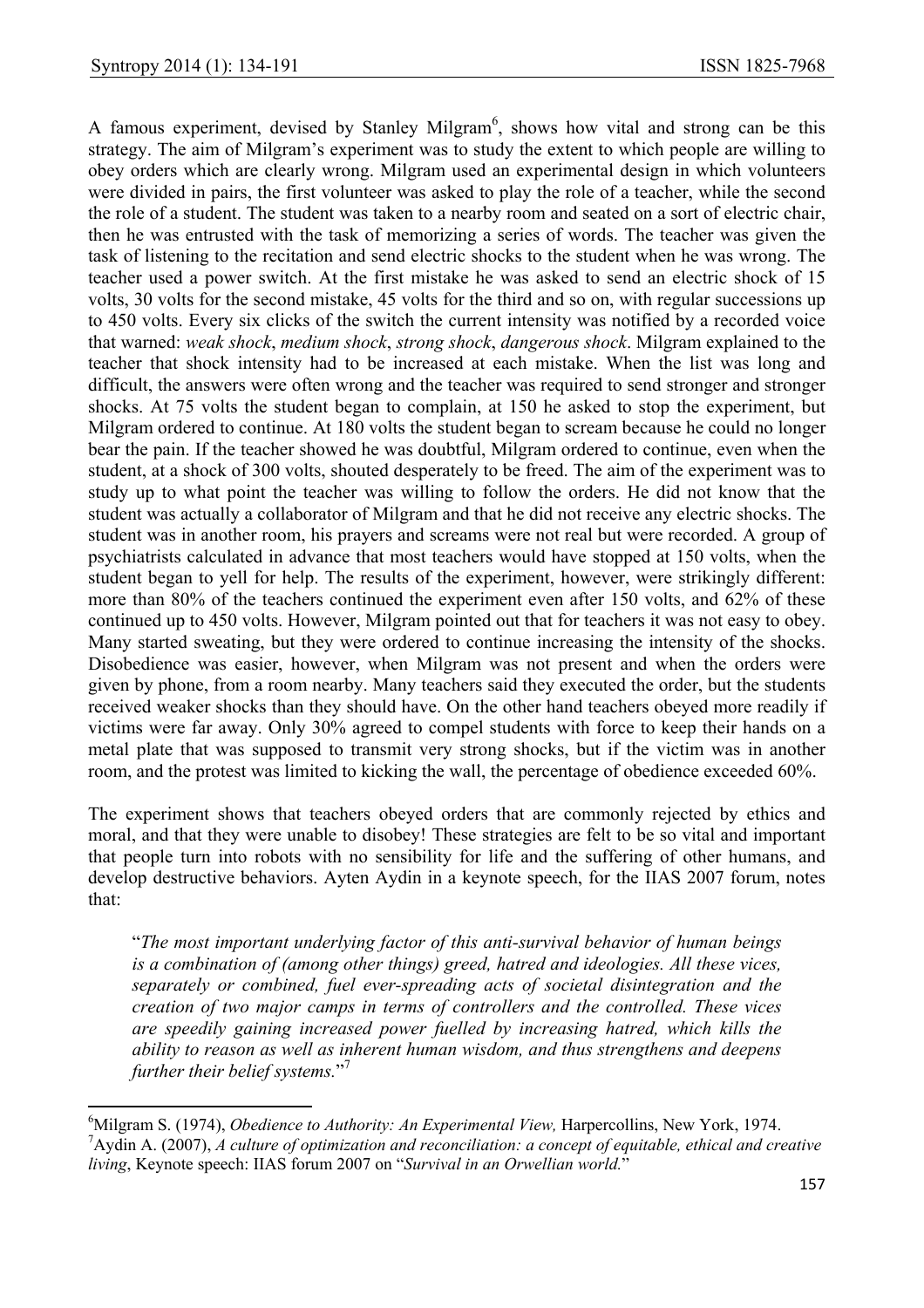When we expand our Ego we isolate from people, since we use masks, and our behavior is not spontaneous. Others interact with our masks and not with our true self. This separation from the outside world is accompanied by strong feelings of loneliness which increase the identity conflict.

Furthermore, without other people, it would be impossible to receive a judgment of our Ego. Others become the source of our meaning (i.e. value), and this generates a deep need to be accepted and a fear of being rejected. This fear leads to conform to all the conditions that the group or the community imposes. Without other people it would be impossible to be judged and receive a value. Being marginalized means losing our source of value and identity, and the fear of being marginalized, of being rejected, leads to the power of social pressure, which can be so strong that at times it leads people to forget key ethical values.

Strictly related is the strategy based on the equivalence: "*I am since I have*." Typical examples are wealth, popularity and power. Having more money, popularity and power gives the illusion to value more. But, whichever value we put at the numerator, when compared with the infinity of the universe, the result is always equal to zero. We can become emperors of the planet and feel depressed, lonely and meaningless. We can reach the highest forms of power, where we decide the life or death of people, but we still feel to be equal to zero. Nevertheless, we substitute the need for meaning with the need for money, for popularity, for power turning them into vital needs. These secondary needs create a distance between ourselves and others and trigger the fear of being deprived of what we possess. Many psychologists and sociologists have suggested specific needs of power, for example, the model nPow, Need of Power, developed by McClelland in 1975. However the theory of vital needs suggests that the need for power is nothing else than a secondary need, a strategy that we use in order to give a meaning to our life expanding our Ego. There is no "biological" need for power, for popularity or money, but there is only a need for meaning.

Expanding our Ego doesn't solve our need for meaning, and we continue to feel meaningless and our loneliness increases. Consequently, we start searching in other directions and at this stage most people encounter religion. We substitute our vital need for meaning with a vital need for religion, providing in this way power, wealth and money to religions. But our unconscious mind soon becomes aware of the fact that also religion is unable to provide a meaning to life. This deep awareness explains the fear and hate that religious people can manifest towards those who belong to different religions. We don't want to become aware of the contradictions of our religion, since religion has become vital to us. The strength and power of religion can be found throughout all the history of humankind and in all the cultures and nations. History is filled with wars which have been conducted in the name of God. This fact provides an indication of how strong the need for meaning is.

Also ideologies, cultural systems and sets of values provide meanings and similarly to religion they can become vital to us. We feel the need to defend our sources of identity and this is probably one of the chief obstacle to change and evolution. People stay entrapped in their ideologies. Also the culture in which we grow communicates values, such as the concepts of good and bad, social roles and duties. When we come into close contact with different cultures we naturally lose these references, with a consequent sense of loss and depression. Unprepared visitor can experience a cultural shock when immersed in an alien culture. Immigrants frequently suffer of cultural shocks, depression and identity crises. Cultural shock is what happens when a traveler finds himself suddenly in a place where *yes* means *no*, where fixed prices are replaced by bargaining, in which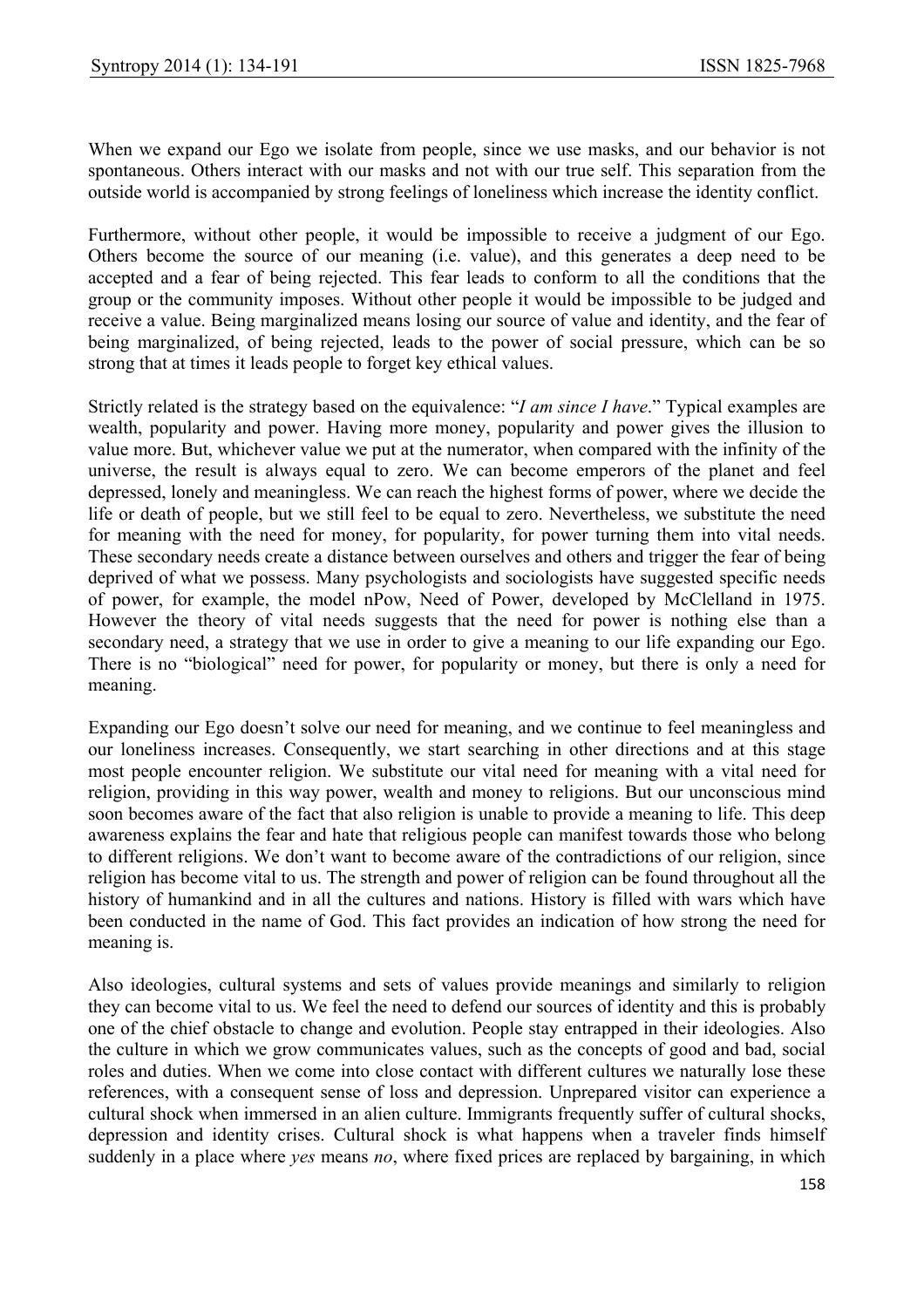being made to wait is not an offense, where laughter may signify anger and when the familiar psychological cues that provide us with meaning are at once removed and replaced with new cues, unknown and incomprehensible.<sup>8</sup>

Another strategy commonly used in order to try to resolve the identity conflict is to decrease the value of the denominator of the identity conflict, for example:

# $\frac{I x \, Community}{Commuty}$

In this strategy, people seek to resolve their identity conflict limiting the outside world to a community, without contacts with the outside world, and by being a total part of this community. Rather than comparing ourselves with the universe, we reduce the comparison by limiting our universe. This strategy changes the need for meaning, into the need to belong to a group, to a community. It becomes vital to be part of a community and we tend to give our wealth, properties and money to the community.

The community may be the family, a religious community, an ideological group, an association, a scientific community, or any other type of group with a limited number of people who belong to it. In order to secure this sense of belonging, from which we receive a meaning, we are willing to do whatever the influential members of the community say and want. Group violence in which ordinary people become momentarily blind, in a state of altered consciousness, and commit acts of violence and hooliganism, which would otherwise be unthinkable, show how powerful the need to belonging to a group can become. In order to respond to the need for belonging, people can become actors of the most atrocious sufferings, intentionally inflicting pain.

Another strategy is to cancel the external world. In this case the formula is transformed into:

$$
\frac{I\times I}{I}
$$

This strategy explains 3 main type of psychiatric disorders:

 $\overline{a}$ 

- − when the (I x I) multiplication is prevalent people can develop a narcissistic personality disorder.
- − When the (I / I) fraction is prevalent there may be a paranoid personality disorder.
- − When the (I / I) fraction and the (I x I) multiplication have similar weights, the person may be faced with a spectrum of psychotic disorders.

A trait common to these disorders is the closure in oneself, and the perception of the outside world as threatening or inappropriate in relation to ones expectations.

In the *narcissistic personality disorder* the (I x I) multiplication dominates. That is when love for ourselves dominates. Individuals who develop a narcissistic personality disorder are convinced that they are special and unique people. They expect to receive approval and praise for their

<sup>8</sup> Toffler A., Future Shock, http://www.amazon.com/Future-Shock-Alvin-Toffler/dp/0553277375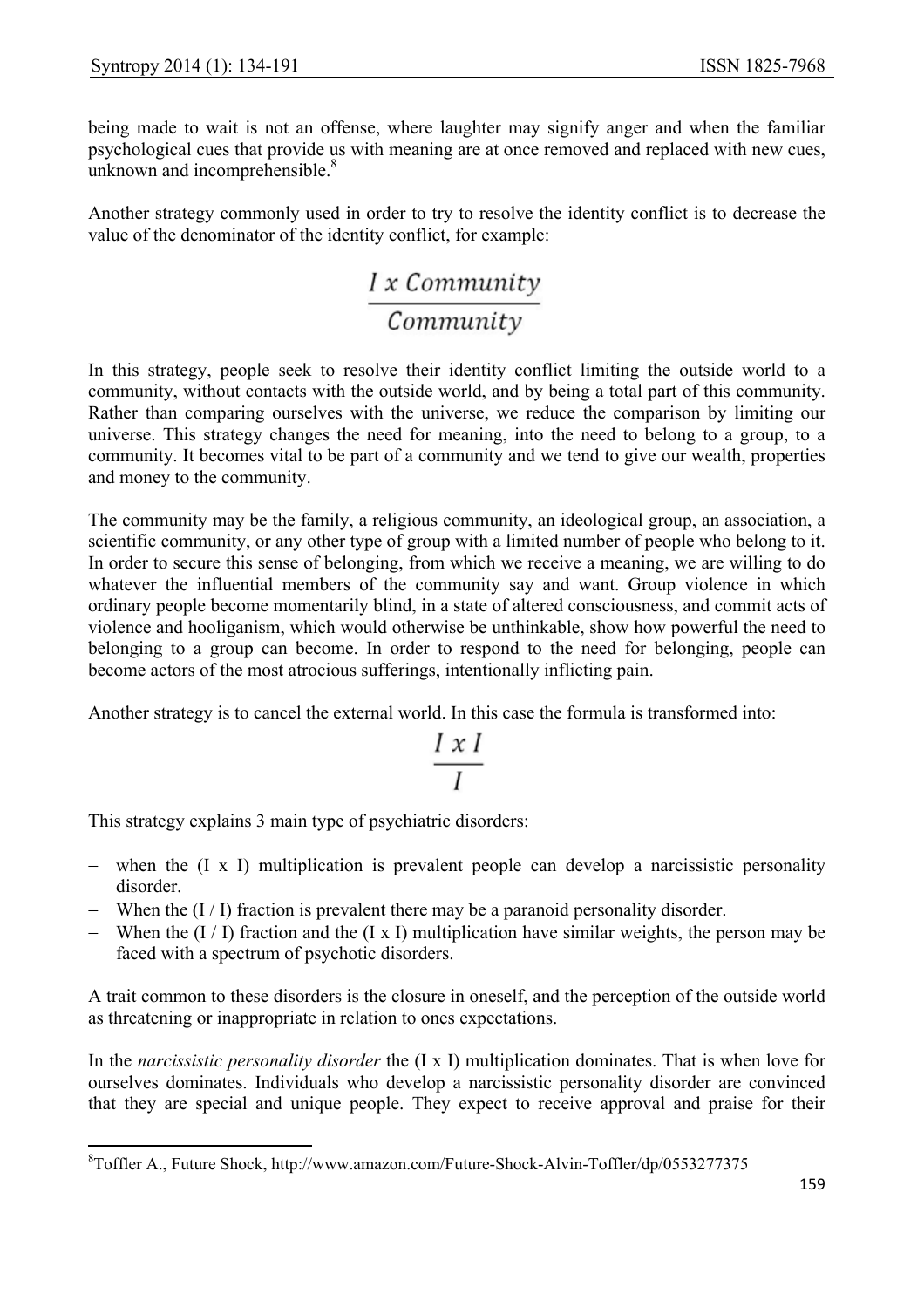superior qualities and are likely to have proud and arrogant attitudes. By virtue of the personal values that they believe to have, they only want to be with prestigious people of high social or intellectual level. Finally, they are often occupied with fantasies of unlimited success, power, brilliance, beauty or ideal love. Since the denominator of the equation has been replaced with their ego, these individuals show a lack of awareness of the needs and feelings of others, they lack empathy and can easily abuse others without any regard for the consequences. In addition, others are idealized as long as they meet the need for admiration and gratification. Relationships tend to be emotionally cold and detached, without regard for the pain that they generate in others. They are in effect the joy-killers of the society, they tend to break rather than strengthen the bonds which make a healthy and harmonious living when existing.

In the *Paranoid personality disorder* the  $(I / I)$  fraction dominates and the "universe" is replaced with ourselves. But, since we are in an identity conflict we feel the "universe" to be threatening and dangerous. In this case it is difficult to distinguish between objective reality and the inner world of depression and destructive ideas. The pervasive sense of threat is never regarded as a subjective experience, a fantasy or a hypothesis, but as an objective matter of fact, absolutely certain. Sometimes our inner feelings are of derision, and other times they are derogatory or provocative and we start believing to be, unjustly, victims of a hostile and humiliating world. We start experiencing anger, resentment and irritation, and the tendency is to react to this aggression by attacking. When, instead, the feelings that prevail are those of being excluded, not wanted or ostracized by the group, the prevailing experiences are those of anxiety, sadness, loneliness and fatigue, with the consequent tendency to become even more isolated and to withdraw from the world. Individuals with this disorder may also be insanely jealous and may suspect, without any real reason, that their spouse or partner is unfaithful. These individuals have also the inability to put themselves in the perspective of others and to distinguish their views from those of other people.

In the *Psychotic spectrum disorders* the fraction (I / I) and the multiplication (I x I) are both emphasized. People replace external reality with their inner world which becomes the reality to which they compare themselves. Consequently, they project their own suffering outside themselves in the form of hallucinations, associated with the typical considerations that characterize the identity conflict: being a nullity, being unworthy, incapable and unfit, being destined to death and destruction. These considerations may take the form of actual hallucinations, delirium, illogical thinking supported by convictions and absurdities which seem obvious to the person concerned, but which cannot be shared or accepted by other people. Reality takes the form of false perceptions in the absence of real external stimuli, such as threatening and persecutory voices that are a constant reminder of the utter lack of meaning of their existence. Hallucinations are often characterized by paranoid beliefs according to which the whole world is part of a conspiration. These paranoid beliefs, combined with hallucinations typical of schizophrenia and psychosis, may result in unbearable levels of suffering, so high as to lead the person towards suicide, which is felt as the only way out. Since at the numerator of the identity conflict we find I x I, people who suffer from hallucinations and delirium are also characterized by extreme social withdrawal, in contact only with themselves and with their own imaginary world. Social withdrawal, in turn, leads to become more introvert and these people start worrying only about the symptoms of their illness. It follows that an additional trait that characterizes psychosis and schizophrenia is selfishness, insensitivity and lack of concern for the feelings of others.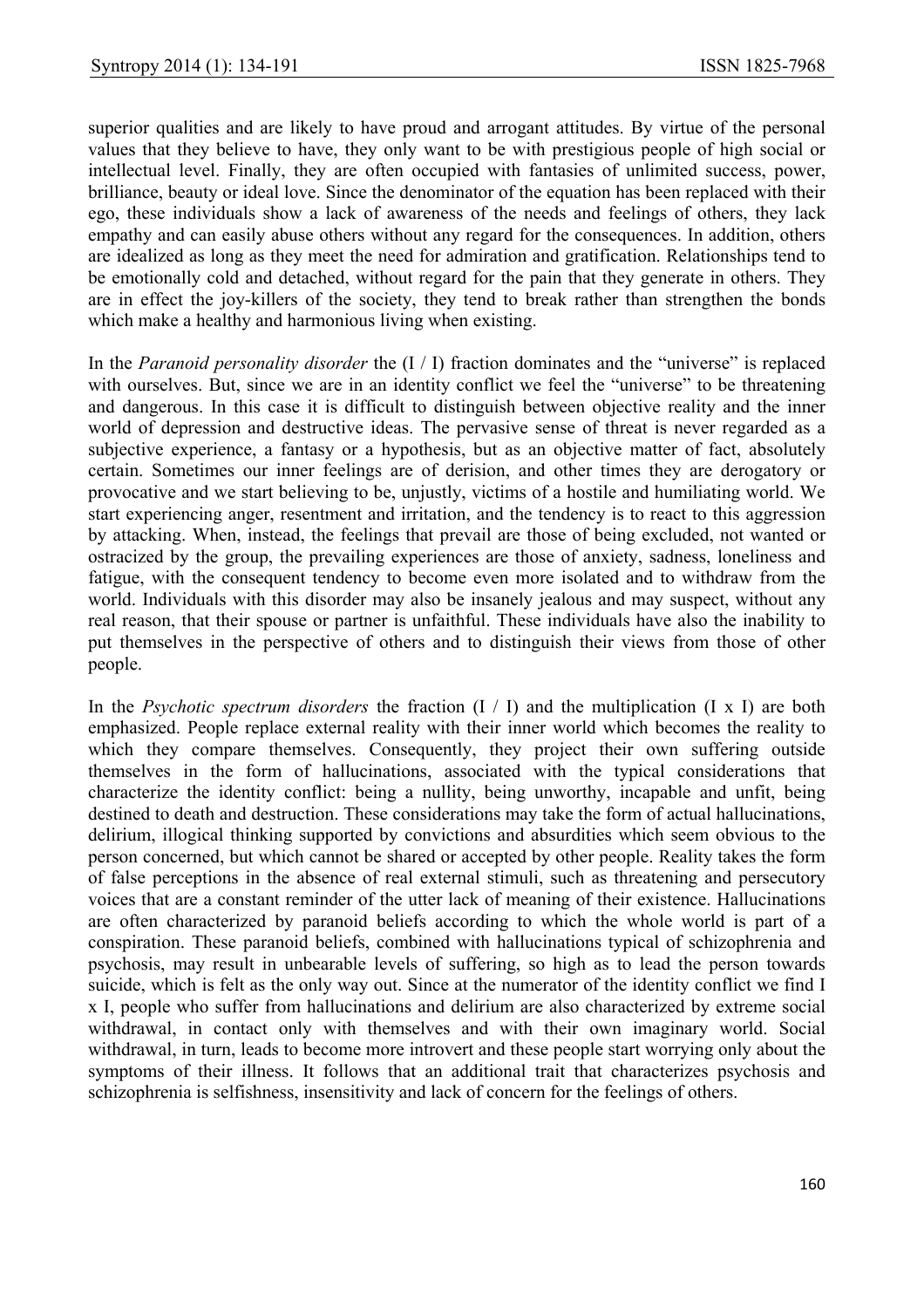### - Anxiety

When our need for love and cohesion is not met we experience in the area of the Autonomic Nervous System (thorax area) feelings of void and emptiness associated to pain and suffering. These feelings coincide with the experience usually named *anxiety* and come with symptoms such as nausea, dizziness and sensations of suffocation.

The autonomic nervous system (ANS) regulates and controls the vital functions of the body automatically and unconsciously, without the need for any voluntary control. Nearly all visceral functions are under the control of the autonomic nervous system which is divided into the sympathetic and parasympathetic systems. The nerve fibers of these systems do not reach directly the organs which they govern, but stop before and form synapses with other neurons in structures called ganglia, from which other nerve fibers form systems, called plexus, which reach the organs. The sympathetic part of the system is close to the spinal ganglia, and forms synapses together with longitudinal fibers, in a tree called the paravertebral chain. The parasympathetic system forms synapses far away from the spinal column and closer to the organs it controls. The ganglia of the sympathetic system are distributed as follows: 3 pairs of intracranial ganglia, placed along the path of the trigeminal, 3 pairs of cervical ganglia connected to the heart; 12 pairs of dorsal ganglia connected to the lungs and solar plexus, 4 pairs of lumbar ganglia that are connected through the solar plexus to the stomach, small intestine, liver, pancreas and kidneys, 4 pairs of sacral ganglia in connection with the rectum, bladder and genital organs. For a long time it was believed that there was no relationship between the brain and the sympathetic system, but today we know that this relationship exists, it is strong and the brain can act directly on organs through the mediation of the solar plexus. There is thus a link between mental and physical states. For example, sadness acts on the solar plexus through the sympathetic system, generating vasoconstriction due to the contraction of the arterial system. This contraction caused by sadness hinders blood circulation, thereby influencing also the digestion and breathing. People commonly refer to the heart and not to the solar plexus. However, from a physiological point of view, the organ that allows us to perceive emotions is the solar plexus. When we experience feelings, anxiety or love, they are not a product of the brain or of the heart, but of the solar plexus. The brain is not separate from the solar plexus and the solar plexus is itself a brain, but with a reversed anatomy. While the brain is made of gray matter on the outside and white matter in the inside, in the solar plexus just the opposite is observed. The gray matter consists of nerve cells which allow us to think, the white matter is made up of nerve fibers, extensions of the cells, which allow us to experience sensations. The solar plexus and the brain are one the opposite of the other and represent two polarities: the emission pole and the receptive pole. The same duality found in the polarities entropy and syntropy and that is found throughout all of nature. The solar plexus and the brain are closely linked and from a phylogenetic point of view the brain develops from the solar plexus. Between brain and solar plexus there is a specialization of powers and functions which are totally different, and which may manifest completely only when these two polarities are integrated and work in harmony, producing results which are quite extraordinary.

Experiments show that syntropy is acquired mainly thanks to the autonomic nervous system and is felt as feelings of warmth associated to wellbeing. On the contrary the lack of syntropy is felt as void associated to suffering. When there is abundant intake of syntropy, feelings of warmth and wellbeing (love) are felt in the autonomic nervous system; on the contrary, when there is insufficient acquisition of syntropy, feelings of chill and pain (anguish) are felt.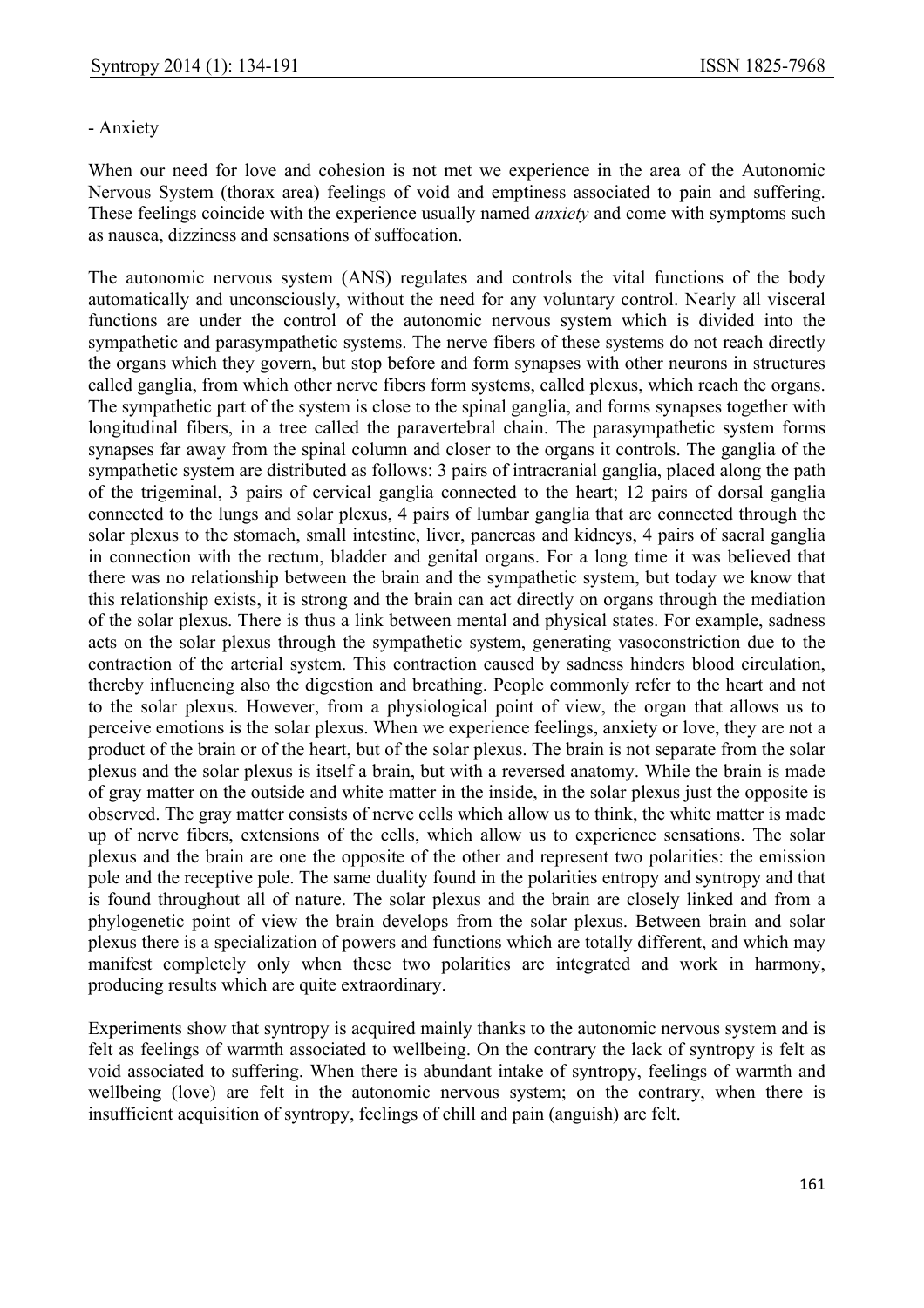We live in a time that disregards the body language of the autonomic nervous system, which causes anxiety and anguish to be widespread. People search anything that can free from these painful experiences. However, these feelings are important indicators that tell that we are in a shortage of syntropy.

One strategy used in order to escape the feelings of anguish and anxiety is to bind to others. Others become instrumental, but we end feelings as if an abyss separates us, as if our voices and feelings are lost in the void of loneliness. We get involved in activities in order to avoid any moment of silence, and we take refuge in conformism. We fill our lives with activities and commitments, we overwork, over-volunteer, get addicted to sports, politics, religions, ideologies. We drink alcohol, turn on the TV, eat compulsively, listen to loud music, and feel attracted by violence.

These strategies do not satisfy the need for syntropy and the levels of syntropy continue to be insufficient and anguish persists, leading to a number of side effects, such as:

- − Any substance that produces feelings of warmth similar to love reduces anguish, but produces also addiction. A typical example is provided by heroin. Heroin is described as "the cold lover" and consumers speak about their "honeymoon with heroin." Heroin replaces the need for syntropy and in this way leads to a strong addiction. Even alcohol causes feelings of warmth, similar to love, and can replace the need for syntropy, causing addiction.
- − The need for syntropy remains unsatisfied and the body enters in a state of chronic malnutrition of syntropy, which favors illnesses.
- − The use of substances, severely impairs our decision-making abilities and leads away from advantageous strategies.
- − Insensitivity and loneliness increase, hindering relationships and increasing all those conditions which trigger a low quality of life.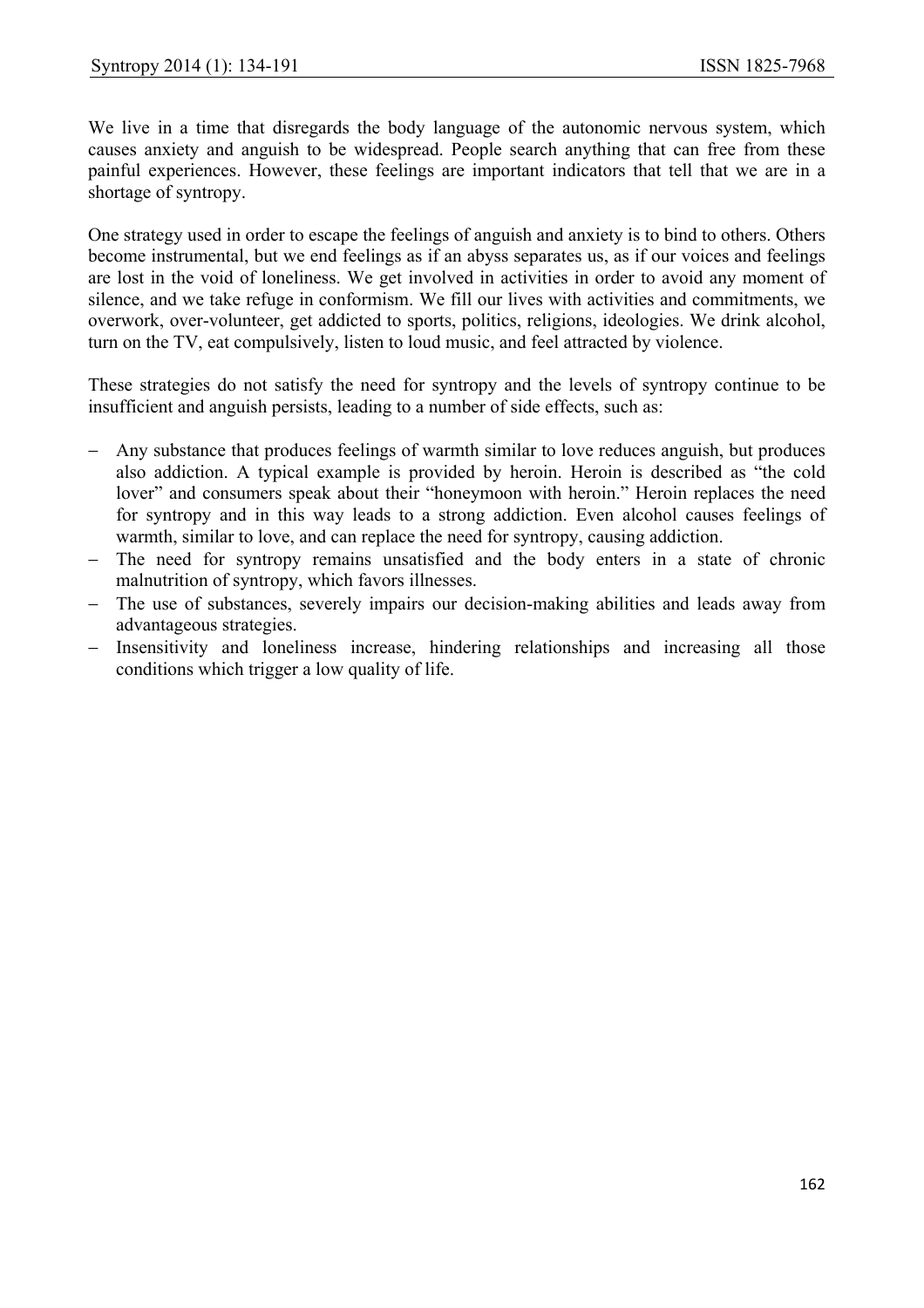# *12. Value as a consequence of wellbeing*

Since syntropy acts as an absorber and energy concentrator, ideas and intuitions which increase syntropy are associated to feelings of warmth located in the heart area. In contrast, ideas which are dysfunctional to syntropy are associated to feelings of void (entropy) and pain usually named anguish, accompanied by symptoms of the autonomic nervous system, such as nausea, dizziness and feelings of suffocation.

This simple mechanism is at the basis of intuitions of the future, inspirations, which are inaccessible to the ordinary states of the mind. It leads to higher levels of syntropy and illuminates the direction, offers aims and the mission of our life<sup>9</sup>. Our heart (i.e. solar plexus) provides the contact with solutions which increase syntropy and guide towards wellbeing and wealth.

To better understand the role of this mechanism it is worth quoting how Henri Poincaré used to describe intuitions (1854-1912).

*"The genesis of mathematical creation is a problem which should intensely interest the psychologist. To invent is to choose; but the word is perhaps not wholly exact. In mathematics the samples would be so numerous that a whole lifetime would not suffice to examine them."* 

Poincaré noticed that when faced with a new mathematical problem he began using the rational approach of the mind that allows to become aware of the characteristics and elements of the problem. But, since the options tend to be infinite and it would take much time to evaluate them all, some other type of process starts operating leading to select the correct answer. Poincaré named this process *intuition* and considered it a process which is fundamental in the production of qualitatively new information. Poincaré came to the conclusion that the process of discovery can be divided into four phases.

- 1. A *conscious phase* which requires a period of work during which we become aware of the elements that constitute the problem.
- 2. An *unconscious phase* in which intuitive processes take place and lead to the correct solution which is highlighted by a feeling of warmth and wellbeing in the heart area, an emotion of *truth* that draws the attention of the mind.
- 3. A *phase of formalization*. What the unconscious presents to the conscious mind in the form of an intuition is not a final or complete argumentation, but rather a starting point from which we can work out the details.
- 4. *A phase of validation* in which the formalized concepts are translated into hypotheses and verified.

 9 Aydin A., *Human Drama – Struggle for Finding the Lost Spirit*, 7th Symposium on Personal and Spiritual Development in the World of Cultural Diversity, 2010. The International Institute for Advanced Studies (IIAS).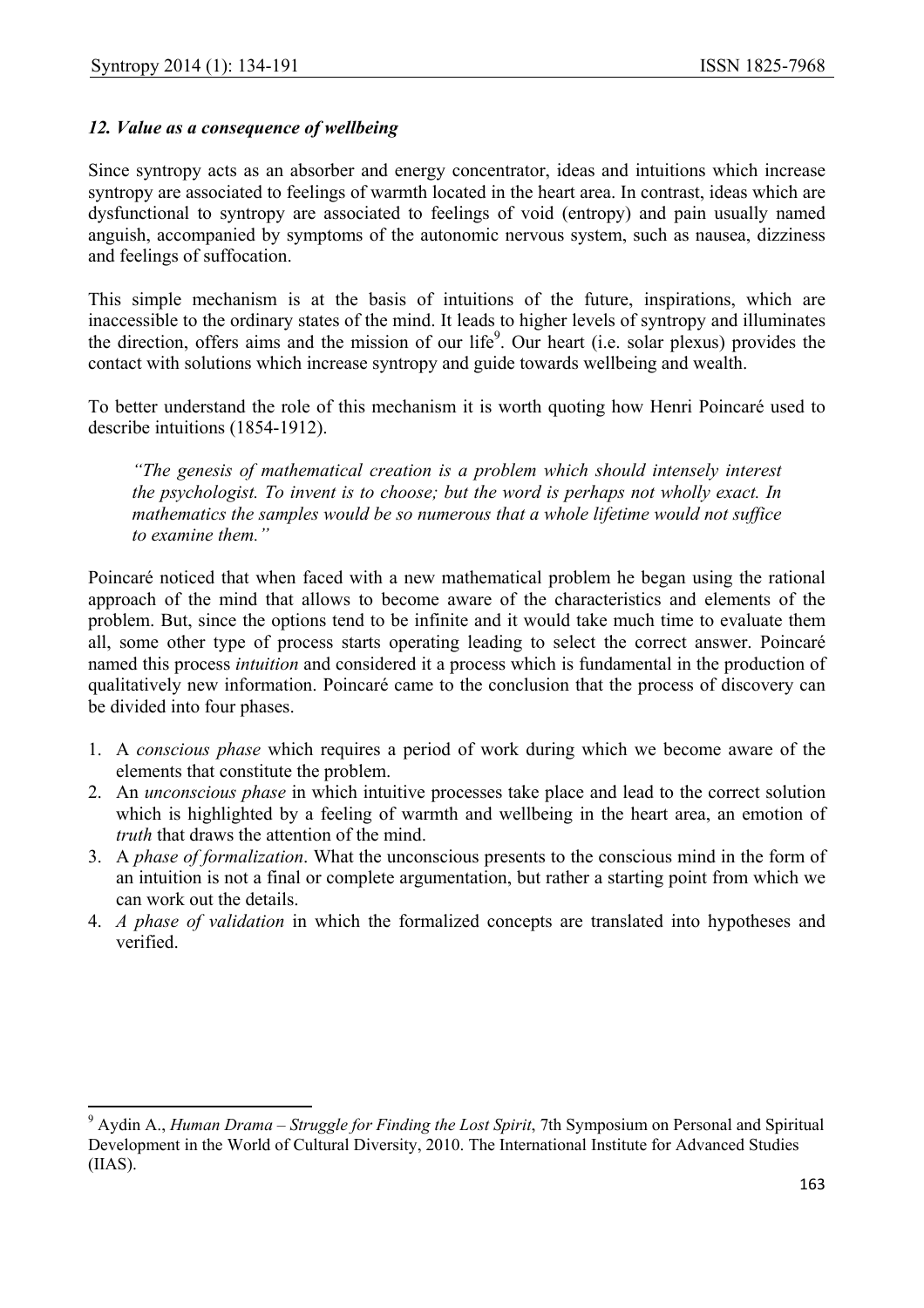

**Figure 8 - Phases of the process of discovery** 

According to Poincaré, intuitions guide towards the right solutions and options reducing in this way entropy (line b). On the contrary when we only use rational thinking neglecting the heart and intuitions, entropy increases, as it is illustrated by line a.

The superconscious mind constantly uses these bodily sensations as a compass that points towards advantageous options.

A famous example has been provided by Steve Jobs, the founder of Apple Computer. Jobs grew up in a foster home, had a difficult childhood and had dropped out of college during the first semester of the first year. He ventured in India and came back with a vision of reality where intuitions play the fundamental role:

"*The people in the Indian countryside don't use their intellect like we do, they use their intuition instead, and the intuition is far more developed than in the rest of the world… Intuition is a very powerful thing, more powerful than intellect, in my opinion.*"

On April 1, 1976 he founded Apple Computer, with his friend and electronics engineer Steve Wozniak. Job had the intuitions, and Wozniak was translating them into products. But in 1985, after a power struggle with the new manager John Sculley, who followed a rationalist view incompatible with the intuitive approach, Jobs left Apple Computer. In the mid-nineties, the company was in crisis, had no ideas and new products. On 21 December 1996, the Board of Directors asked Jobs to become the personal adviser to the president and on 16 September 1997 Jobs again became CEO (Chief Executive Officer), ad interim, with a nominal salary of one dollar per year. Jobs quickly resurrect Apple Computer. How did he manage?

"*Don't let the noise of other's opinions drown out your own inner voice. And most important, have the courage to follow your heart and intuition. They somehow already know what you truly want to become. Everything else is secondary.*"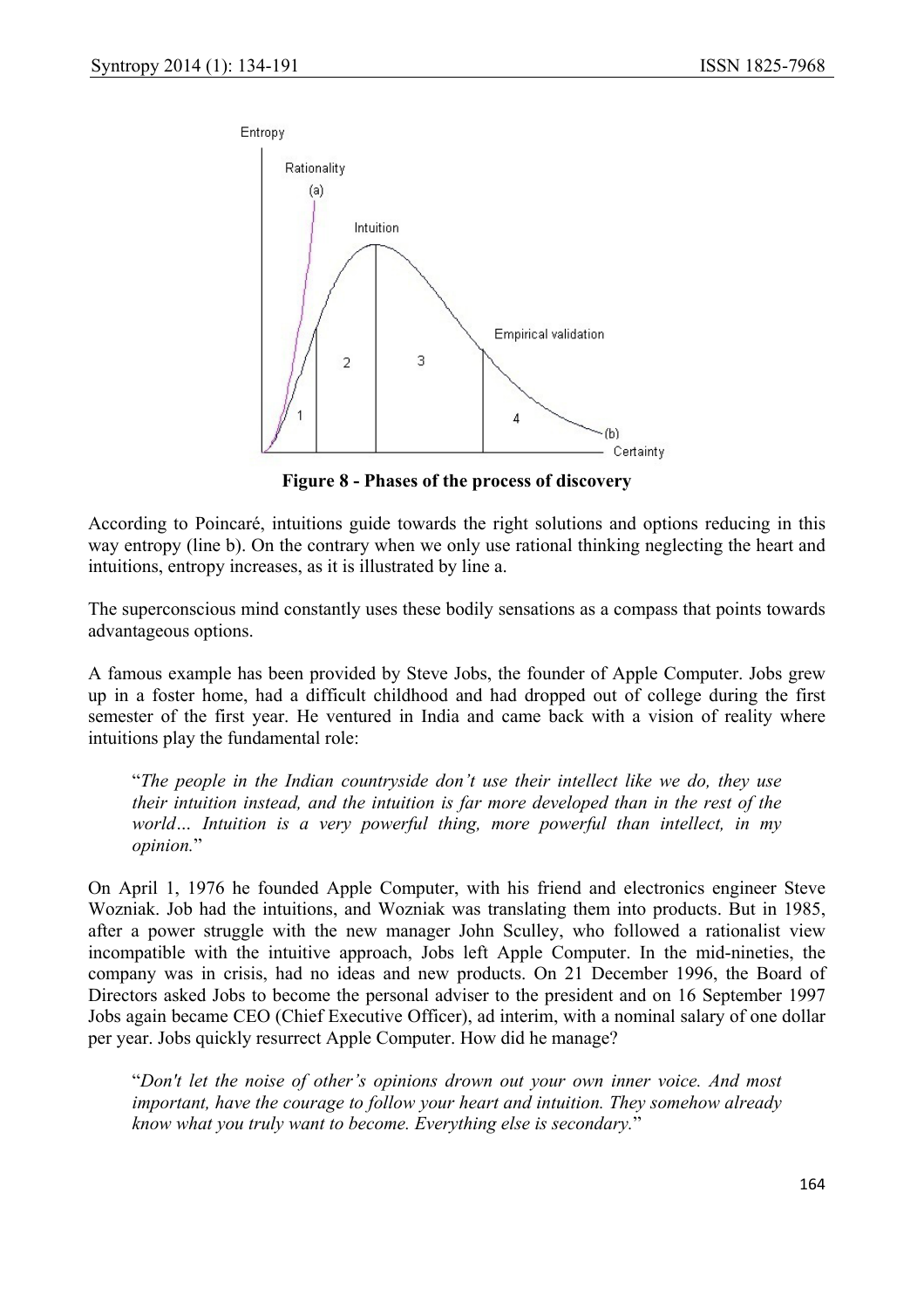Jobs had learned in India that intuitive thinking is at the basis of creativity and genius. Also Einstein regarded intuition as the most powerful form of knowledge:

"*The intuitive mind is a sacred gift and the rational mind is a faithful servant. We have created a society that honors the servant and has forgotten the gift.*" (Einstein)

There is a profound difference between intelligence and genius. Genius is intuitive, imaginative, unexpected and sometimes magical and it is cultivated through silence and meditation. Jobs practiced Zen meditation and the ability to intuit made him able to smell the future, as an explorer who sniffs the wind. Jobs ability to venture on new roads and ideas was based on an experiential approach where the focus had shifted from the head to the heart. When his heart was illuminated by an intuition he became stubborn and many collaborators thought that Jobs lacked emotional maturity. But it was just the opposite, his attention to the heart was at the basis of his genius. The heart guided Jobs in the design of new products.

"*Almost everything...all external expectations...all pride...all fear of embarrassment or failure...these things just fall away in the face of death....leaving only what is truly important. Remembering that you are going to die is the best way I know to avoid the trap of thinking that you have something to lose. You are already naked...there is no reason not to follow your heart.*"

Jobs believed that companies should be guided by intuitive people who can perceive the future and translate it into projects and objectives. Similarly to Michelangelo he believed that the ability of a genius is to make visible what is already there:

"*In every block of marble I see a statue as plain as though it stood before me, shaped*  and perfect in attitude and action. I have only to hew away the rough walls that *imprison the lovely apparition to reveal it to the other eyes as mine see it.*" (Michelangelo)

Jobs believed that he had to make visible to others what his heart had already seen through intuitions and that this was the road to wealth and wellbeing.

The difference between the entropic approach on which the Western monetary system is based and the syntropic approach which is starting to take shape in the BRICS countries, is that the entropic approach is based on suffering, and the need to fight suffering, illnesses, wars and deprivation, whereas the syntropic approach is based on wellbeing, creativity, intuitions, harmony and generalized wealth.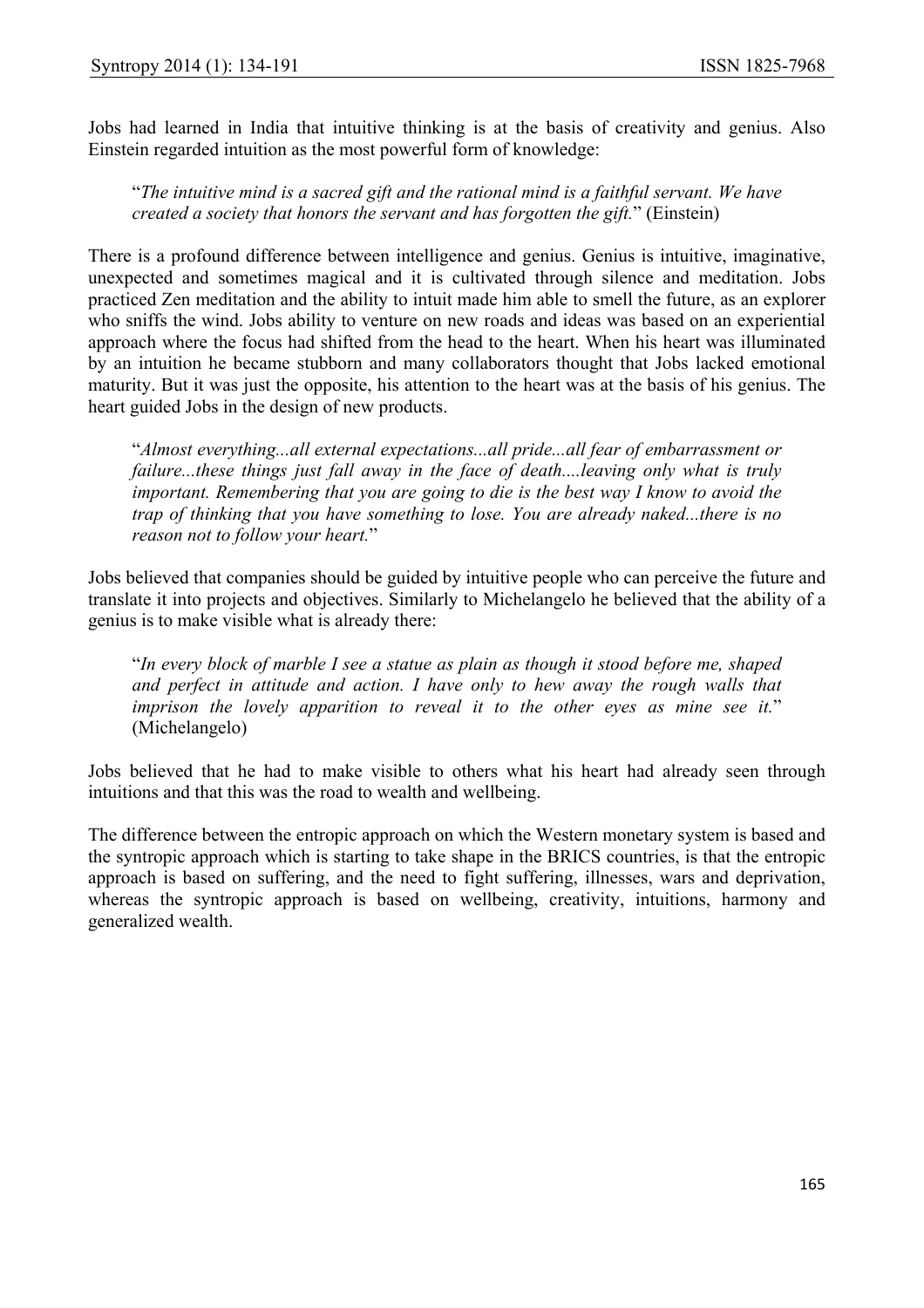The see-saw representation of entropy and syntropy can be divided in blocks according to the vital needs theory:



**Figure 9 – The see-saw representation can be divided into 3 blocks** 

- 1. the left block is governed by the visible side of reality;
- 2. the right block is governed by the invisible side of reality;
- 3. the central block is related to our need for meaning and mediates the visible and invisible sides of reality.

In order to increase wealth and wellbeing the aim is to reduce entropy and to increase syntropy. The reduction of entropy is achieved through a continuous tension towards optimization, whereas on the right side the increase in syntropy is obtained thanks to the process of intuition. A correct use of this mechanism can mean robust-health versus crises and bankruptcy. Nonetheless, people are afraid of change since it often conflicts with the strategies which they use in order to answer the need for meaning.

The following real case provides insights, and shows how the balancing role of entropy and syntropy can be intentionally used to overcome bankruptcy and generate wealth.

 "*I am a 50 years old medical doctor, I live in Rome. I'm single, I own an apartment in the old historical center, but in the last months my expenses have regularly exceeded my income by more than 500 Euros per month! My parents cannot help me and I don't want to borrow money. In order to avoid spending I have emptied my wallet: no money and no credit cards. Also the credit in my mobile phone is always empty. But last month my savings ended and I am now going to get into troubles.*"

The first aim is to reduce the levels of entropy. This is done in ways which are always tailored to the situation.

"*How much do you spend for your mobile phone each month?*"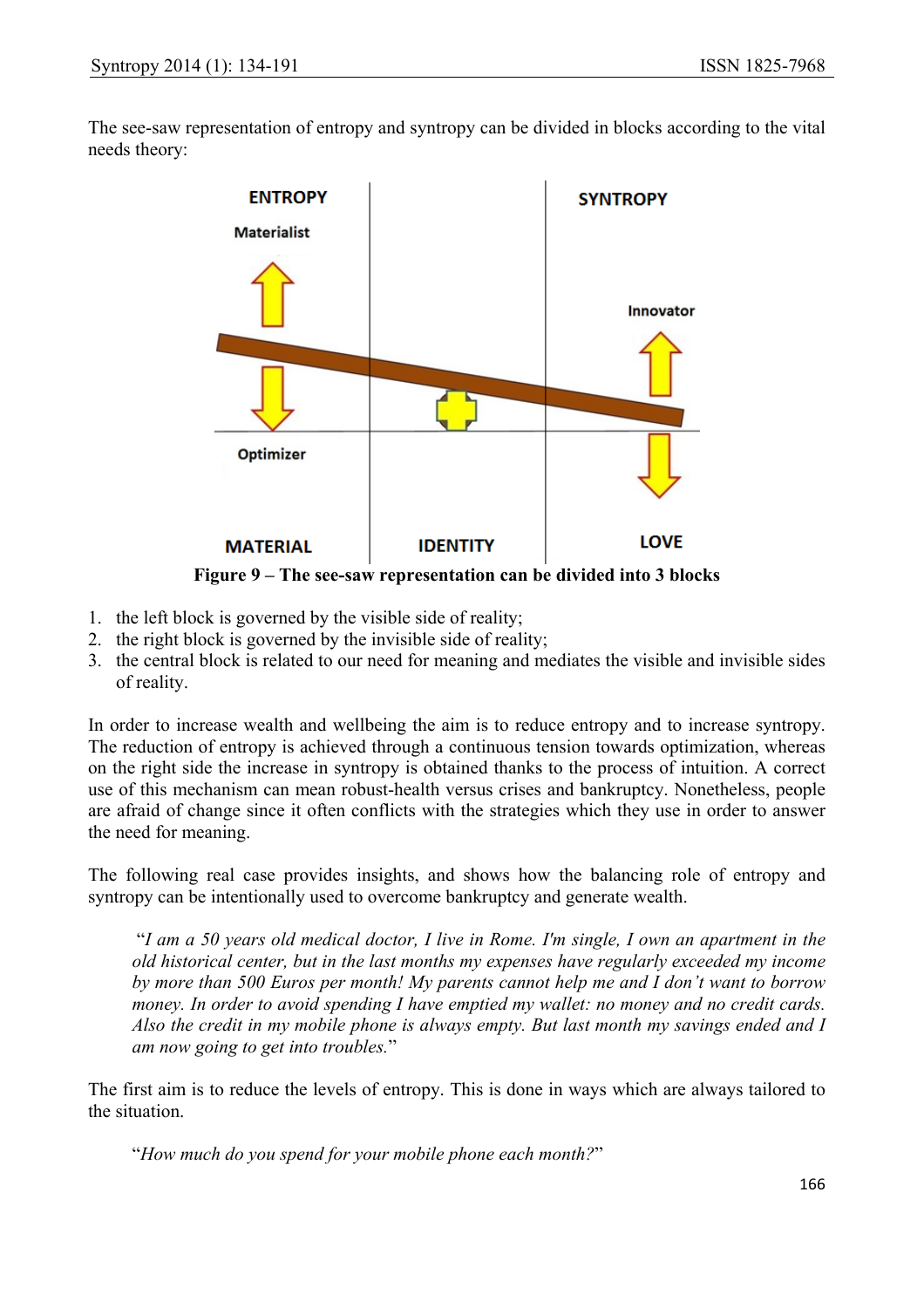"*I spend* a*round 40 Euros, but I always find myself with no credit.*"

"*Why don't you change provider? There are now some special offers. With just 10 Euros per month you have 500 minutes and 500 messages and unlimited web connection.*"

I changed the provider and with this small change I can now use my mobile without limits, use Skype and internet and save annually over 350 Euros.

"*I understand that you take your shirts to the laundry!*" "*I wash them, but don't know how to iron them.*" "*How much does it cost?*" "*Between 50 and 70 Euros per month.*" "*Why don't you give an extra 8 Euros to the maid and ask her to iron your shirts?*"

I asked the maid and she was happy to accept. Another small optimization that saves me over 600 Euros per year and improves the use of my time, I now don't have to take my shirts to the laundry and pick them up!

These two first optimizations have reduced entropy by approximately one thousand Euros a year. The aim is to reach six thousand Euros in order to balance entropy and syntropy and activate the invisible side of synchronicities.

"*You go to work by car.*" "*I also use the scooter, to save money, but the traffic and the roads in Rome are really dangerous!*" "*Why don't you use the bicycle?*" "*On these roads?!*" "*No, in the old streets of Rome.*" "*My studio is up hill, I would arrive tired and sweaty.*"

My house is close to Piazza Navona, the studio near Villa Borghese. I have always considered riding the bicycle impractical since I would have to climb more than 30 meters between home and the studio.

"*If you need to climb a hill it is better to choose a steep but short road, get off and push, rather than pedaling.*"

I tried. From the beauty of the narrow streets of Rome, I went through the parks of Pincio and Villa Borghese. In less than 25 minutes I arrived at my studio. I was rested. By car or scooter I needed more time.

"*Another small optimization!*"

I was astonished! The day after I sold my scooter, canceled the insurance, I canceled the rent of the garage. All together another 3 thousand Euros per year. With this simple optimization I receive other benefits: I exercise daily and I no longer need the gym, more money and time saved! In addition, I save on fuel costs and this will certainly have a positive impact on my finances. Entropy has now diminished by more than four thousand Euros per year.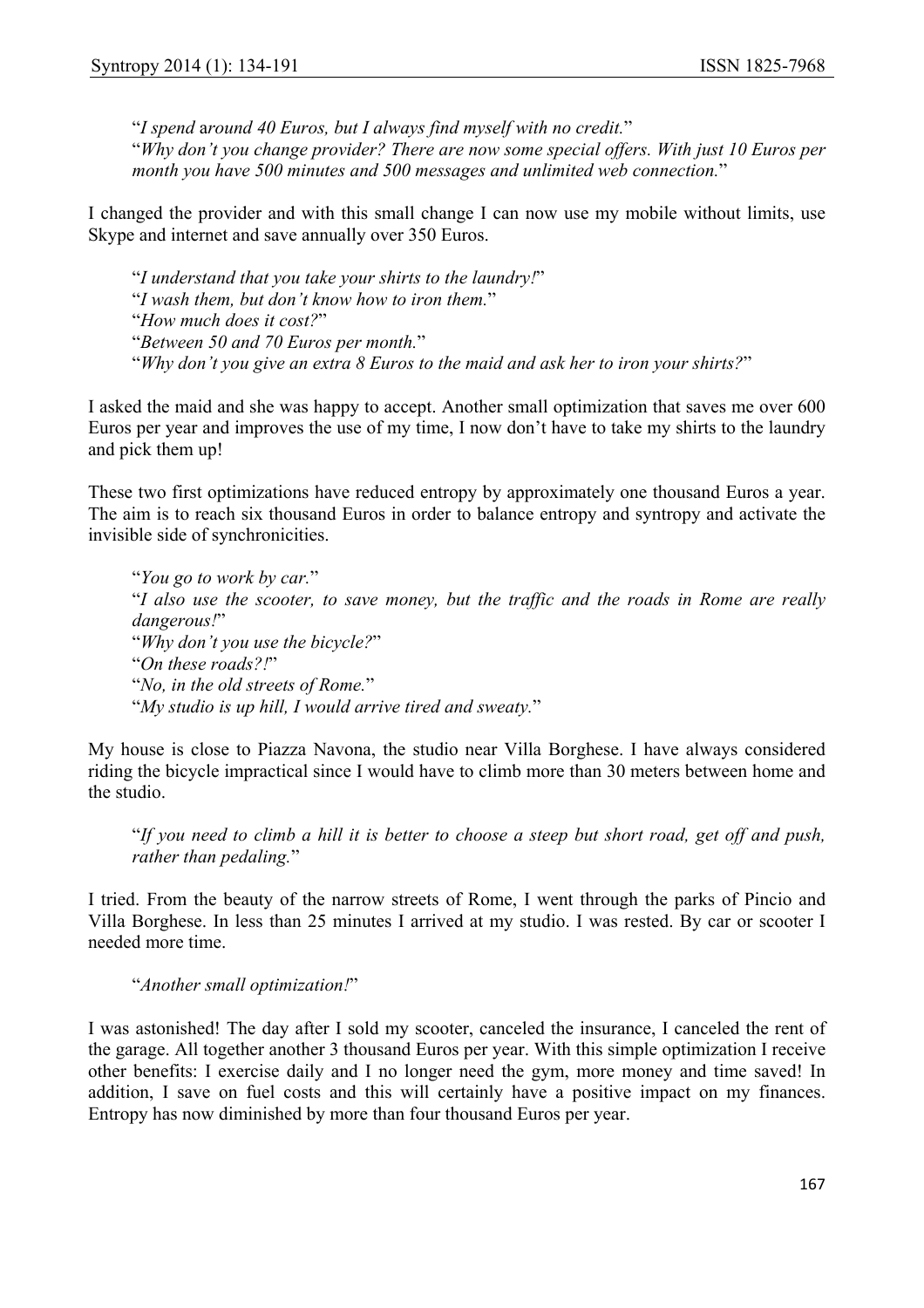"*Your electricity bill exceeds 200 Euros! As a singles you should not pay more than 50 Euros.*" "*What must I do?*" "*Try to change the light bulbs, use low consumption bulbs and put the timer to your water heater.*"

Other small changes that lead me to save another 900 Euros per year. On top of this I feel happy since I have always considered myself an ecologist and saving energy makes me feel consistent with my ideals. The annual savings now exceed 5 thousand Euros and the quality of my life has increased.

"*How much do you pay for electricity at your studio?*" "*About 300 Euros every two months.*" "*Do you use halogen bulbs!?*" "*Yes.*"

I soon found out that I could save another thousand Euros a year, simply by replacing the halogen bulbs with energy saving light bulbs.

With these five small optimizations my expenses no longer exceed my income. I decided to put back my credit cards and money in the wallet, I can use the mobile phone with no limits, and I can now add money in my saving account!

It is important to note that in order to raise syntropy, it is necessary to reduce entropy improving at the same time the quality of life. When entropy is reduced at the cost of the quality of life, syntropy does not increase.

First synchronicity:

"*How much do you pay for the rent of your studio?*"

"*Nothing. It is the property of my aunts, they gave it to me for free.*"

"*They could rent it and make a profit, but you are using it for free?!*"

"*Exactly.*"

"*And your aunts on what do they live?*"

"*They both have a minimum pension and they have some savings, but their financial situation is not good and they complain all the time.*"

"*Have you ever thought to rent a room in a medical studio and let your aunts rent their apartment?*"

"*I have no money, I cannot afford to pay a rent!*"

"*How is your activity going?*"

"*Lately I had a reduction in the number of patients, perhaps because of the economic crisis, but probably also because of the location of the studio.*"

"*A less prestigious studio, but in a strategic place, well-connected could help you get more customers?!*"

When syntropy and entropy are balanced, syntropy manifests in the form of synchronicities. When syntropy is activated, coincidences that offer opportunities and solutions start popping up. Syntropy seems magic, since it operates at the invisible level, but nevertheless it works.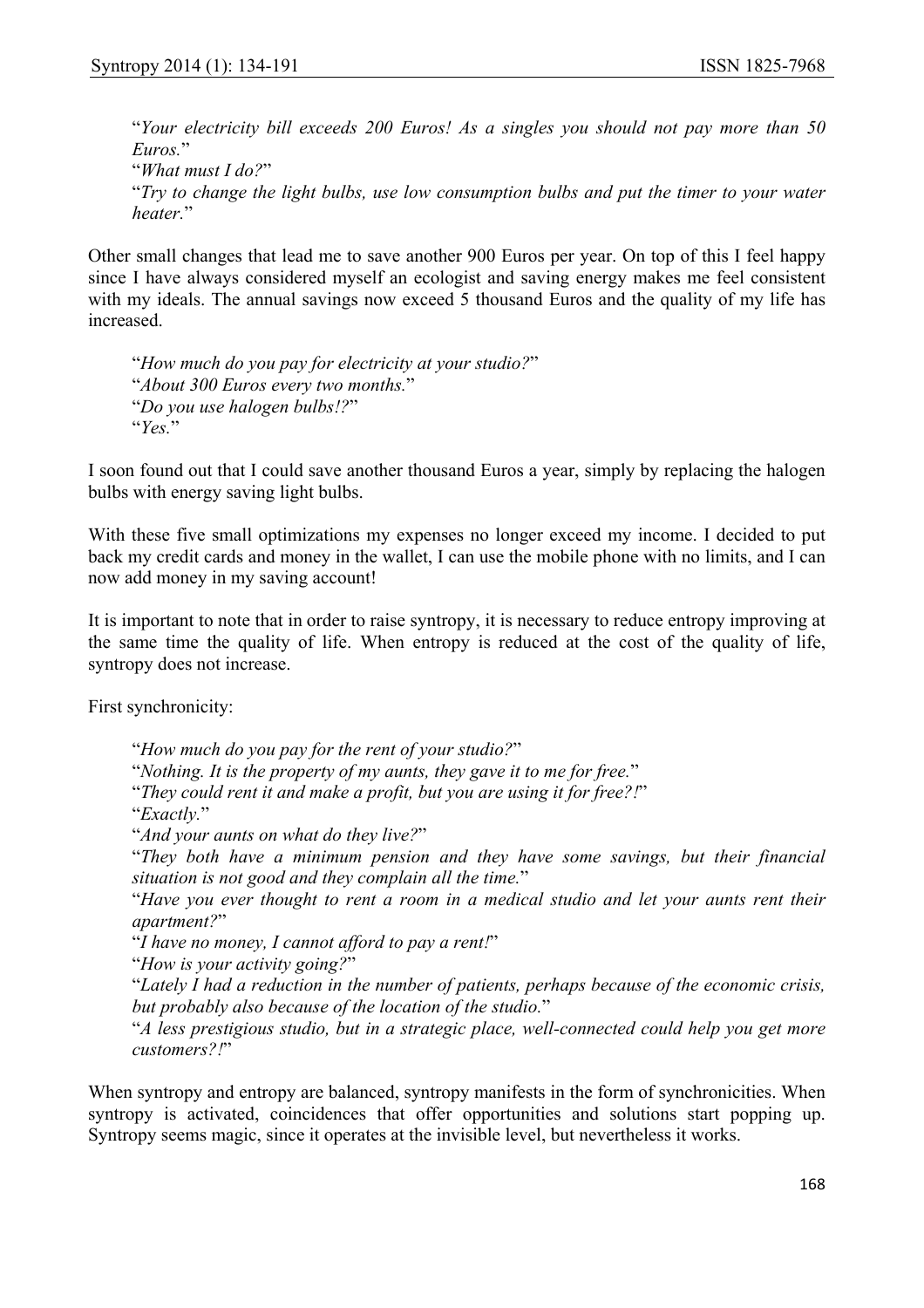The day after this conversation, as if by magic, I received the offer of a room in a very central area of the town, Termini Station, at the affordable price of 250 Euros per month, including all the utilities! My aunts' apartment is located in a very prestigious and beautiful place, but it is difficult to reach by public transportation and there is no parking place: beautiful, prestigious, but uncomfortable and very expensive. Nevertheless I hesitated, I did not dare make such a radical change! I hesitated. But the following day something amazing happened, something that had never happened in all the 17 years I have spent in this studio! The doorkeeper called me. "*An airline company is willing to rent the apartment of your aunts and pay 2,800 Euros per month.*" I needed a kick to get out of the studio and as soon as I informed my aunts about this offer they asked me to find another place. Luckily the day before I received the offer near Termini station.

That same afternoon I was walking in the area of Rome which I like most. I am a medical doctor and I had an appointment in a pharmacy. Just before the pharmacy there is a shoe repairer shop and attached to the window there was a notice for a room to rent in an apartment with other medical doctors. The apartment was in the next building. I immediately called and went to see it and I decided right away to rent the room. In a town like Rome it can be difficult to find rooms with other doctors and especially in such a nice place of town.

When Syntropy is activated, opportunities start arising in a sequence which guides towards advantageous solutions which we would have never dared imagine.

"*I started feeling warmth and wellbeing in the area of my heart. My patients liked the new studio. There is parking place, the place is nice, silent and it is located near an underground station. My activity flourished, my savings increased and my private and sentimental life improved.*"

When syntropy is activated it goes on providing synchronicities.

"*Few months later a clinic in Switzerland asked me to start working for them. I now live in Switzerland. I enjoy a high income and a highly satisfactory professional and personal/emotional life. Less than a year ago I was bankrupt and thanks to the Syntropy Activation protocol my life is now totally different.*"

By applying this protocol, we have noticed that it is effective when people have developed the awareness that life is an interaction of visible and invisible aspects.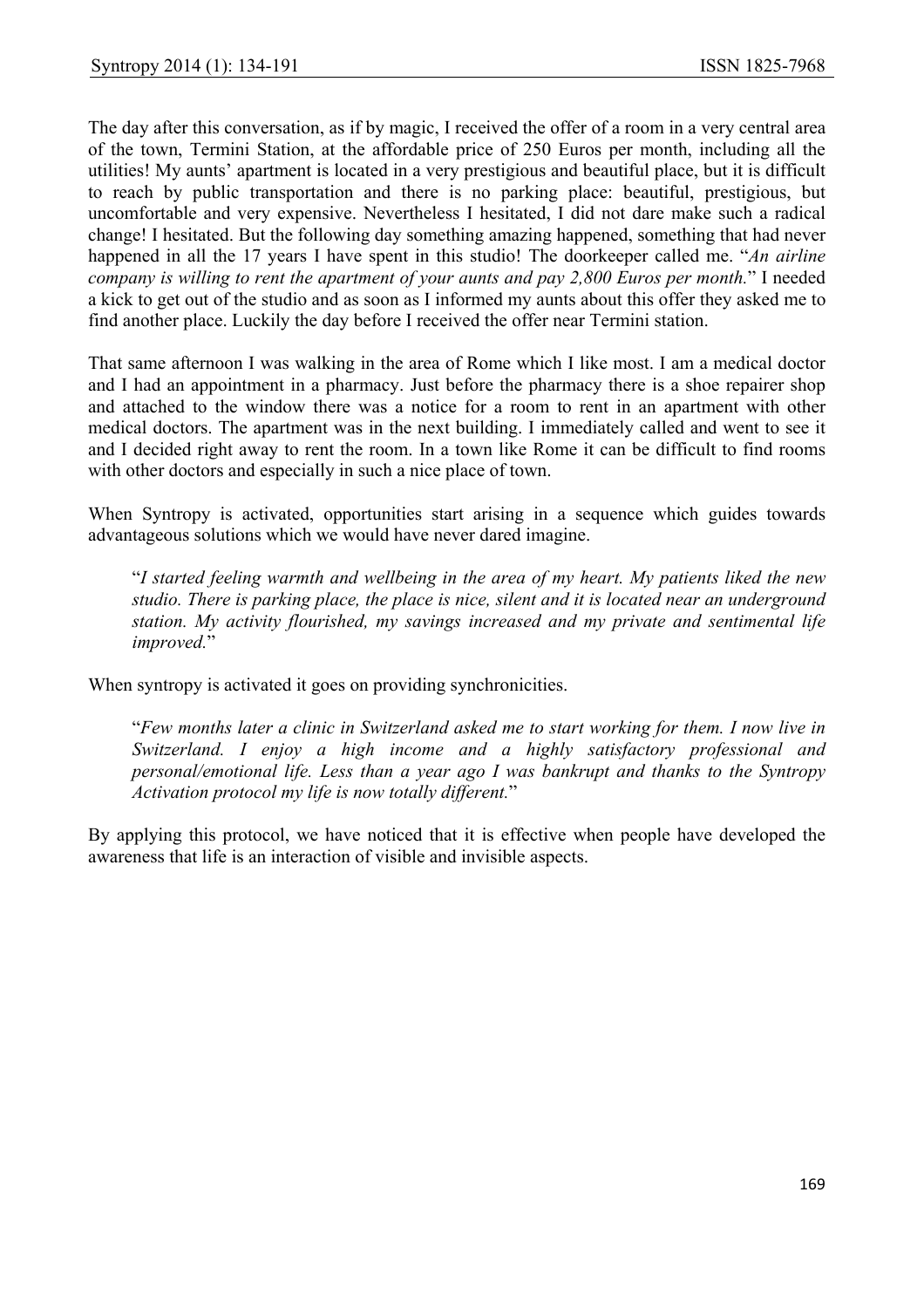# *13. Assessments*

In general, any analysis that regardless of the technique adopted is based on the idea that it is useful to undertake an activity only if the benefits outweigh the costs is a cost-benefit analysis. Cost-benefit analyses comprise techniques which translate every element of cost and benefit in elementary, i.e. monetary units. For each element of cost or benefit an objective monetary value is given, added up and finally compared. The total cost is the sum of the individual elementary units of cost, whereas the total benefit is the sum of the individual elementary units of benefit. The limit of cost-benefit analyses can be traced back to the fact that they consider only the visible side of reality, since they require quantitative and additive data, and in this way they reject all that is invisible, subjective or qualitative or that cannot be translated into a quantitative form. This means that all what has to do with syntropy is excluded, whereas all what has to do with entropy is included; consequently assessments based on cost-benefit analyses lead to increase entropy and reduce syntropy.

A syntropic monetary system would aim to reduce entropy and increase syntropy and should be based on techniques which allow to handle qualitative and subjective information.

Here are some examples.

### *- Energy options*

Many cost-benefit analyses support the validity of the nuclear energy option on the basis of the fact that the cost of the nuclear fuel, compared to the cost of traditional fuels, is more convenient. In these analyses a kW of electricity produced by nuclear power plants costs less than a kW produced by traditional fuels (gas, oil, coal) or renewable sources (biogas, hydroelectric power plants, wind, solar panels, etc ...). The assessment becomes less favorable for nuclear energy if in the cost-benefit analysis the cost of construction of the power plant is introduced. If the costs associated to the disposal of radioactive waste, decommissioning of a radioactive power plant and storage of radioactive wastes in a safe place for over 250,000 years, are introduced in the analysis, the assessment turns to be negative for nuclear power plants and the cost of each kW produced by nuclear reactors becomes impressive, difficult to calculate, but probably in the order of several thousand if not millions of times higher than the costs calculated considering only the fuel. In costbenefit analyses all the costs should be included, also future costs that someone will have to pay for. Consequently, when assessing the cost of nuclear power we should also include the costs associated to the environmental and social impact of nuclear power plants, the concentration of power and the vulnerability to terrorist attacks and natural disasters, but usually these costs are omitted since they cannot be translated in quantitative units.

Costs which are omitted are usually attributed to governments, which pay them increasing taxes. For this reason, storage and disposal of radioactive wastes are usually not included in cost-benefit analyses, but the scale of these costs is now simply overwhelming and governments are not able to afford them. For example, in the United States over 70 thousand tons of radioactive wastes, produced by civilian nuclear power plants are looked after using taxpayers money, and the cost has now exceeded that for public and private education. It is worth noting that each year the cost of the storage of radioactive wastes increases considerably and in countries with high public debts, disposal of nuclear wastes is simply unaffordable and it therefore becomes a lucrative business for criminal organizations which put at risk national security and the health of citizens. Moreover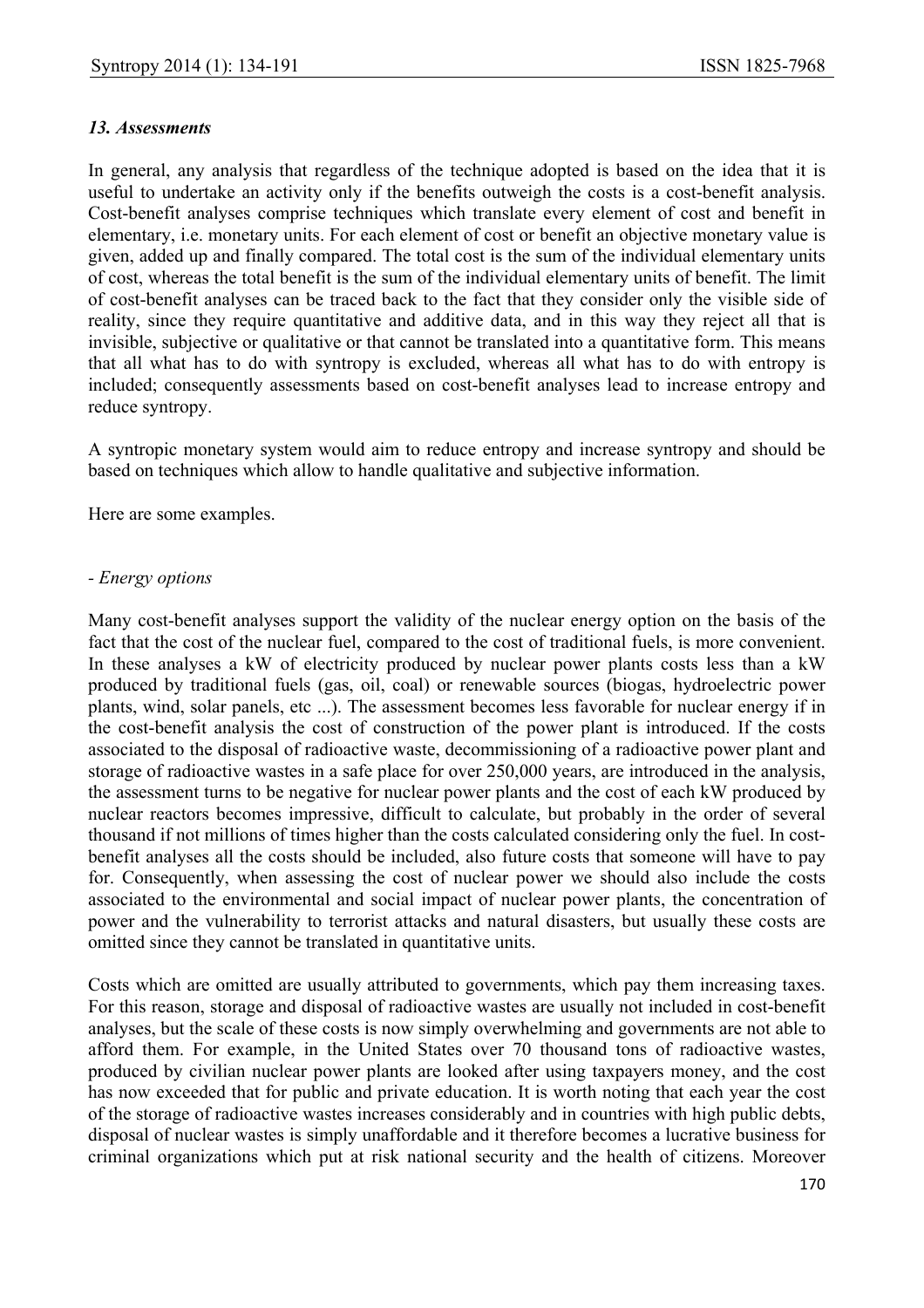plutonium, which is needed in nuclear weapons, is obtained from radioactive wastes. Consequently there is a big military interest and the risk that these wastes can be used for purposes other than those in the interest of the nation are high. These risks should be included in the costbenefit analyses but, unfortunately, they cannot be expressed in quantitative and objective units and are therefore omitted. Also the risks associated with natural events (earthquakes, tsunami, etc.) and the radioactive contamination of the environment are not included in cost-benefit analyses, since it is difficult to quantify them. It is though important to note that there is no corner of the planet which in the next 250thousand years will not be subject to natural disasters which could destroy a nuclear power plant or waste facility. The possibility of a natural disaster and of environmental damages should be included in cost benefit analyses, since in such a long span of time they become a "certainty". Probably there are other risks of which today we are not yet aware. For example, according to the theory of syntropy life originates from the quantum level in which time would be unitary. Nuclear fission, however, divides the atom and the unitary time, destroying in this way the link between life and syntropy. This may recall the famous warning found in the New Testament "*What God has united, man must not divide*" (Matthew, 19,6-3) which might not refer to marriages but probably to the unitary time of the quantum world. Breaking this delicate and crucial balance could undermine the possibility of life to draw syntropy from the quantum level of matter.

When the cost-benefit analyses are extended to qualitative variables, the cost of nuclear power is unbelievably high and therefore it is necessary to avoid this option. Contrary to what is asserted by neoclassical economists, the nuclear energy option results to be the most disadvantageous choice, a choice that produces benefits for a short period of time (usually 40 years), but which must then be repaid for generations to come. We are leaving a "nuclear" debt to future generations that will lead to costs that by far outweigh the benefits that these plants have produced during their short period of operation.

# *- Specialist or integrated services?*

The fast evolution of medical science has led to the development of specialized health care services. In order to improve the way how these services are provided and the organization of health care organizations, cost-benefit analyses based on the information retrieved from the databases of hospitals and clinics are used. These cost-benefit analyses result in "objective" information which allow to select best practices, which maximize the benefits and reduce the costs, and generalize them to all the health care system. The intention of the cost-benefit analyses is to provide better services, reducing costs, and this is done focusing on performance and optimization. Although health care services are progressively improving their quality and are becoming easy to access, it happens always more frequently that the problems of the patients remain unsolved. Many patients continue to be ill and refer to other services searching for a solution to their problem; many are unable to find an effective cure and start wandering from one health service to another, from one physician to another, from public to private services and from private to public.

# Why?

The theory of vital needs states that we are constantly compelled to respond to three vital needs: material needs, needs for meaning and cohesion. Illness and diseases usually originate from the dissatisfaction of one of these three needs. However, since the cost-benefit approach requires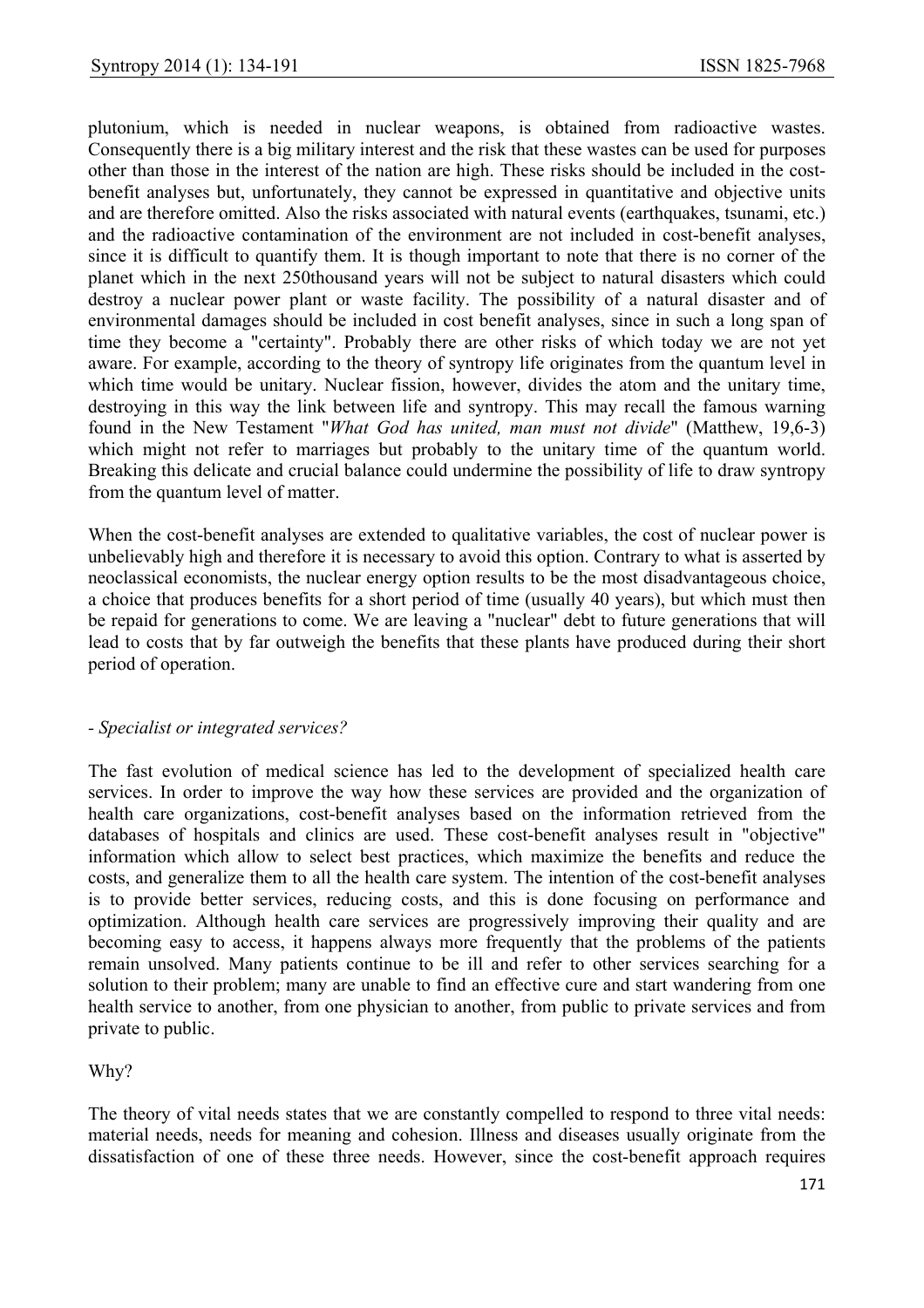objective and quantitative information it focuses solely on material needs and does not consider the needs for meaning and cohesion which are excluded from the analyses.

Decisions about health models and how services are provided are based on cost-benefit analyses and this has led to focus only on the objective aspects of the healing process. Furthermore, healing requires time and usually takes place when the patient is at home. Consequently, no or little information about healing is present in the databases of health care structures and for this reason cost-benefit analyses are limited to the assessment of services and do not consider the most simple and fundamental of all questions: *Was the patient's problem solved*? *Did the patient heal*?

In some rare cases hospitals are organized according to a radically different model, in which databases use patients as a units, instead of services. These databases do not allow cost-benefit analyses since they focus on qualitative information.

Models centered on patients are here referred to as "integrated" systems, whereas models centered on the service are referred as "classical" systems.

In order to understand the difference between classical and integrated systems a brief example about the health needs of migrants may be useful. In recent years, European countries have witnessed a rapid growth of the migrant population and these citizens often complain of severe pains in the chest, although specialized medical investigations generally do not identify the cause. Migrants ask frequent medical tests for heart problems or diseases linked to the digestive system or to the lungs, but these tests continue to show no organic dysfunction. Migrants then start searching for better medical structures, go to private clinics and begin a pilgrimage that brings them wandering endlessly from one medical facility to another, from one physician to another, without getting any satisfactory diagnosis of their illness. Within a few months, one single migrant may have undergone dozens of analyses and produced considerable costs for the public health care system and the welfare system. Despite these high costs the system fails to address the request and the migrant continues suffering and searching for an answer.

The situation changes radically when migrants access integrated medical services where they are welcomed by a social assistant who interviews them, asks about their story, how the problem started:

"*Some time ago a woman from Ukraine came and told me that, since she did not have a regular permit, she could not return to her country. She complained about headaches and severe pains in the chest. She was afraid of having heart problems and had already been to several hospitals and private structures and had a bag full of medical analyses. So far nothing was found and no answer was given to her. The problem had been going on for several months. She spoke about her husband who had become an alcoholics and she told me about her family in Ukraine that had*  disintegrated. The son went to live with his grandparents and is now under *psychiatric treatment because of a severe depression. As an illegal migrant she could not return to her country since at the border she would be arrested and then kept in prison for 20 months. She continued to speak at length about her loneliness and her desperation. She came asking for a visit with the cardiologist, but when I wanted to direct her to the specialist she told me that she no longer needed it. She felt better, her pain had disappeared.*"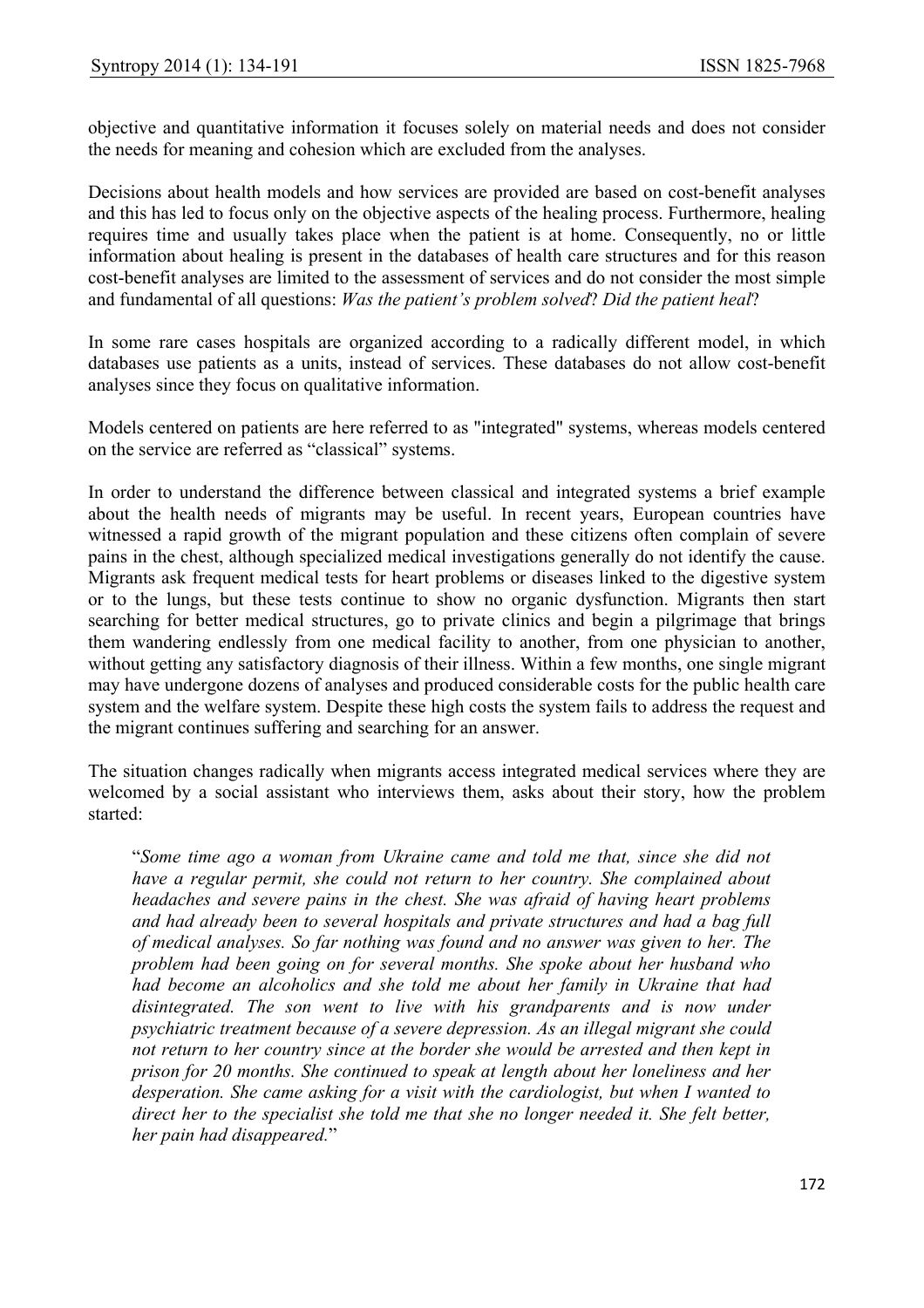In clinics and hospitals that follow the integrated approach, social assistants welcome patients and ask their story. Often only a little attention to the story of the patient can solve the problem and heal the patient. The theory of vital needs shows that anxiety, which takes the form of strong pains in the chest, is a consequence of loneliness, emptiness and despair. Simply listening to the patient's account can, in general, solve the problem and allows to redefine the request that shifts towards the needs for cohesion and meaning. The migrant feels suddenly relieved from the strong feelings of pain in the chest and the problem is redefined as a social and emotional problem.

Using cost-benefit analyses the integrated approach results to be more expensive and it is therefore rejected, despite the fact that it allows to heal the patients and it is clearly more effective than the classical approach. Because of cost-benefit analyses policy makers choose the classical approach, although it is scarcely effective, leads to higher costs for the health system and increases the suffering of people. The needs for meaning and cohesion remain in the shadows and dissatisfaction spreads in the form of unbearable feelings of depression and anxiety. Cost-benefit analyses focus the attention only on the material aspects of life, such as job, work conditions, home, hygiene, nutrition and lead to the belief that welfare is achieved only providing the right material conditions. These analyses do not consider the intangible aspects of life, such as loneliness, lack of purpose, lack of meaning which, according to the vital needs theory, are as essential and important as material needs.

Leaving their country, migrants have left their social network which provided them with a meaning and with cohesion. The need for a job is an objective and tangible need, but jobs do not always respond to the intangible and vital needs for meaning and cohesion. When these intangible needs are dissatisfied people start experiencing feelings of depression and anxiety. Jobs and housing are not sufficient to overcome these feelings. Migrants, experience terribly forms of suffering, which are profoundly different from what they had ever experienced before, they do not understand the cause of this suffering and search for an organic explanation, such as heart problems, lungs problems or brain tumor. But physicians do not find any organic problem and the migrant starts a pilgrimage through different health services without obtaining any satisfactory answer. Migrants came to Europe dreaming a future made of happiness and material wealth, but their reality is now made of suffering, loneliness and desperation. It is difficult to communicate these feelings, especially when using a foreign language. When they phone home they tell their families that everything is well, that they feel good. For them it is difficult to talk about these feelings, since they do not understand what is happening, what is going on.

The local population is also experiencing a similar situations. For many people it is hard to talk about these widespread feelings of depression and anxiety, especially when they see that most other people seem to be satisfied. The classical approach does not distinguish whether the cause is organic or can be traced back to depression and anxiety. On the contrary, the integrated approach focuses on the person and not on the efficiency of the service and this approach allows to assess the role of immaterial causes. Often, just telling our story to someone can solve the problem and help to discover the origin of our suffering and the non-organic origin of our pain. When the patient is sent to the specialist he is welcomed by a team made of physicians, psychologists, social assistants and anthropologists who together try to decipher the meaning and message of the illness. For example anxiety and depression might use symptoms which are associated with the cultural background of the patient or with specific moments of the history of the patient. Although, classical medicine recognizes the role of emotions in the etiology of diseases and symptoms, physicians do not receive any training on these aspects and have little time and cannot focus on the history of the patient and on the emotional and psychological aspects which can be linked to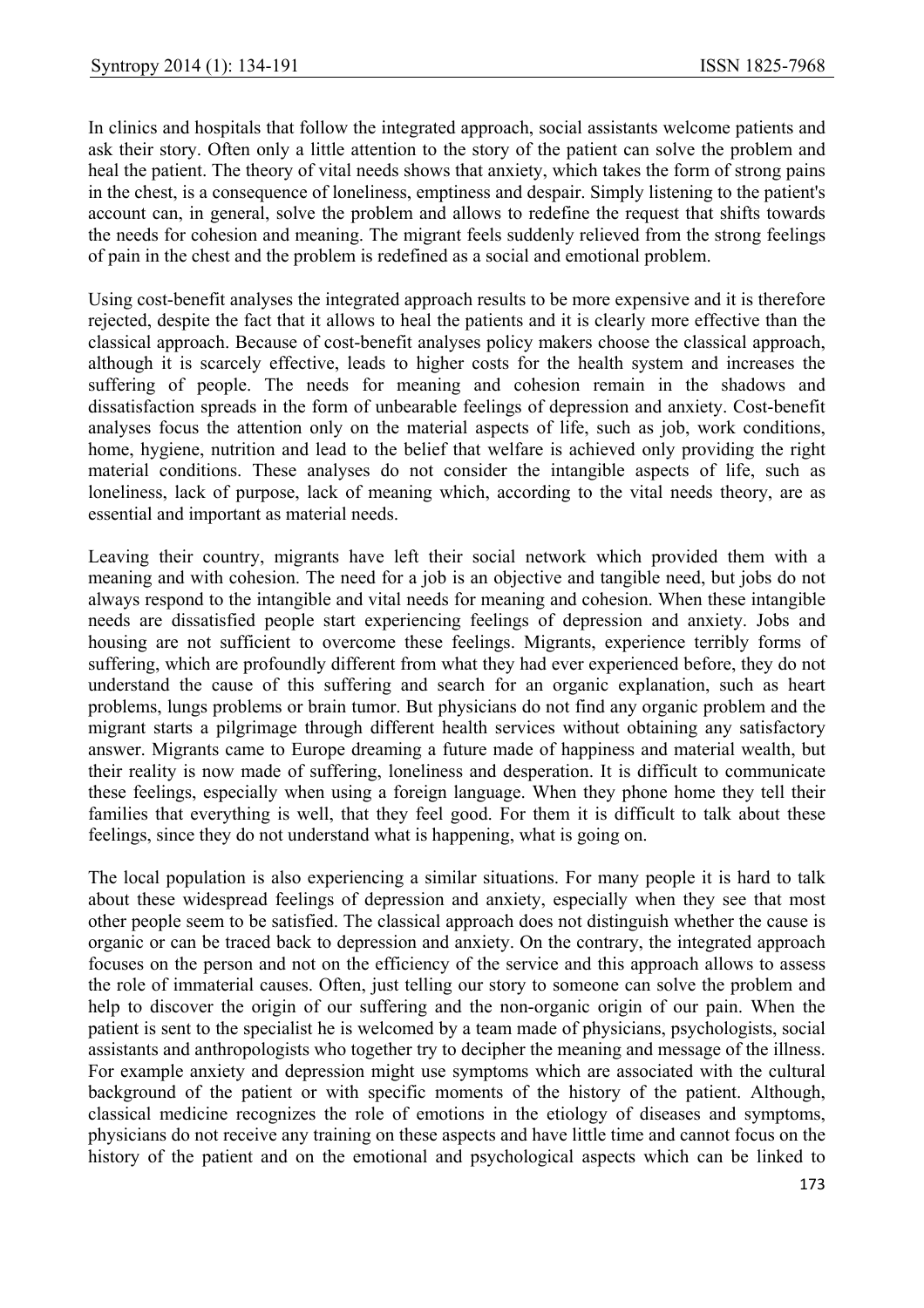diseases. In the classical approach, the role which is given to the needs for meaning and cohesion depends on the sensibility of each single physician. In contrast, in the integrated approach the importance of these intangible aspects is recognized. The focus is on the emotional, psychological and cultural factors that have led patients to develop specific symptoms rather than others. Even when symptoms have organic origins the hypothesis is that they have been favored by anxiety and depression. It is now well known that strong feelings of anxiety and depression lower the defenses of the immune system and can therefore be the cause of organic diseases. For example, when depression is the cause of a pneumonia, treatments based only on antibiotics do not solve the cause, consequently when the pneumonia is cured depression continues to work and can soon take the form of another illness, for example a severe depression; but treating severe depression only with psychiatric drugs, without giving adequate attention to the immaterial needs, can transform depression into another illness, for example a tumor. Curing a symptom, without removing the cause, keeps the patient in a state of suffering and desperation. The patient is treated but not healed and constantly develops symptoms and illnesses. In contrast, the integrated approach always looks for the cause, the message which hides behind the symptoms and which needs to be deciphered. When this message is deciphered it helps the patient change his life and the healing process takes place. Healing always requires a transformation, a change a transmutation. Healing is not achieved in a passive way, such as taking a drug. Consumption of psychiatric drugs is growing quickly, and this means that more and more people are discovering that the origin of their suffering is not organic, but emotional. However, psychiatric drugs do not solve the problem, because they do not change the patient and the cause of the inner suffering continues to be there. Inner suffering can evolve from mild symptoms to progressively more serious illnesses and finally express in the form of cancer, which is today one of the most widespread illnesses.

The classical logic of cause and effect has led to develop a mechanistic view of health and cure. We are treated like a broken machine that is brought to a mechanic. However, when taking a car to the mechanic we would consider foolish to ask to remove the oil indicator, the symptom, instead of adding oil to the engine. Removing the indicator, the symptom, that informs us of a problem does not solve the cause which continues to act and develops in an even more serious and dangerous form. In the classical medical approach treatments are often limited to the removal of symptoms, the indicator used by our inner suffering, and do not solve the problem, the cause, leaving unchanged what generated the symptom. The cause continues to act and expresses, after some time, in more severe forms. It is obvious that the goal is not to remove the symptom, but to remove the cause, but this is not the case with the classical medical approach. The classical approach is limited to symptoms and thus transforms the patient into a chronic patient who generates fixed costs for the health and welfare system.

In the integrated approach the goal is to heal the patient, whereas in the classical approach the goal seems to be limited to treatment. Healing means to solve the cause, whereas treatment is usually limited to removing the symptoms. The difference is crucial. The integrated approach is offered by a team of specialists, not only the physician, but an integrated team which puts together physicians, psychologists, anthropologists, social assistants and other professions which might be relevant in the healing process. As already mentioned, the initial aim is to assess the story of the patient and whether the disease is organic or not. The integrated approach always tries to understand the message, the teaching, which hides behind the symptom and when the meaning is found it requires a profound change of the patient. Suffering continues until the patient does not change. In the integrated approach the use of drugs and pharmaceutical products is usually limited. On the contrary the classical medical approach extensively uses drugs and surgery and the attention is usually limited to symptoms. In the integrated approach diseases become an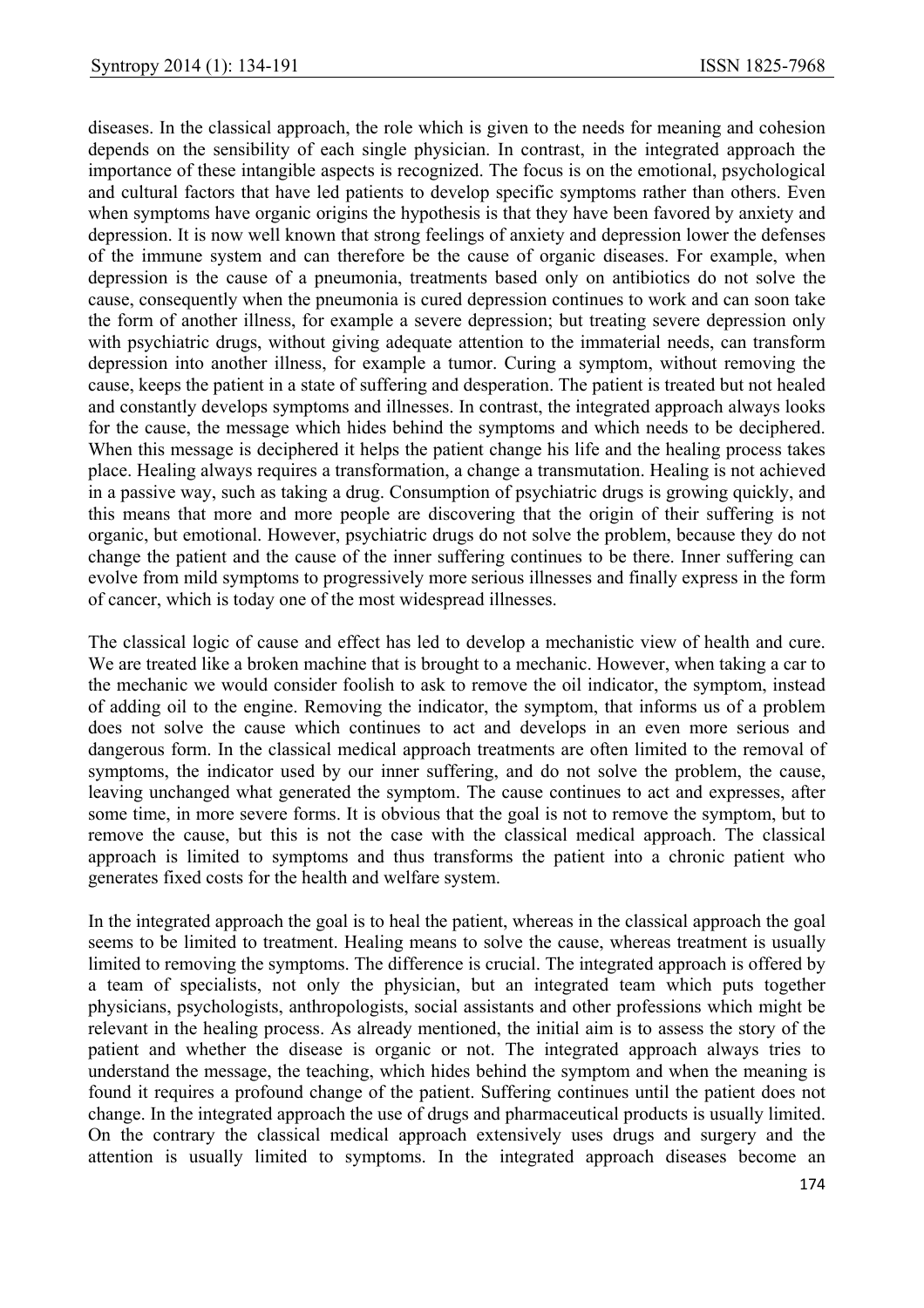opportunity for change, growth and evolution and at the end of the healing process the patient usually feels grateful for the opportunities that the illness has provided. While the classical medical approach transforms the patient into a chronic consumer of drugs, the integrated approach helps the patient to evolve towards a more satisfactory life. The classical approach steadily increases the costs of the health care system transforming patients into chronic patients and leaving unchanged the levels of inner suffering of the population. On the contrary, the integrated approach decreases the costs of health care and reduces the levels of suffering of the population.

In order to reduce health care costs, hospitals and health structures that follow the classical approach, focus on the optimizing and performance of services thanks to their accounting systems and databases which are designed for cost-benefit analyses. However, the same person can ask for the same health service over and over again, without that the cost-benefit analyses note the paradox. Cost-benefit analyses are limited to the assessment of services and do not make an overall assessment of the healing process of the patient. These analysis does not take into account the person as a unity, but take into account the service as a unit. The interest is not to assess whether the patient healed, but it is to assess the costs of the services and their efficiency. The fact that the patient continues to wander among health care services, asking the same thing in countless different controls, is of no interest for cost-benefit analyses.

In the integrated system the logic is reversed. Attention is focused on the patient and on the healing of the patient. Integrated systems treat the patient as a unit and this requires accounting systems and databases which use the patient as a unit. The goal of the integrated approach is to aim to the healing of the patient and, ultimately, the services offered by the integrated approach are more expensive compared to the same services provided by the classic approach. But the classical approach is less effective in solving the problem and transforms patients into chronic patients who develop progressively more serious types of illness. In conclusion, the integrated approach, although seemingly more expensive, results on the whole in a drastic reduction in costs, is more effective since it succeeds in the healing of patients and increases the well-being and overall satisfaction of the population. Nevertheless it is rejected when assessments are based on cost-benefit analyses.

### *- Direct or indirect spending?*

It is possible to choose whether to provide funding for health care directly or indirectly. In indirect spending the Government provides money to the local authorities which in turn fund local health care systems, which pay hospitals, clinics, associations and health facilities that provide services to end users. This process is controlled and optimized thanks to cost-benefit analyses which focus on the costs of services, waiting lists and other quantitative indicators. Cost-benefit analyses usually lead to prefer indirect spending, as it allows more control and greater rationalization.

In systems based on direct spending the end user choices replace cost-benefit analyses. The end user evaluates and decides how to spend the money for his assistance. The end user can choose the most expensive services that would have been rejected by cost-benefit analyses, but which meet his needs and are therefore more effective. The direct model shifts the evaluation processes from the central to the peripheral level of end users and rejects the practice of cost-benefit analyses which is, instead, at the basis of the indirect welfare system. In this way the direct system allows for the integration of quantitative and qualitative information, i.e. objective and subjective information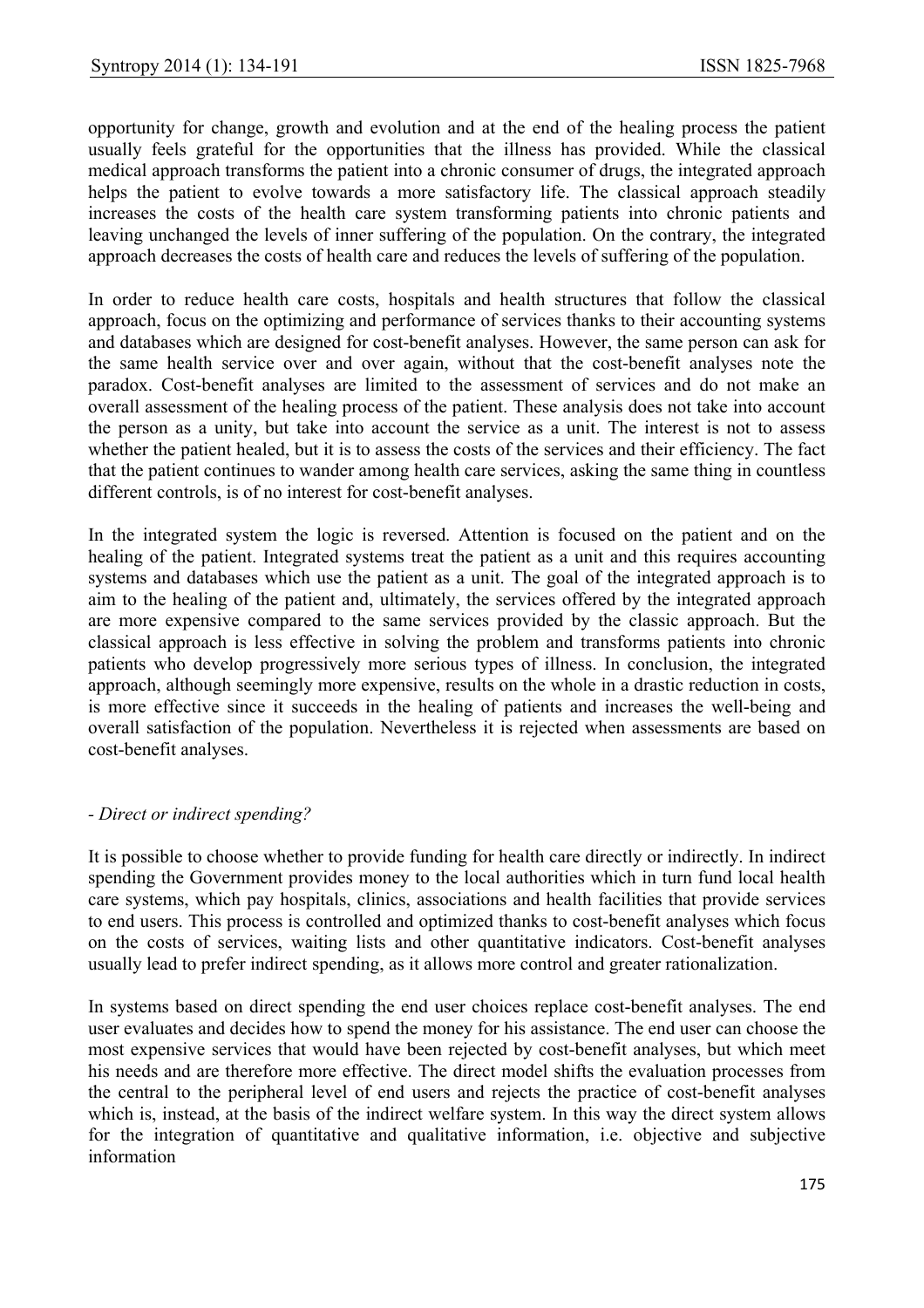In the previous section limitations of cost-benefit analyses have been discussed and explained as a consequence of the fact that these analyses do not take into account the qualitative and subjective variables and do not respond to the vital needs of meaning and cohesion. Indirect spending is common in the classical approach to health and is usually associated with poor standards and poorly professionalized services. In contrast, systems based on direct spending tend to guarantee higher standards, greater satisfaction and their focus is on healing and not on symptoms.

Classical logic suggests that the direct system would be more expensive and less effective and efficient, thereby increasing the costs of the welfare system and the dissatisfaction of the population. However, in countries that have implemented the direct spending mechanism (specifically Denmark) the opposite is observed, and this happens for the following reasons:

end users chooses high quality services that meet the material and health needs and also their immaterial needs. This is due to the fact that end users mediate quantitative and objective considerations with subjective and qualitative aspects. In other words, end users are capable of performing that type of assessment that cost-benefit analyses cannot perform.

The interest of the end user is to receive high quality services. Since he/she is buying these services on the free market, competition is created between different providers of services. Competition leads to rapidly evolve towards higher quality standards which integrate qualitative and quantitative aspects and focus on the person, rather than on the service.

The competition between different providers of services creates a market for training schools, research and high professionalism, aimed at developing solutions which meet the requests of end user in terms of quality, efficiency and effectiveness.

Taxing all the steps of this market the Government can recover almost all of the money which was invested. So, at no cost it creates a virtuous cycle that generates distributed wealth, well-being and high quality services. Direct spending does not only replace cost-benefit analyses, but it becomes a way to guarantee high quality standards, increase job opportunities, training and reduce the costs of the health and welfare system.

In direct systems all the steps from the central to the local level are missing. These steps usually dissipate resources without increasing wellbeing.

Probably the most important element is that in direct spending systems the attention focuses on immaterial needs, contributing in this way to a sharp reduction of inner states of suffering, such as depression and anxiety.

The following example, relative to patients affected by muscular dystrophy and, more specifically, those affected by the Duchenne syndrome, may result useful.

Approximately 1% of the population is affected by neuromuscular diseases and the most common forms are Duchenne and Becker muscular dystrophy. Duchen muscular dystrophy (DMD) is usually diagnosed in the third year of life and half of patients show signs of this disease before starting to walk. The first signs are the delay to walk and how easily these children fall. Muscles are usually hypotonic and flaccid and during the progression of the disease contractions due to the reduced muscle mass are observed. Gradually all the muscle mass disappears and the death occurs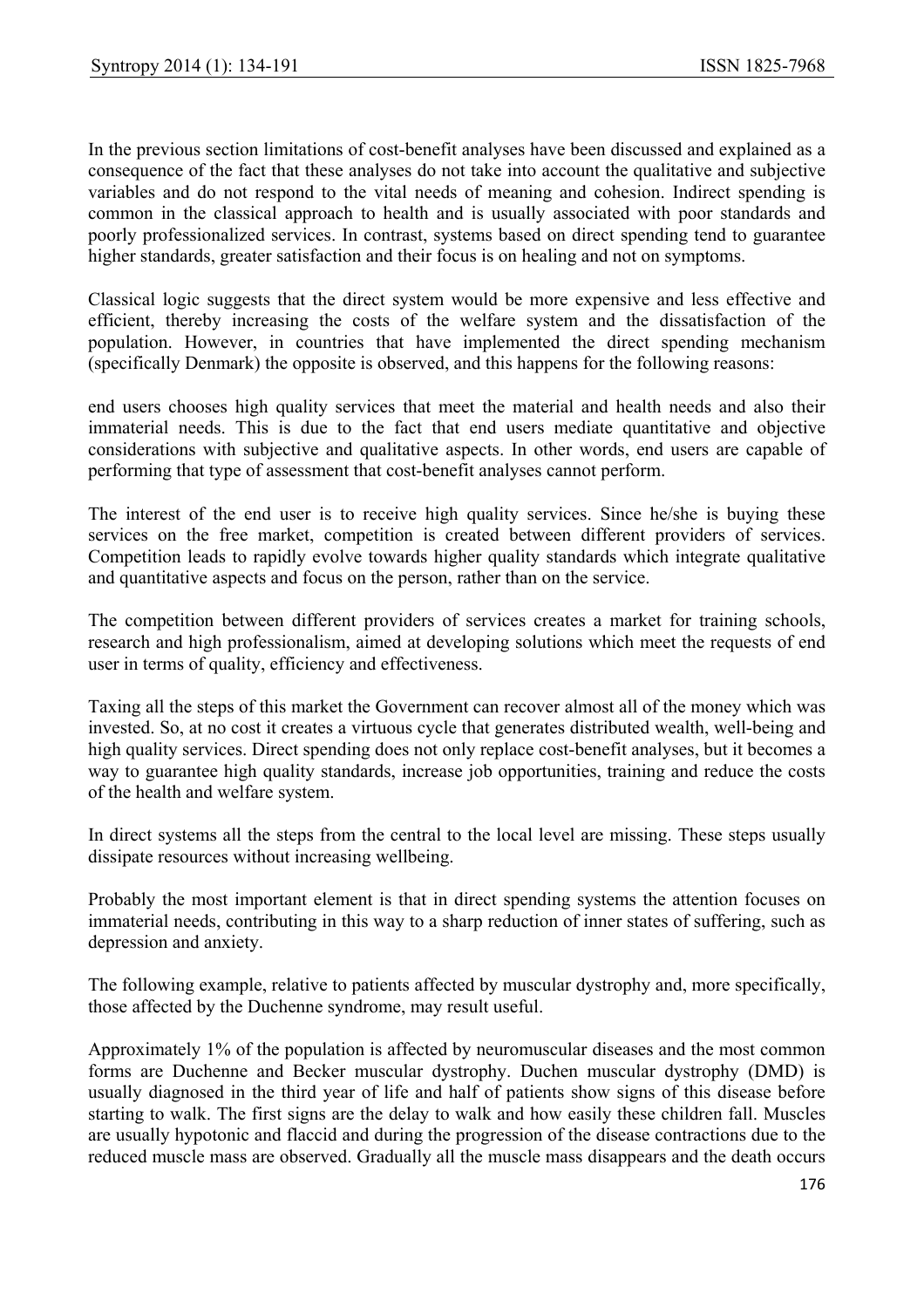between 20 and 30 years of age because of respiratory or heart failure. Since this is a genetic disease, that has its origins in a defect of the X chromosome, the disease primarily affects males.

In countries that follow the indirect spending approach resources are spent primarily for genetic research, believing that the solution to the problem is in high medical science. The paradox is that in these countries DMD patients continue to die between 20 and 30 years of age, their quality of life is generally poor and their levels of autonomy are close to zero. In contrast, in countries where the direct spending approach is followed DMD patients die between 40 and 50 years of age after a high quality life, with a good autonomy level and good health and social services.

# Why?

When comparing the direct and indirect system of spending, taking a per capita monthly expenditure for each DMD patient of 10 thousand Euros, we observe that in countries that follow the direct spending approach this amount of money DMD patients employ usually 6 operators at full time, which allow him to lead a "normal" life, work, get married and often have children. On the contrary in countries that follow the indirect spending approach, these funds are lost in medical research and in the various steps through which money flows from the central to the peripheral level. The DMD patient receives, at the end, minimal assistance, such as an operator for a few hours a day, poorly motivated and often not well trained, or working as a volunteer. In countries which follow the indirect spending approach DM patients depend on their families, do not receive the support necessary to start a job, cannot live alone and have and emotional life, a partner.

Direct spending allows DMD patients to lead a normal life, receive high quality services, whereas in indirect spending systems DMD patients are held in a situation of disability, despair and dependence. Without the support of the family, without the help of voluntary organizations, DMD patients would not meet the minimum requirements of subsistence and health.

The paradox is this: in indirect spending systems, despite the amount of money spent on genetic research that cost-benefit analyses privilege since it is highly scientific and objective, life conditions for DMD patients are simply dreadful, their life expectancy remains low, between 20 and 30 years of age. In contrast, in direct spending systems, which focus primarily on qualitative and social aspects DMD patients live a good quality of life, receive high-quality services and the life expectancy is about 20 years longer. Indirect spending leads to ineffective and costly policies, based on cost-benefit analyses which cannot handle qualitative information and reject immaterial needs. Direct spending, instead, is based on the assessments made using subjective and qualitative information and results in effective and efficient policies that generate wellbeing and distributed wealth.

Although cost-benefit analyses are considered to be a-ideological since they are objective, they imply a vision of life which is centered solely on material needs, on a partial view of life which is highly ideological and increases entropy, costs and debts. In contrast, subjective assessments made by end users allow to include also the needs of cohesion and meaning and to formulate choices that drastically reduce entropy and increase syntropy.

The direct spending approach can be so effective that DMD patients life expectancy increases up to 20 years. Furthermore the quality of life of a DMD patient, who can count on 6 full-time workers, increases and the DMD patient acquires also a meaning thanks to his role as an employer, as a productive person. DMD patients feel to be necessary to society providing an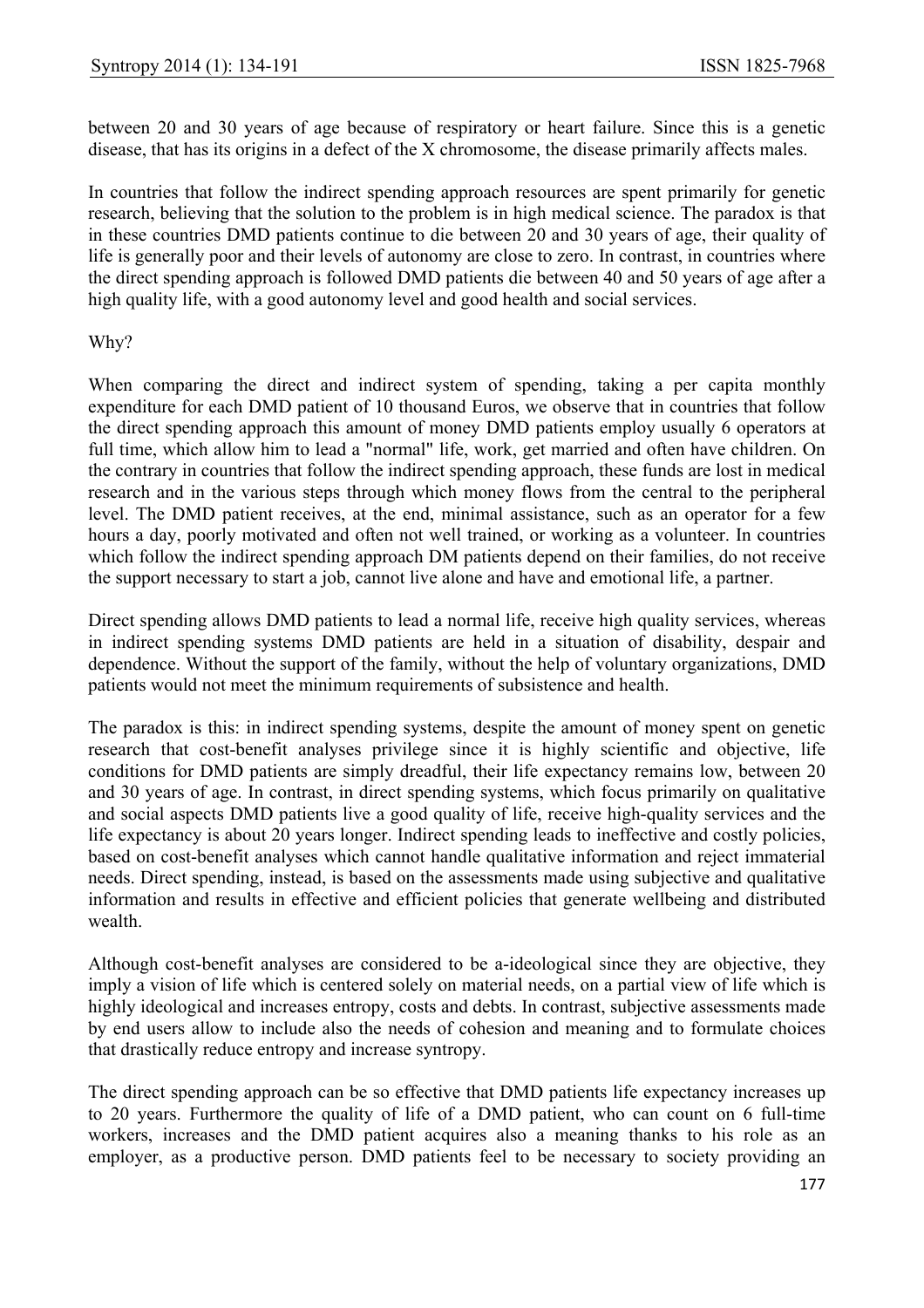important opportunity for the social and economic growth of the collectivity. In this context DMD patients respond effectively to the immaterial needs of meaning and cohesion and experience states of wellbeing and happiness which have a direct effect on the physical condition and life expectancy.

In systems that use the indirect spending approach little emphasis is given to the qualitative and intangible aspects of life, such as the needs for meaning and cohesion. In these systems the approach is primarily objective and quantitative and focuses mainly on the physical aspects of health, giving little consideration to social and psychological factors since they are subjective and qualitative. Patients are not provided with tools which can influence the decisions of the policy makers and the system does not create virtuous mechanisms of training and distributed wealth.

In systems that use the direct spending approach assessments are based on qualitative and subjective information, decisions allow to respond to the needs of cohesion and meaning and these intangible needs become a central part of the social and health policies. The shift from indirect to direct spending system delimits the relevance of the material aspects of life and focuses on people as a whole, considering also what is immaterial and qualitative. This shift entails the change from a materialist vision to a broader and complex vision of life, a change of paradigm in social and health policies which will lead to reduce costs of welfare and increase wellbeing. The growing debt of governments is ultimately due to the fact that in indirect systems decision making considers only objective and quantitative variables and the focuses only on material needs. This approach leads to the dissipation of financial resources.

The above remarks show how important it is to shift from cost-benefit analyses to direct assessment techniques which involve the end user. This transition implies the important cultural shift from assistance and welfarism to inalienable rights which are endowed to the patient and citizen, such as the rights to life, liberty and the pursuit of happiness. In the indirect system these rights are not considered and the power is in the hands of a limited group of policy makers which often are driven by interests which are far away from those which would increase the wellbeing of the patients. When thanks to the direct system of spending patients are endowed with their inalienable rights, the quality and quantity of services is maximized; operators and service providers constantly compete and this improves the standards and quality of the assistance. Patients are endowed with rights that no one can take away from them, whereas in indirect systems the patient has no right and usually has to thank for the little assistance he receives and is constantly threatened to lose what he is receiving.

Indirect spending generates high costs, not only for the welfare system, but for the entire community and especially for families. In these systems, families which are unable to cope with the problem ask for help to voluntary organizations. The direct spending system, instead, creates virtuous mechanisms that reduce costs, not only for the State and the welfare system, but also for families who no longer have to rely on voluntary or charitable organizations. The indirect systems consists in a model of welfare focused on charity and piety, whereas the direct system represents a model based on unalienable rights.

While in indirect systems the user of the health care systems is constantly humiliated by the lack of rights and the fact that the inefficiency of the system weighs on the family and the community, in direct systems health and social care providers must be grateful to the patient who allows them to work. In the direct systems the end user has the power and learns to respond adequately and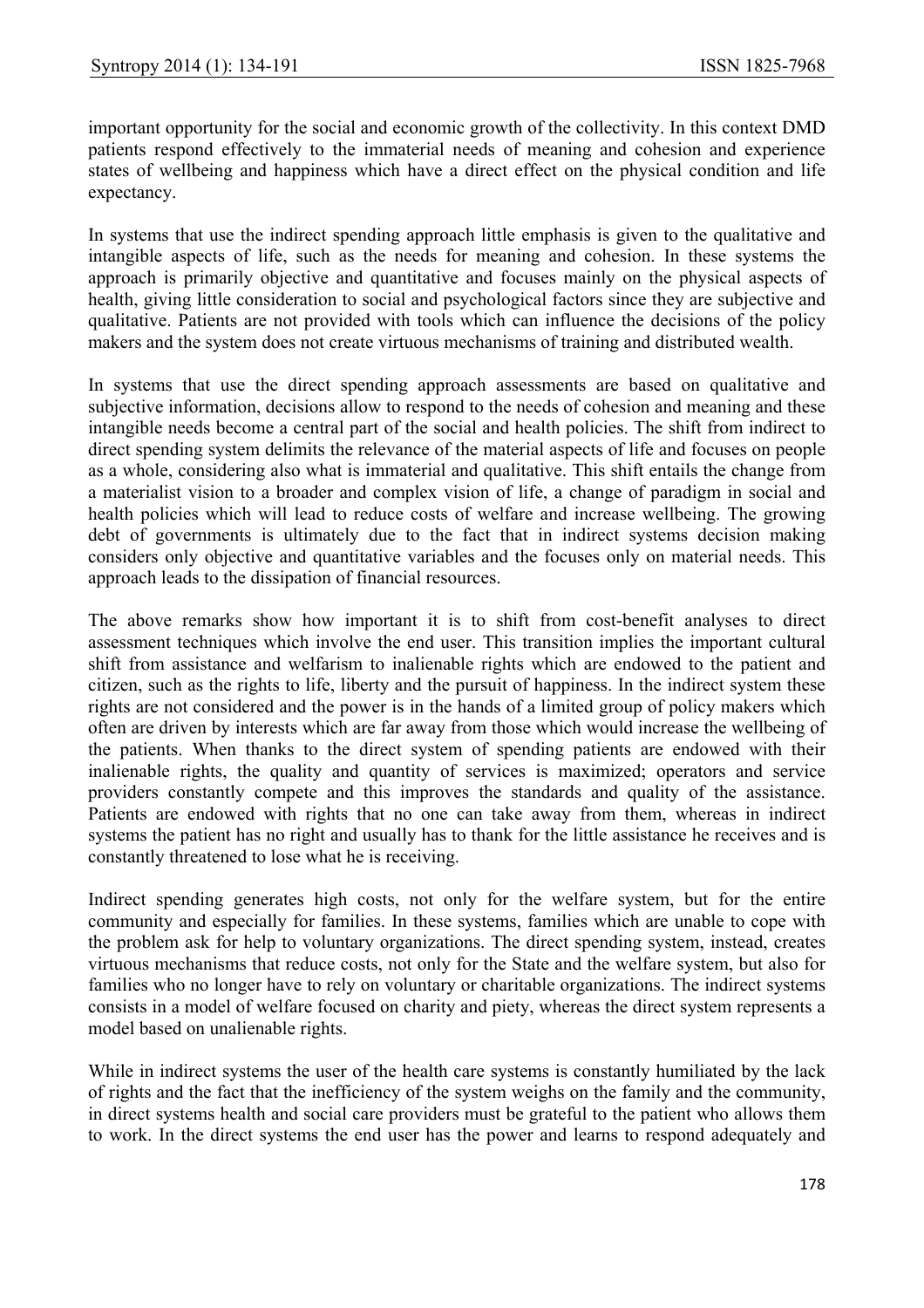effectively to his needs. Moreover, this role provides the end user with a meaning, a key role in society, which responds to the need for a meaning and cohesion.

### *- Considerations*

 $\overline{\phantom{a}}$ 

Considering only the Western countries, public spending rose from 12% of GDP (Gross Domestic Product) in 1913 to 24% in 1937, 40% in 1980 and it now exceeds 50% of GDP. Expenditure on health (public + private) increased from 5% of GDP in 1960 to 16% in 2008, with an average annual increase of 4.9% compared to an average GDP growth of 2.1%.

The steep rise in public and health expenditure are indicators of the crisis in which Western societies are moving towards. A crisis which is characterized by the steady increase in public debt and individual and social suffering. According to the theory of vital needs, the use of decision models based on objective and quantitative variables leads to increase entropy and it is therefore one of the fundamental causes of the crisis of the Western monetary system.

The change in the Monetary system will therefore require to abandon quantitative models of assessment and move towards those models that can handle also qualitative and subjective information. When this happens, policy making and strategic decisions can become counterintuitive, but they nearly always lead to effective results.

# *14. Western Monetary System, Malthus and Social Darwinism*

Thomas Robert Malthus (1766-1834) in *An Essay on the Principle of Population*, 10 published in 1798, stated that every twenty-five years the population grows according to a geometrical ratio (1, 2, 4, 8, 16, 32, 64, 128, 256 ... ), while the amount of food available grows according to an arithmetical ratio (1, 2, 3, 4, 5, 6, 7, 8, 9 ...); therefore, while the population doubles, food resources show a much more modest increase. Consequently, Malthus predicted that in 300 years, the proportion between population and food resources would be 4,096 to 13 and food resources would not be sufficient for the needs of the population.

Malthus believed that, in order to stop this rapid growth of population, famine and disease were needed and were the two main instruments of population control. Hunger, epidemics, wars, but also the extermination of babies would contribute to control the population, thus balancing the population and the food. Malthus proposed measures to be adopted in regard to the less affluent people to avoid their reproduction. These measures were adopted in England and translated into laws, such as "homes for the poor" where it was forbidden for married couples to conceive, in order to reduce the growth of the poorer inhabitants.

After the French Revolution, the English aristocracy feared losing their privileges and having to give up their status and power to the working classes. Malthus's ideas became popular and spread the belief that future societies could consist of a conspicuous presence of rich. This vision required that the poor and needy had to be eliminated and oppressed.

<sup>&</sup>lt;sup>10</sup> Malthus T.R. (1798), An Essay on the principle of population as it affects the future improvement of society, Reprint, London: Reeves and Turner, 1878.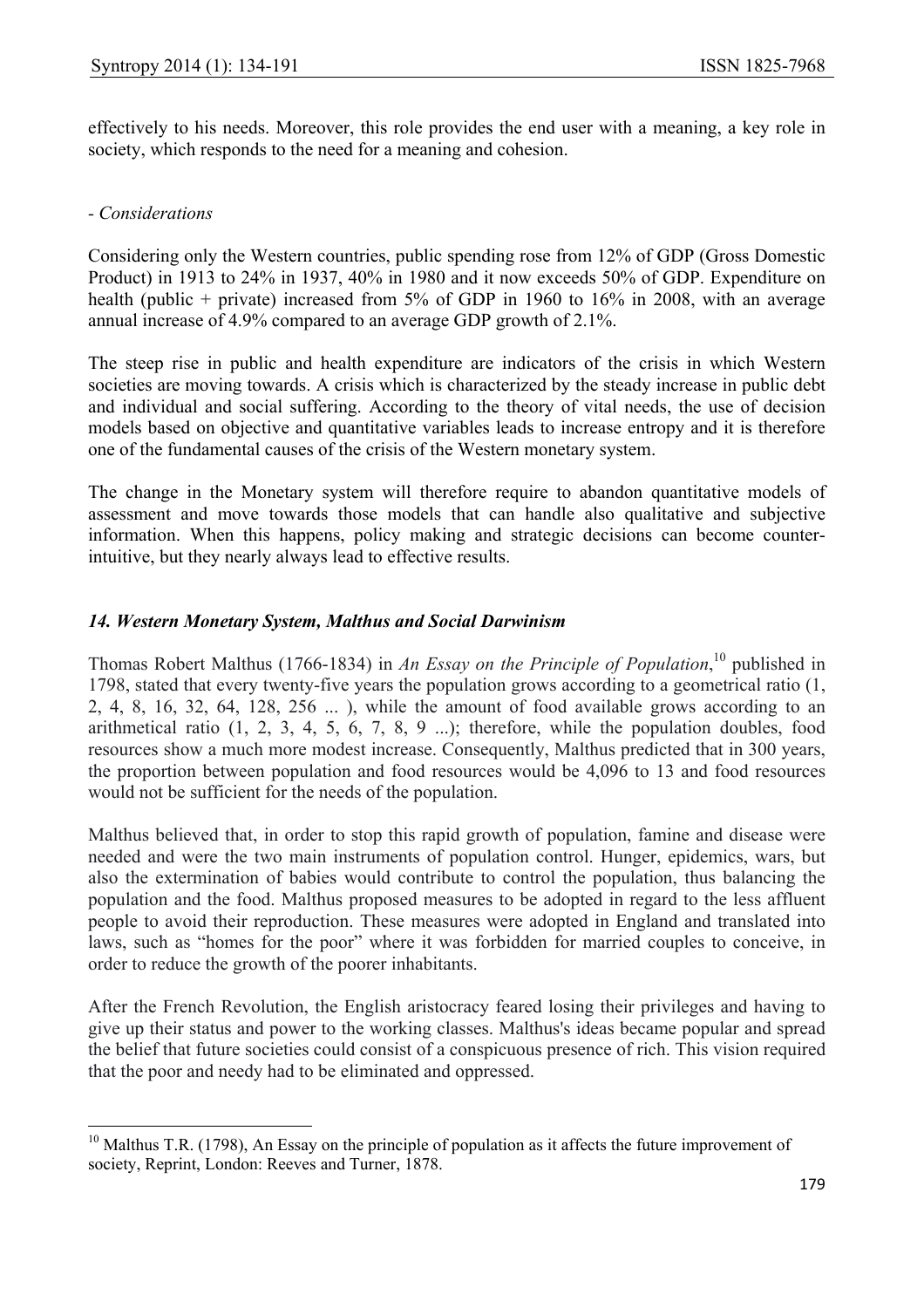*"Instead of recommending cleanliness to the poor, we should encourage contrary habits. In our towns we should make the streets narrower, crowd more people into the houses, and court the return of the plague. In the country, we should build our villages near stagnant pools, and particularly encourage settlements in all marshy and unwholesome situations. But above all, we should reprobate (strongly condemn) specific remedies for ravaging diseases; and those benevolent, but much mistaken men, who have thought they were doing a service to mankind by projecting schemes for the total extirpation of particular disorders."*

Aristocrats believed it was necessary to oppress and exploit the lower class and Malthus provided a "scientific" theory which justified this policy:

*"We are bound in justice and honor formally to disclaim the right of the poor to support. To this end, I should propose a regulation to be made, declaring, that no child born... should ever be entitled to parish assistance... The (illegitimate) infant is, comparatively speaking, of little value to the society, as others will immediately supply its place... All the children born, beyond what would be required to keep up the population to this (desired) level, must necessarily perish, unless room be made for them by the deaths of grown persons."*

Malthus's theories were translated into oppressive laws, which worsened the already critical conditions of the poor. In 1851, Herbert Spencer (1820-1903) a British sociologist and philosopher, inspired by the thesis of Malthus, proposed in the book *Social Statistic*<sup>11</sup> the idea of the "*struggle for survival*". Spencer argued that history is not made by the free choices of men, but by the laws of biology, which allocates each individual to a specific occupation and position in society. Positions are assigned to each of us by nature, at birth, with inevitable inequalities and antagonisms. One of the socio-political implications of Spencer's view is that reality cannot be changed by individuals and it is useless and wrong to waste time trying to change it. Individuals must accept what they have. Spencer formulated also the concept of "*survival of the fittest*" and declared that the "*unfit*" should be eliminated:

*"If they are sufficiently complete to live, they do live, and it is well they should live. If they are not sufficiently complete to live, they die, and it is best they should die."*  (Spencer)

In Spencer's opinion, the poor, the uneducated, sick, crippled and unsuccessful had to die and in this view he opposed the British laws which gave protection to the poor, provided education, aid, health and housing.

In his autobiography Charles Darwin wrote:

 $\overline{a}$ 

*"In October 1838, that is fifteen months after I had begun my systematic enquiry, I happened to read for amusement Malthus on Population, and being well prepared to appreciate the struggle for existence that everywhere goes on from long-continued observation of the habits of animals and plants, it at once struck me that under these circumstances, favorable variations would tend to be preserved and unfavorable ones* 

<sup>11</sup> Spencer H (1851), *Social Statics*, Chapman, London, 1851.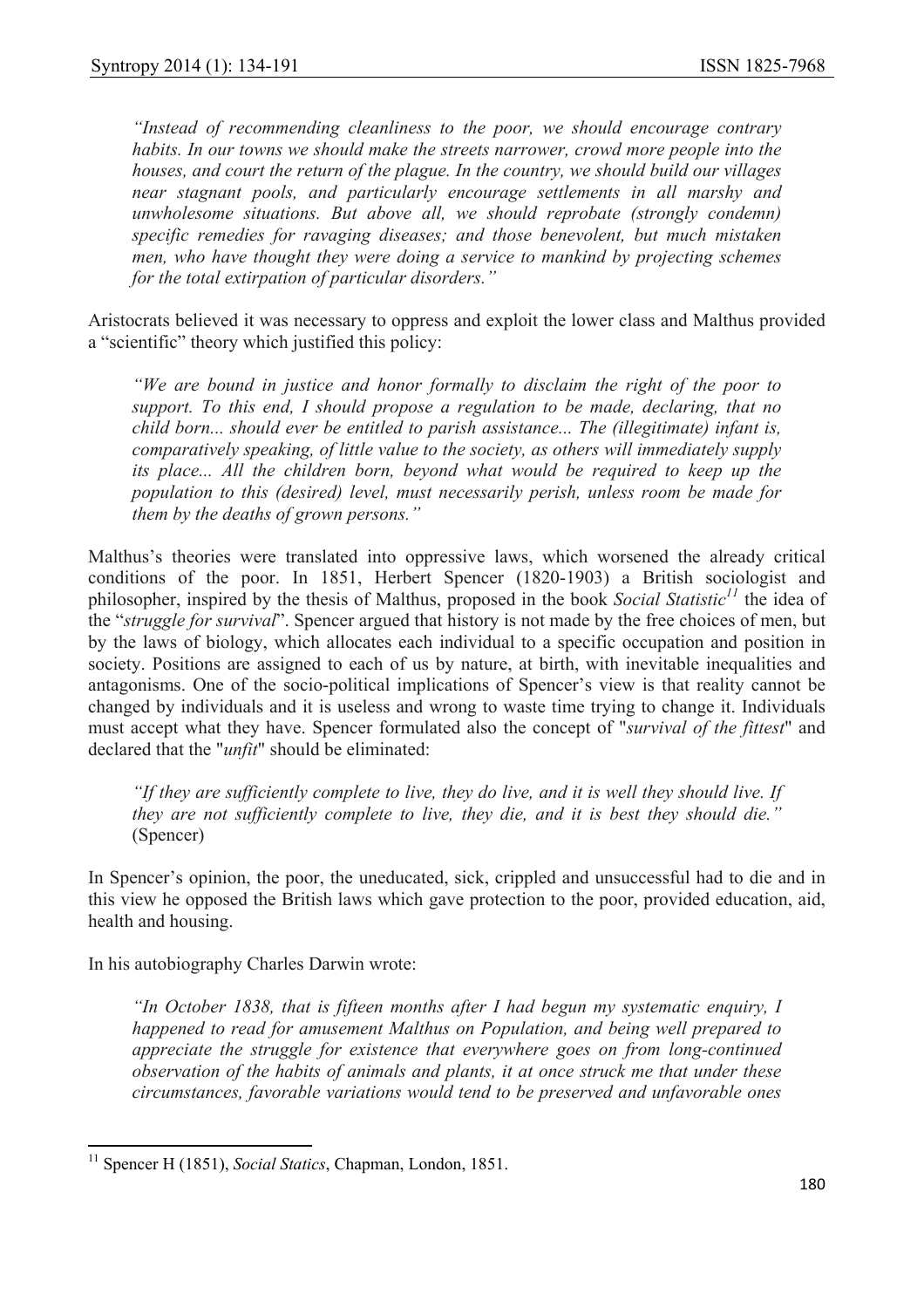to be destroyed. The result of this would be the formation of new species. Here, then, I *had at last got a theory by which to work."12*

The concepts of evolution by natural selection and struggle for survival took shape in Darwin's mind after reading the works of Malthus and Spencer. In *The Origin of Species* Darwin admitted that he had fully accepted the ideas of Malthus:

*"There is no exception to the rule that every organic being naturally increases at so high a rate, that, if not destroyed, the Earth would soon be covered by the progeny of a single pair. Even slow-breeding man has doubled in twenty-five years, and at this rate, in less than a thousand years, there would literally not be standing-room for his progeny."13*

Darwin described Malthus's theory of natural selection in the following way:

*"As more individuals are produced than can possibly survive, there must in every case be a struggle for existence, either one individual with another of the same species, or with the individuals of distinct species, or with the physical conditions of life. It is the doctrine of Malthus applied with manifold force to the whole animal and vegetable kingdoms."* 

Darwin gave to Malthus and Spencer's thesis the scientific validation which allowed to translate them in a social doctrine. This doctrine is named *Social Darwinism*, a doctrine which considers wars of conquest an application, to the human species, of the law of natural selection. According to Social Darwinism there is a biological reason for disparities: less fit individuals and nations must remain relegated to the primitive stage. This ideology supported colonialism, eugenics, fascism, and savage capitalism:

- *Colonialism*. The doctrine of Social Darwinism was used to justify the exploitation of native populations. It was legitimate, a law of nature, that the superior races could oppress inferior races. Wars became unavoidable ways to ensure human progress, similarly to the elimination of innocents and poor, the destruction of their homes, businesses, and livestock, the forcing of millions away from their homes and land, the murder of infants and children.
- − *Eugenics*. Formulated by Darwin's cousin, Francis Galton, eugenics was based on the assumption that it is necessary to select higher-quality individuals through a process of elimination of poor genes. On this idea was based the extermination of Jews, Gypsies and Eastern Europeans, which were regarded as inferior races. Mentally ill, the disabled and elderly were murdered. Galton believed that human development could be accelerated and maintained that human selection was the way. Thus compulsory sterilization or extermination of those considered "unnecessary" or less than human was inflicted.
- *Nazism*. The most cruel application of eugenics occurred during the Nazi rule of Germany. The crippled, mentally ill and people with hereditary diseases were initially sterilized and then disposed off; people were sentenced to death just for being old or mutilated. Social Darwinism became the rule in Nazi Germany. The clash between the young German nation, full of vitality, and the old nations, such as France, was considered an inevitable example of the law

 $\overline{\phantom{a}}$ 

<sup>12</sup> de Beer G (1963), *Charles Darwin*, London: Thomas Nelson & Sons, 1963.

<sup>13</sup> Darwin C (1859), *On the Origin of Species by Means of Natural Selection*, London, 1859, 2nd edition 1964, Cambridge: Harvard University Press.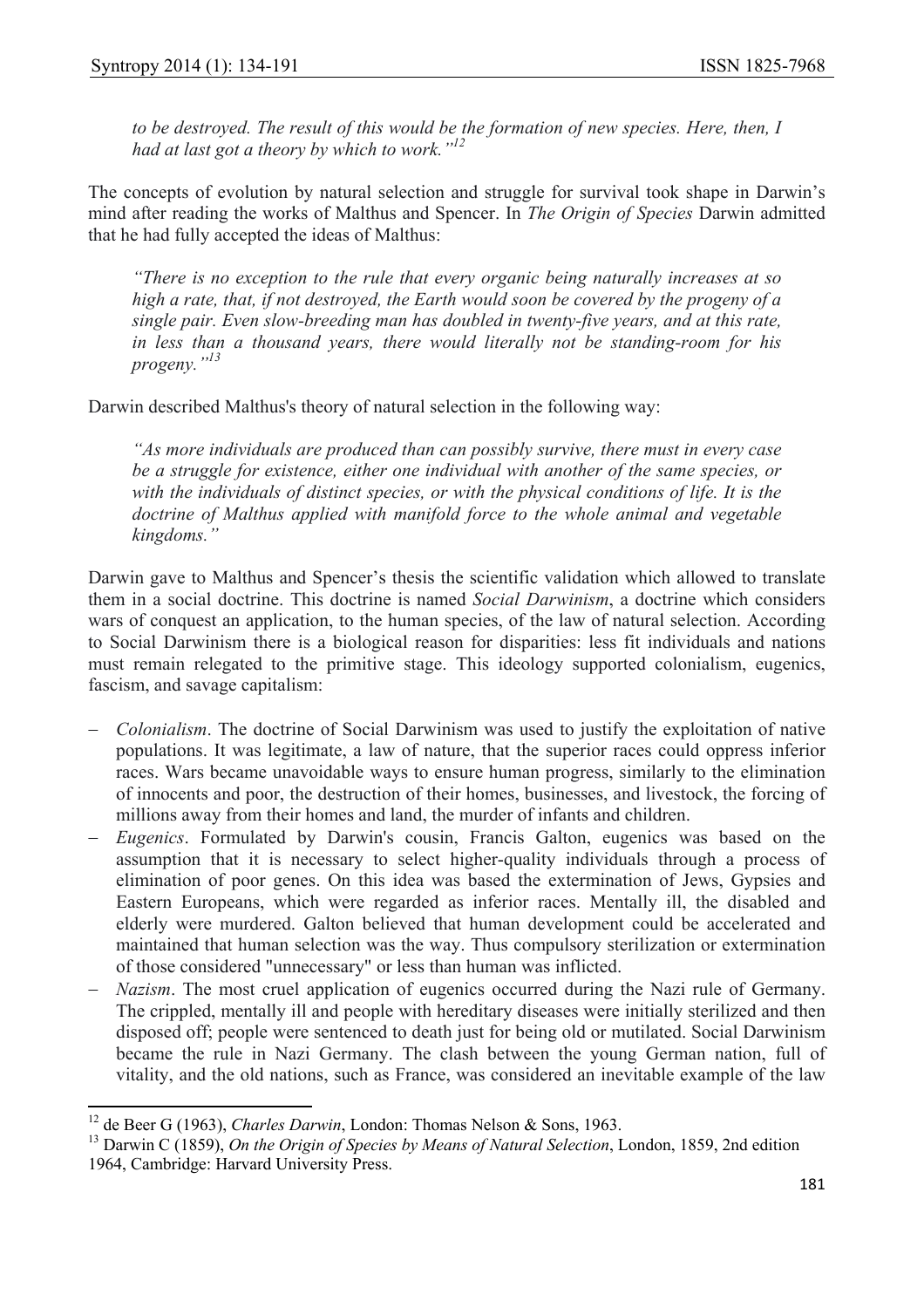of natural selection and a sufficient justification for war. The vitality of Germany was deduced almost exclusively from its growing population. Russia and the Slavic countries also had a fast growing population and were considered dangerous, since this rise in population would inevitably lead to a violent conflict. The Nazis justified the oppression of the weak, the poor and the "inferior" races, the elimination of the disabled, the subjugation of small businesses, as a natural law, the only way to advance humanity. They tried to justify all these injustices on the basis of "science". The lack of compassion was depicted as a law of nature and necessary for evolution.

Andrew Carnegie (1835-1919) in a speech in 1889 said:

*"The price society pays for the law of competition, as well as the price it pays for cheap comforts and luxury goods, is high, but the benefits of this law are greater than its cost and it is to this law that we owe our wonderful material development, which brings improved conditions. While this law for individuals may be hard, for the race it insures the survival of the fittest in every department. We accept and welcome, therefore, great inequalities, the concentration of business, industrial and commercial, in the hands of a few, and the law of competition between these, is not only beneficial, but essential for the future progress of the race."* 

According to Social Darwinism the sole objective is physical and economic growth and evolution of the race. Happiness, well-being, peace and security appear to have no importance. No compassion is felt towards those who suffer and cry for help, for those who cannot provide for their children, for elderly parents and families without shelter, food and medicine, for the poor and powerless. According to this vision a poor but honest citizen has no value and his death will actually benefit the race. But, someone rich but morally corrupt is regarded important for the "progress of the race". This logic has led to the collapse of moral and ethical values. When a society undergoes moral degeneration, the liberal economy turns into *savage capitalism* in which the poor and oppressed and the marginalized do not receive any aid, assistance or social justice. Injustice is not seen as a problem but as part of a natural law. Savage capitalism does not protect weaker firms (and weaker individuals) against the risk of being subdued, exploited and eliminated. This philosophy is summed up in the saying "*the big fish eats the smaller one*" where small businesses are acquired by larger ones. Social Darwinism provided a scientific basis for savage capitalism, and savage capitalism still governs the global economy.

The United States of America was the first country to apply social Darwinian in business practices and economy. This system, camouflaged under the name "capitalism", was based on social Darwinism and on the idea of the "survival of the fittest". The result was the beginning of a fierce competition in business which even culminated in murder, which was considered a legitimate act guided by the laws of nature. Recent financial and corporate scandals recall the period of the late nineteenth century which was marked by social and economic dictatorship, now named the "*robber barons*". This name was given to the unscrupulous and despotic nobility of the medieval period in Europe and in the modern US is used to describe unscrupulous industrialists. During the late nineteenth century the ideology of social Darwinism controlled the President, Congress, the Supreme Court and the two major parties, and was used to brutally quell social unrest. The only goal was to get more money and increase power. The robber barons had no interest in social welfare, even that of their own workers. Millions of lives were ruined by extremely low wages, by the upheaval of working conditions and long working hours. The lack of security precautions meant that workers fell ill, were wounded and often killed.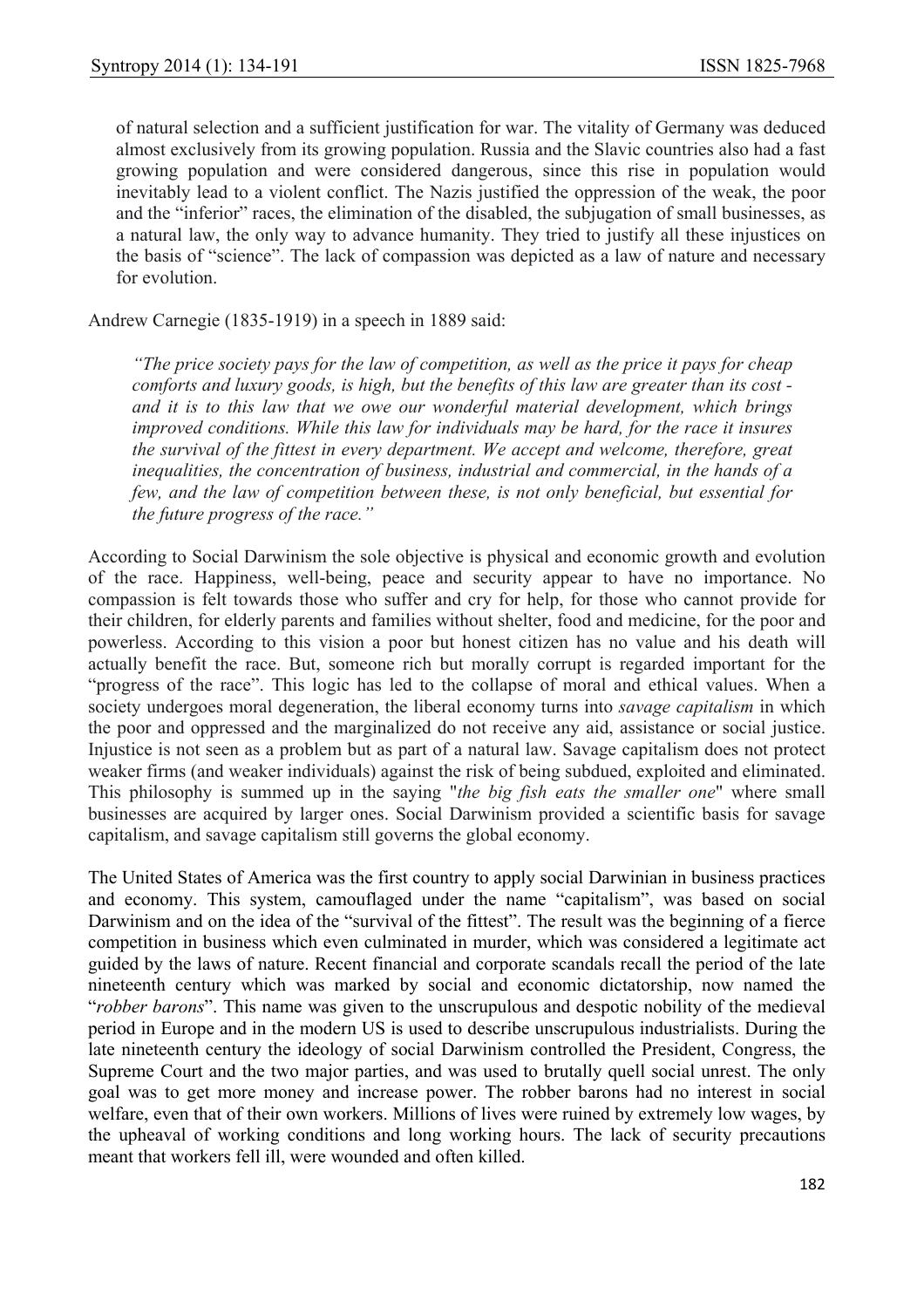Industrialists did not pay importance to the value of human life (especially that of their workers) ignoring any form of safety precaution and causing the multiplication of incidents in the workplace. Many workers died and in the early twentieth century, only in the United States, over one million workers each year were victim of accidents. For workers who spent their lives in the factory, the loss of a limb was almost inevitable. During the working life, more than half of workers were badly mutilated or lost their sight or hearing. Although the industrialists were aware of these working conditions and incidents, they did not take any measures since they did not give any value to human life.

Carnegie thought that competition was an inevitable biological law and on this conviction he based his philosophy. He stated that "*despite the law of competition complicates the situation for some, it is good for the race because it ensures the survival of the fittest in every department.*" Carnegie discovered social Darwinism in the house of a professor at New York University where he met Herbert Spencer:

*"Competition makes business a service to society by eliminating the weaker elements. Those who survive in business are suitable and therefore deserve the position and the rewards they have."* 

Social Darwinism became the dominant economic ideology. As John Rockefeller said:

*"the growth of a large company is simply the survival of the fittest (...) the result of a law of nature."14*

Considering that only the rich and powerful had the right to live and the poor, the weak and the sick were useless burdens, the robber barons created ruthless competition using oppressive systems which justified exploitation, intimidation, harassment and even death. These systems were not condemned or considered immoral or illegal since they were a direct consequence of the laws of nature.

In a letter to Charles Kingsley, Darwin described the natives of Tierra del Fuego:

*"I declare the thought, when I first saw in Tierra del Fuego a naked, painted, shivering, hideous savage, that my ancestors must have been somewhat similar beings, was at that time as revolting to me, nay more revolting, than my present belief that an incomparably more remote ancestor was a hairy beast. Monkeys have downright good hearts."* 

In *The Descent of Man*, Darwin claimed that some races (blacks and aboriginals), were inferior and that, in due course, would be eliminated and would disappear in the struggle for survival:

*"At some future period not very distant as measured by centuries, the civilized races of man will almost certainly exterminate, and replace the savage races throughout the* world. At the same time the anthropomorphous apes... will no doubt be exterminated. *The break between man and his nearest allies will then be wider, for it will intervene between man in a more civilized state, as we may hope, even than the Caucasian, and* 

 $\overline{a}$ 

<sup>&</sup>lt;sup>14</sup> Ghent W (1902), *Our Benevolent Feudalism*, New York: Macmillan, 1902.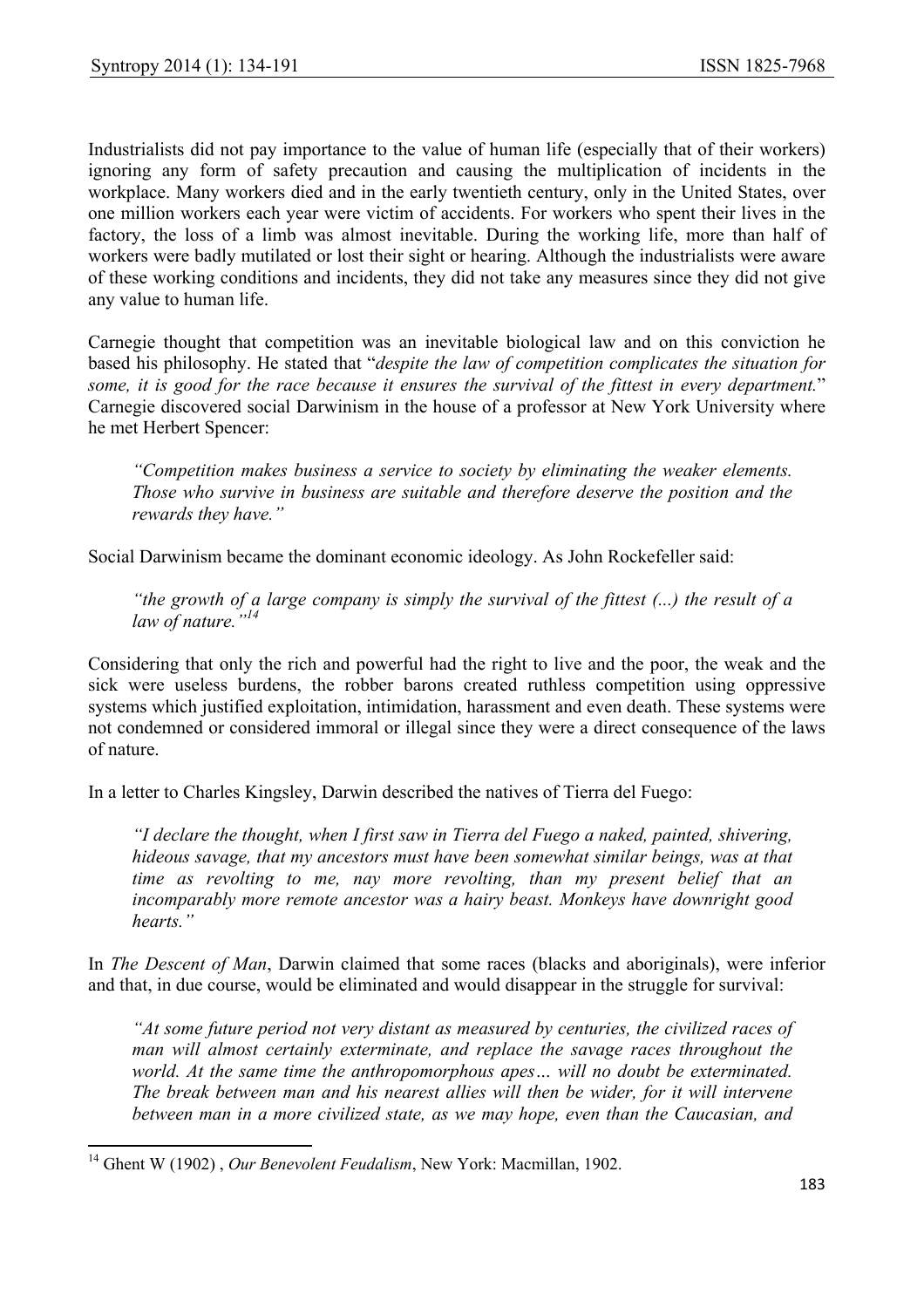*some ape as low as the baboon, instead of as now between the negro or Australian and the gorilla."* 

Darwin predicted that "*civilized races of man*" would eliminate "*savage races*" from the face of the Earth. In *The Origin of Species*, Darwin's theory of evolution provided "scientific" basis for ethnic cleansing that was carried out within a few years. Based on Darwin's theories, Europeans massacred more than 40 million people during World War II, justified apartheid, racism against Turks and other foreigners in Europe, against blacks in America, in Australia against Aborigines, and gave the start to neo-Nazi movements in various countries.

In Darwin's doctrine which considers life a product of chance without any purpose and value, love is alien. The British Eugenics Society, founded by Darwin's cousin, Francis Galton, his son George, and Aldous and Julian, sons of his great friend Thomas Huxley, based their vision on assumptions which disregarded any reference to love, cooperation and unity. In *The Descent of Man* Darwin states that:

*"We civilized men … do our utmost to check the process of elimination. We build asylums for the imbecile, the maimed and the sick; we institute poor-laws; and our medical men exert their utmost skill to save the life of every one to the last moment. There is reason to believe that vaccination has preserved thousands, who from a weak constitution would formerly have succumbed to small-pox. Thus the weak members of civilized societies propagate their kind. No one who has attended to the breeding of domestic animals will doubt that this must be highly injurious to the race of man. It is surprising how soon a want of care, or care wrongly directed, leads to the degeneration of a domestic race; but excepting in the case of man himself, hardly anyone is so ignorant as to allow his worst animals to breed."* 

### *15. A converging monetary system*

Fantappiè, in his formulation of the theory of syntropy, noticed that life converges towards goals which are always higher:

"*The law of life is not the law of mechanical causes; this is the law of non-life, the law of death, the law of entropy. The law which dominates life is the law of cooperation towards goals which are always higher, and this is true also for the lowest forms of life.*"

The theory of syntropy shows incredible similarities with the converging evolution theory of Pierre Teilhard de Chardin, even though the starting point is different. Teilhard was a well-known evolutionary scientist and became famous after his death with the publication of his books, among which "*The Phenomenon of Man*" and "*Towards Convergence*". Both Fantappiè and Teilhard were subject to strong censorship due to the fact that their theories broaden science to a new type of causality which retro-acts from the future. According to Fantappiè life is subject to a dual causality, efficient causality and final causality, and for Teilhard life is guided by final aims which converge in the Omega point. Both authors identify final causality and the Omega point with the source of life, prosperity and well-being.

Teilhard considered reality organized on three main concentric spheres. The innermost sphere is the final aim of the evolution, in which all of matter will be transformed into organic and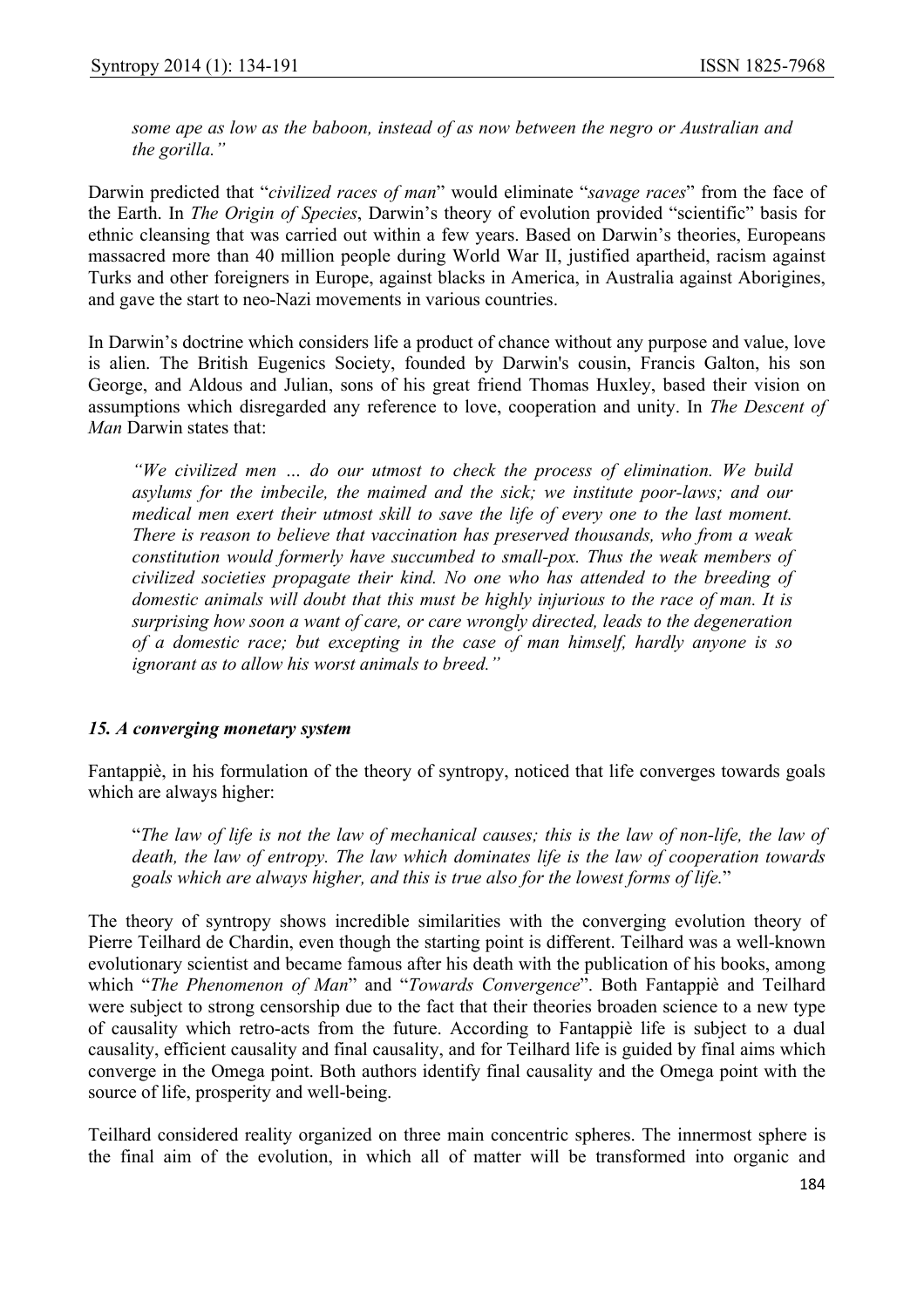conscious matter, and it is also the closest to the Omega point. The outer sphere is the most distant from the Omega point, the realm of inanimate matter. The middle sphere is the realm of life which does not yet reflect on itself, the biosphere.



# **Figure 10 – Teilhard representation of reality organized on three main concentric spheres.**

Teilhard adds that:

"*Evolution cannot be measured along the line that goes from the infinitely small to the infinitely big, but according to the axis that goes from the infinitely simple to the infinitely complex. We can represent evolution as distributed on concentric spheres, each of which has a radius that diminishes as complexity grows*."

In his childhood Teilhard's idol was represented by solid matter: the "God of Iron". He soon reached the conviction that the consistency of solid matter was not given by the substance itself, but by convergence. The theme of convergence will become later one of the fundamental concepts of Teilhard's vision.

Working as a paleontologist Teilhard showed that life evolves converging towards attractors. Similarly Fantappiè's syntropy theory suggests that life converges towards attractors. Teilhard and Fantappiè both noticed that during this converging process unity, complexity and diversity increase.

Teilhard relates the Omega point to consciousness and Fantappiè considers syntropy the source of the Self, the feeling of life. Consciousness and the Self are attributed by Fantappiè and Teilhard to the final attractor. The closer we evolve towards the final attractor and the more conscious we become.

In addition, Fantappiè associates the final attractor with Love, and states that: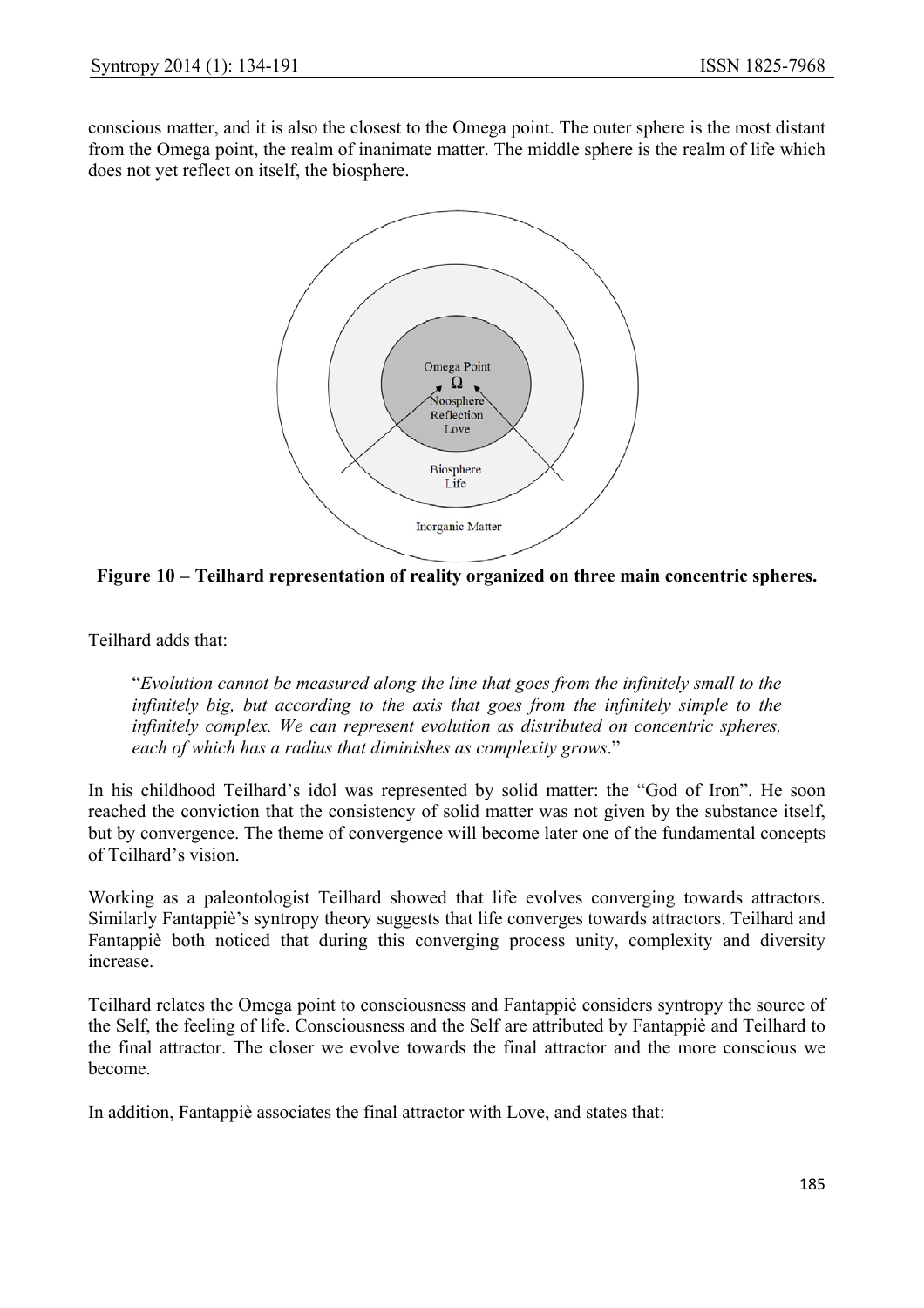"*Today we see printed in the great book of nature - that Galileo said, is written in mathematical characters - the same law of love that is found in the sacred texts of major religions*."

Similarly Teilhard describes the law of love in the following way:

"*The universe, taken as a whole, concentrates under the influence of the attraction which arises from the Omega point, which takes the form of love. People can evolve and become more human since they share at the core level the same attractor of love. According to this view we are all immersed in a converging flow of conscious energy, whose quality and quantity is growing at the same rhythm of our complexification.*"

Teilhard considered the Omega point symmetrical to the law of entropy:

"*Reduced to its essence, the problem of life can be expressed as follows: once we admit the two major Laws of Energy Conservation and of Entropy (to which physics is limited), how can we add, without contradictions, a third universal law (which is expressed by biology) ... The situation is clarified when we consider at the basis of cosmology the existence of a second kind of entropy (or anti-entropy).*"

Anti-entropy, or syntropy, would provide movement to the concentric spheres:

"*The arrangement of reality according to three concentric spheres is static and does not reveal a movement. Similarly to the classification of stars which does not reveal the existence of the expansion of the universe. But, when we order reality according to the increase of complexity we see that the universe as a whole will evolve towards concentration. Converging forces increase complexification and lead to the Omega point.*"

Concentration and convergence are the key concepts in Teilhard's vision of evolution:

"*Viewed at the more essential level we see that the universe is a system of centercomplexification. Evolution does not match, as Spencer would say, a transition from the homogeneous to the heterogeneous, but a transition from the heterogeneously dispersed to the unified and complex, even more clearly, the transition from a minimum to a maximum of center-complexification.*"

Teilhard sees consciousness as a universal property, a cosmological property of the universe which arises while converging towards unity and increasing complexity.

"*Consciousness increases in proportion to the complexity of life. Consciousness is*  absolutely inaccessible to our means of observation at the small level of viruses, but it *clearly appears at the maximum level of complexity of the human brain.*" (Teilhard, 2004)

Finally, Teilhard notes that:

"*In order to solve the contradiction between inorganic matter and life it is naive to believe that we must sacrifice the one or the other. We just need to establish a*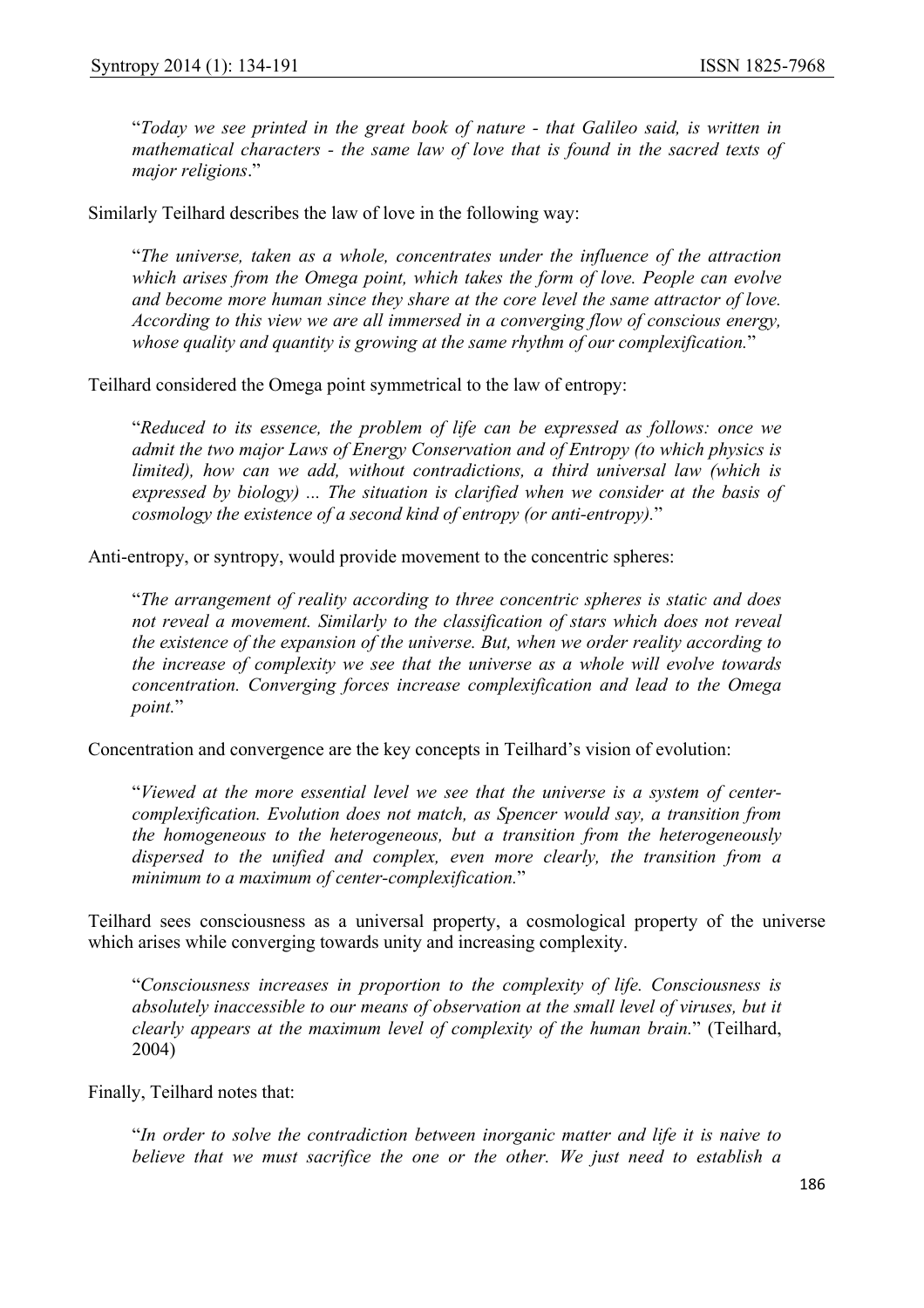*structural relationship between these two opposite terms, which is likely to explain how to move from the one to the other.*"

Both Fantappiè and Teilhard's suggest the shift from the mechanistic paradigm to the new supercausal paradigm, in which the future already exists at least in the form of attractors. This new paradigm explains macroevolution as a consequence of intelligent in-formation provided by attractors which would suddenly allow the development of new organs, without any intermediate evolutionary steps that would constitute a disadvantage.

These same concepts can be applied in economics and in the development and regulation of a syntropic monetary system.

China's President Xi Jinping, recently summarized this view in a meeting held in Beijing on the 17th of Feb 2014:

"*The mission is to find a stable and effective system for development the wellbeing of the people and society's long-term stability. An effective governing system will only happen if officials' integrity, capability and skills are improved and the efficiency of government departments, public institutions, enterprises and civil organizations are raised … ruling in a scientific, democratic and legalistic manner*."

According to Xi Jinping core values include prosperity, democracy, civility, harmony, freedom, equality and justice: "*As long as the Chinese nation aspires after fine and noble ethics, generation after generation, our country will always be replete with hopes*."

One of the key requirements of the new Syntropic Monetary System will be the shift from representative democracy to direct democracy and meritocracy?

Direct democracy (also known as pure democracy) is a form of democracy in which people decide policy initiatives directly, as opposed to a representative democracy in which people vote for representatives who then decide policy initiatives. Beside the example of ancient Athens, direct democracy only exists in the Swiss cantons of Appenzell Innerrhoden and Glarus. The Swiss confederation is a semi-direct democracy (representative democracy with instruments of direct democracy). In a direct democracy there is no political party and the government is made of executives who get into their position following a meritocratic path. Meritocracy is a political philosophy that holds that the government should be handled by individuals according to merit. The concept of a government based on standardized examinations originates from the works of Confucius. The first meritocracy was implemented in the second century BC, by the Han Dynasty, which introduced the world's first civil service exams evaluating the "merit" of officials. Advancement in such a system is based on intellectual talent measured through examination and/or demonstrated achievement in the field where it is implemented. In a direct democracy the political power remains in the hands of the people, whereas officials, selected according to meritocracy, are entitled with executive power. Citizens participate through public hearings and open meetings, publication of draft laws, rules and policies for public comment and other means for gathering the information and expertise on which rational regulation is based and for gaining public acceptance of and compliance with new laws and regulatory decisions.

China has recently witnessed unprecedented growth, with its economy increasing by 9.5% a year since 1978, surpassing that of Japan in 2010 and becoming the second largest economy after the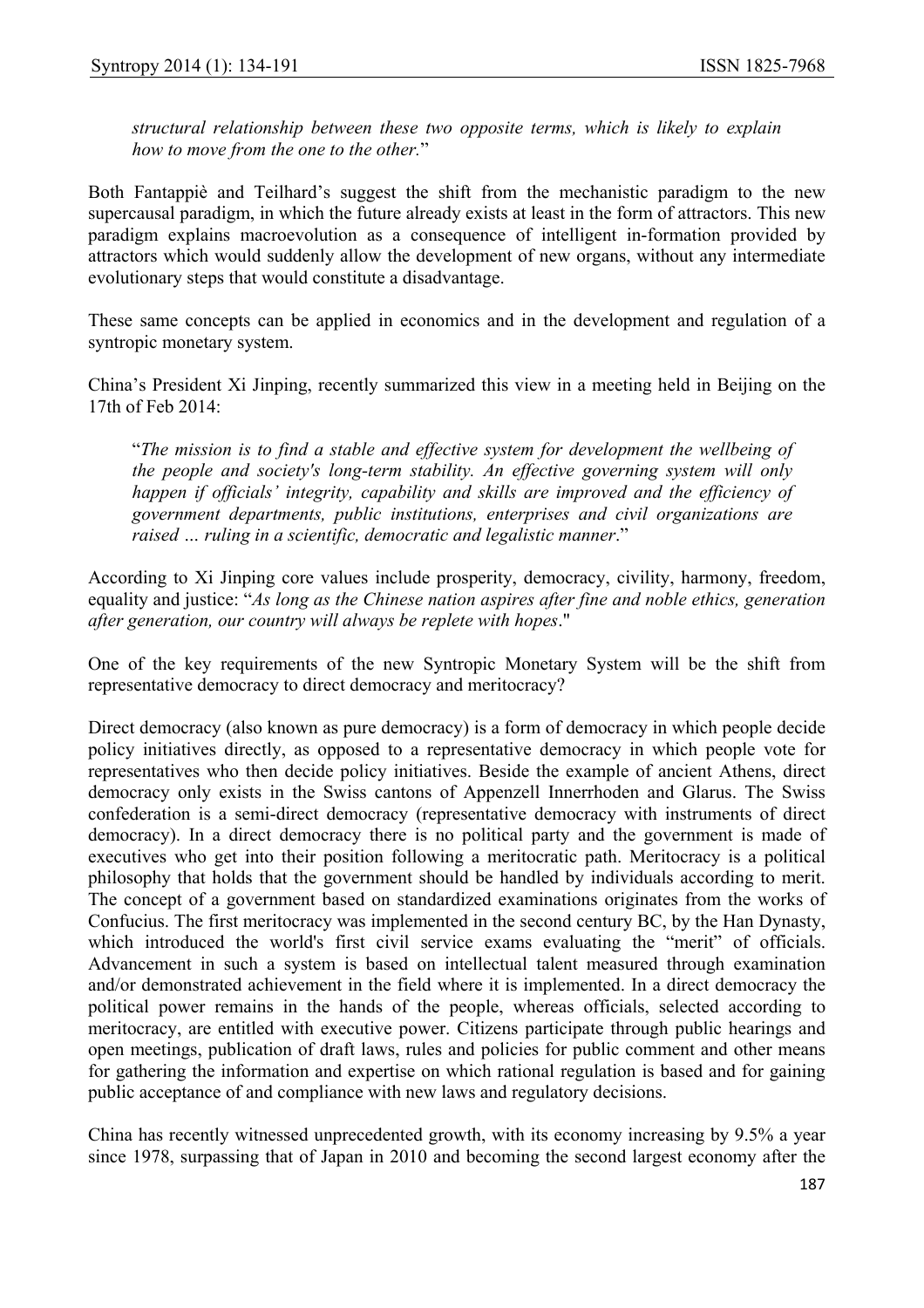United States, with the projection to become soon the world's first economy. China is now experimenting a blend of meritocracy and direct democracy on the basis of recent laws which establish "the people's rights to know about, participate in, express their views on and supervise government administration, and the need to exercise government power in the sunshine and responsibly." China is exploring ways to make governance more transparent and participatory, and to permit the general public to have greater input into the government decisions, laws and regulations. Public participation (公众参与) refer now to a variety of participatory mechanisms, ranging from innovative deliberative and direct democracy experiments at the local level<sup>15</sup>, to lawsuits against or complaints and petitions to the state, to requesting information from government agencies pursuant to China's recently promulgated government information disclosure regulations, to online activism by China's "netizens". What most Chinese agree upon is that representative democracy and traditional Chinese culture are incompatible and that China has to find a combination of direct democracy and executive meritocracy which blends China's traditional values with modern China.

Western nations, based on representative democracy, show an increase in entropy and the tendency towards conflicts, wars and destruction. Representative democracy seems to be strongly correlated to the increase in entropy and suffering.

# *16. Concluding Highlight: a shift in paradigm*

 $\overline{\phantom{a}}$ 

The implications of the new syntropic monetary system recall the shift of paradigm which was described by Fantappiè in the following letter to a friend, after his discovery of syntropy:

*"In the days just before Christmas 1941, as a consequence of conversations with two colleagues, a physicist and a biologist, I was suddenly projected into a new panorama, which radically changed the vision of science and of the Universe which I had inherited from my teachers, and which I had always considered the strong and certain ground on which to base my scientific investigations. Suddenly I saw the possibility of interpreting a wide range of solutions (the anticipated potentials) of the wave equation which can be considered the fundamental law of the Universe. These solutions had been always rejected as impossible, but suddenly they appeared possible, and they explained a new category of phenomena which I later named syntropic, totally different from the entropic ones, of the mechanical, physical and chemical laws, which obey only the principle of classical causation and the law of entropy. Syntropic phenomena, which are instead represented by those strange solutions of the anticipated potentials, should obey the two opposite principles of finality (moved by a final cause placed in the future, and not by a cause which is placed in the past) and differentiation, and also be noncausable in a laboratory. This last characteristic explains why this type of phenomena has never been reproduced in a laboratory, and its finalistic properties justified the refusal among scientists, who accepted without any doubt the assumption that finalism is a "metaphysical" principle, outside Science and Nature. This assumption obstructed the way to a calm investigation of the real existence of this second type of phenomena; an investigation which I accepted to carry out, even though I felt as if I were falling into* 

<sup>15</sup> Leib E. I. and Baogang H., *The Search for Deliberative Democracy in China*. New York, 2006, Palgrave Macmillan.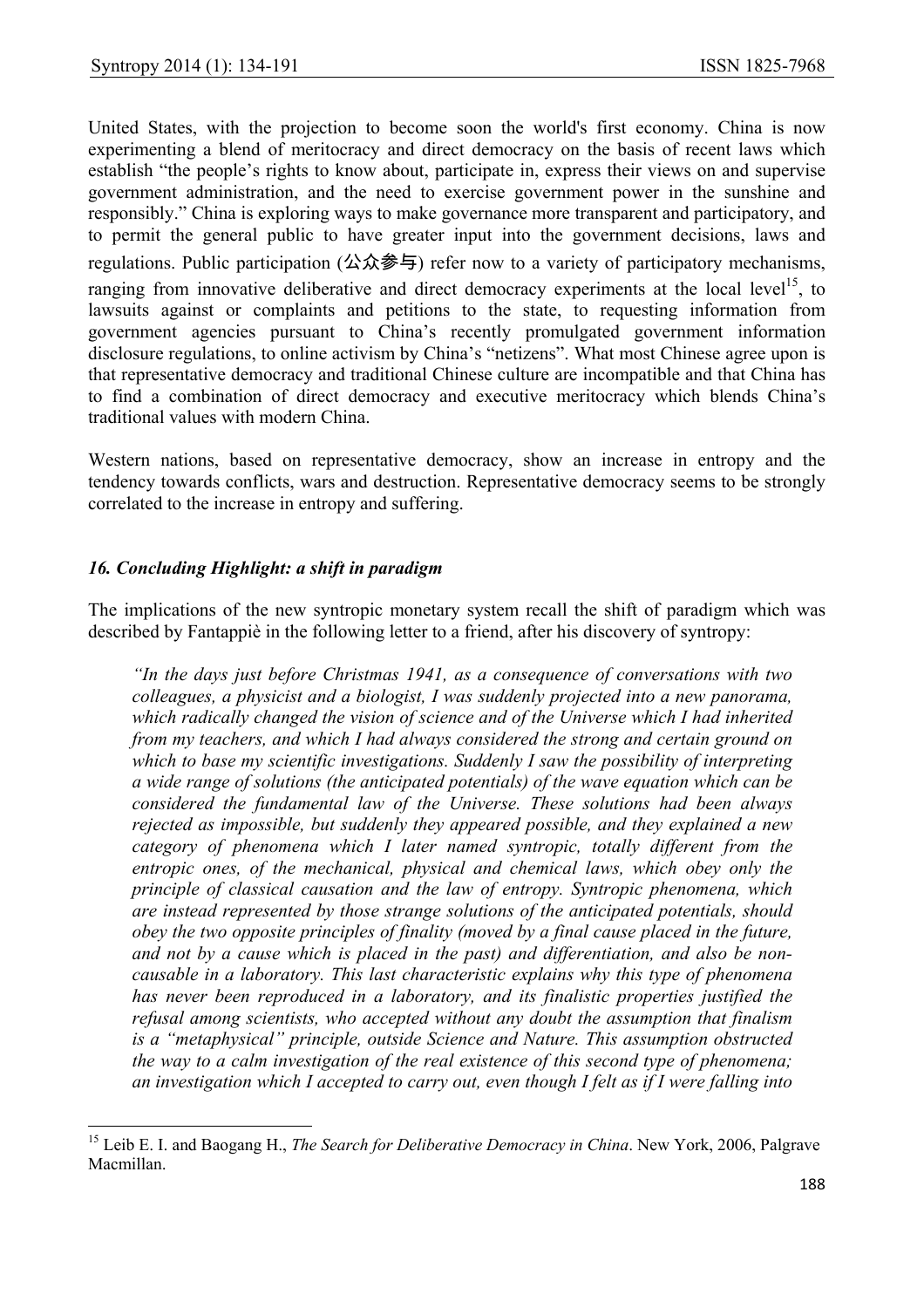*an abyss, with incredible consequences and conclusions. It suddenly seemed as if the sky were falling apart, or at least the certainties on which mechanical science had based its assumptions. It appeared to me clear that these syntropic, finalistic phenomena which lead to differentiation and could not be reproduced in a laboratory, were real, and existed in nature, as I could recognize them in the living systems. The properties of this new law, opened consequences which were just incredible and which could deeply change the biological, medical, psychological, and social sciences."* 

Milestones of social and cultural changes are marked by counterintuitive discoveries. For example: it was intuitive to imagine the Earth flat and it was counterintuitive to imagine it round; it was intuitive to imagine that the Sun revolves around the Earth, but counterintuitive to imagine that the Earth revolves around the Sun.

The change that is emerging on the horizon involves the paradigmatic shift from the mechanistic vision to the new supercausal and syntropic vision which requires counterintuitive ideas, such as the fact that time flows differently from how we perceive it in our conscious every day experience.

While dealing with mechanistic and simple systems, the quantitative approach is essential and needed. When dealing with complex living systems the reverse order that is retrocausal forces take a prominence, as quantum forces enters into the equation of life. In human life, living and selforganizing systems, both cause and retrocausal forces are involved and they continuously interact. Therefore, in scientific arena non-duality gains a prominence.

Humanity, admittedly being at the threshold of *to be or not to be,* should give a deep thought into all aspects of living and of organizing their lives singularly and communally and beyond.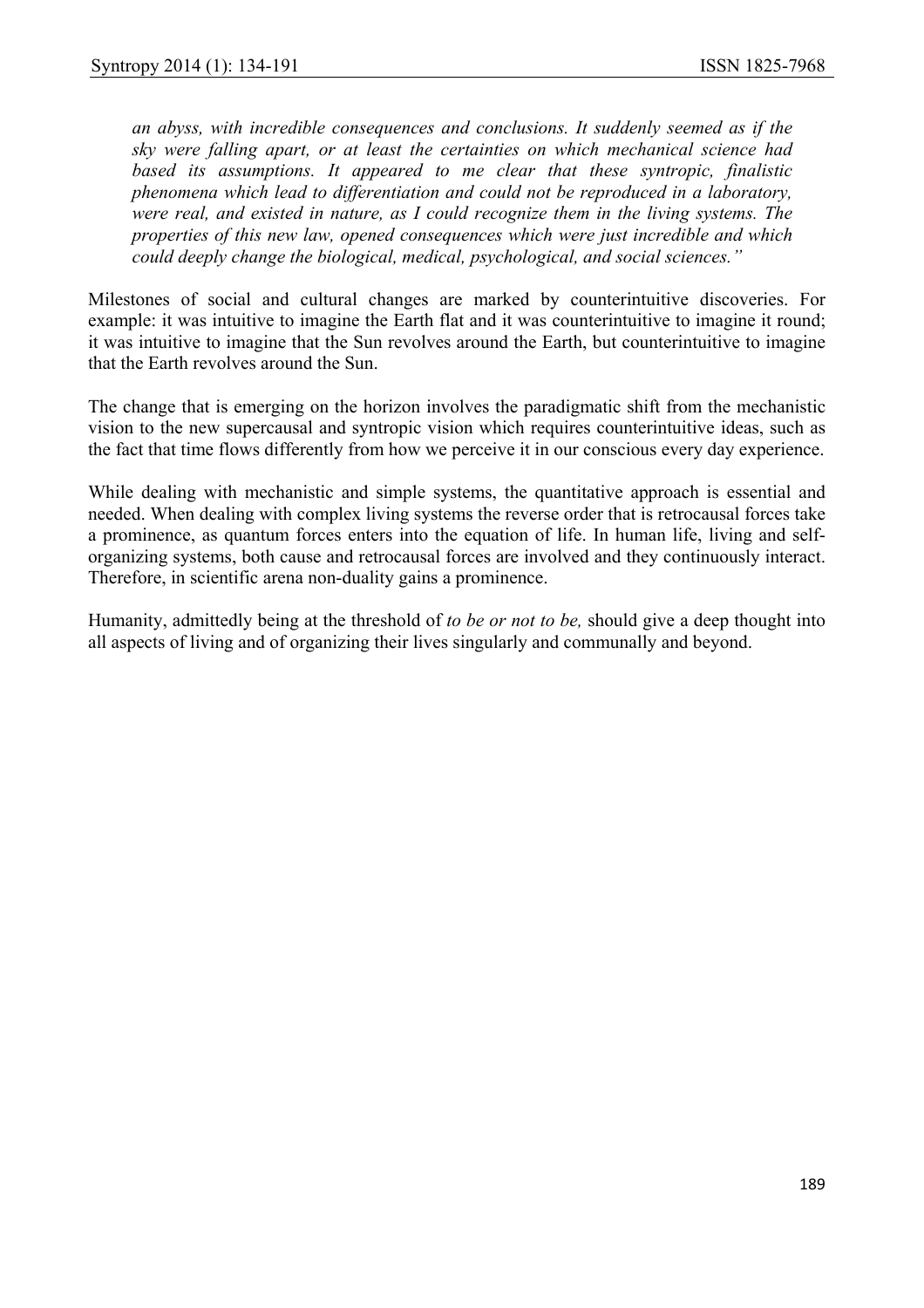# *References*

- − Aydin A. (2007), A culture of optimization and reconciliation: a concept of equitable, ethical and creative living, Keynote speech: IIAS forum 2007 on "Survival in an Orwellian world."
- − Aydin A. (2010), Human Drama Struggle for Finding the Lost Spirit, 7th Symposium on Personal and Spiritual Development in the World of Cultural Diversity, 2010. The International Institute for Advanced Studies (IIAS).
- − Darwin C (1859), On the Origin of Species by Means of Natural Selection, London, 1859, 2nd edition 1964, Cambridge: Harvard University Press.
- − de Beer G (1963), Charles Darwin, London: Thomas Nelson & Sons, 1963.
- − Di Corpo U and Vannini A (2014), The balancing role of Entropy / Syntropy in Living and self-organizing systems, www.amazon.com/dp/B00KL4SP70, Syntropy the Energy of life, Kindle Editions, ASIN: B007MZWDSS.
- − Di Corpo U and Vannini A (2013), Change of Paradigm of Third World War? www.amazon.com/dp/B00FR6SZZ4
- − Di Corpo U and Vannini A (2013), Syntropy, value and money. The birth of bio-electronic money and the end of paper money, www.amazon.com/dp/B00CTIUA10
- − Fazi E (2012), *La Terza Guerra Mondiale? La verità sulle banche, Monti e l'euro*, Fazi Editore, Roma, 2012.
- − Ghent W (1902) , Our Benevolent Feudalism, New York: Macmillan, 1902.
- − Jung C.G. (1951), Synchronicity An Acausal Connecting Principle, Princeton University Press, www.amazon.com/dp/0691150508
- − Leib E. I. and Baogang H. (2006), The Search for Deliberative Democracy in China. New York, 2006, Palgrave Macmillan.
- − Ludovico M. (2008), Syntropy: Definition and Use, Syntropy Journal, 1: 139-201.
- − Malthus T.R. (1798), An Essay on the principle of population as it affects the future improvement of society, Reprint, London: Reeves and Turner, 1878.
- − Milgram S. (1974), Obedience to Authority: An Experimental View, Harpercollins, New York, 1974.
- − Monod J. (1971), Chance and Necessity: An Essay on the Natural Philosophy of Modern Biology, New York, Alfred A. Knopf, 1971, ISBN 0-394-46615-2.
- Spencer H (1851), Social Statics, Chapman, London, 1851.